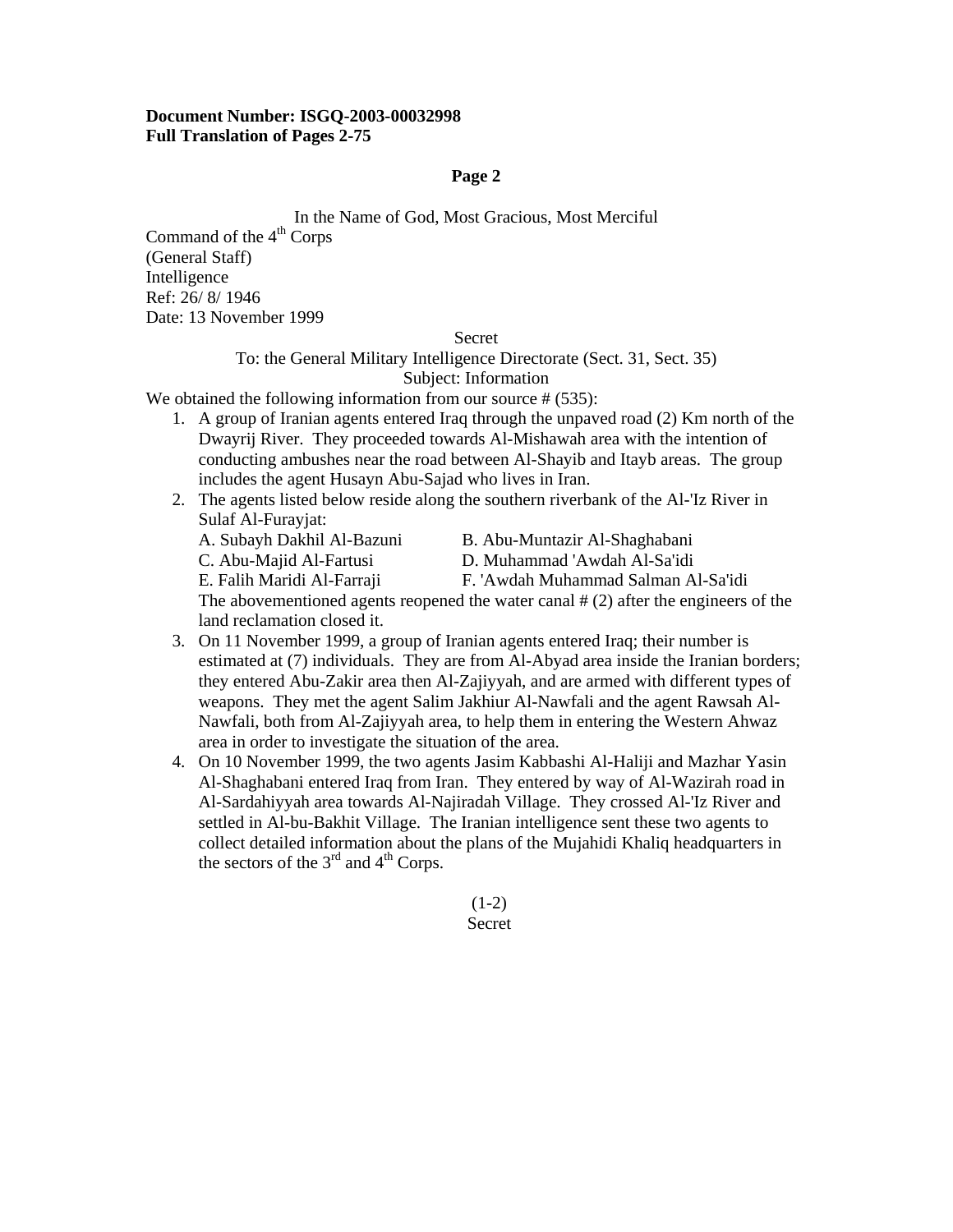#### Secret

- 5. Recently, the agents started training their affiliates on different weapons and on conducting suicide attacks against the state security and party headquarters. It is probable that these groups will settle in areas near 'Amarah/ Basrah Main Road to conduct suicide attacks against the Mujahidi Khaliq vehicles and headquarters.
- 6. Two agents' s each with (5-6) individuals, by way of Al-Khabitah area in Al-Hawayzah area in Um-Al-Ni'aj Lake, the boats enter the area between the  $18<sup>th</sup>$ Infantry Brigade and the  $2<sup>nd</sup>$  Corps, where (4) individuals landed to deliver mail in the Karishah area, they settled in the houses of the following agents:
	- A. 'Abd Al-Rida Ma'lah/ Resides in Karishah area
	- B. Sami Al-Salihawi/ Resides in Karishah area
	- C. Said 'Ali Musa/ Resides in Karishah area
	- D. The head of the group is the agent Abu-Liqa' Al-Fartusi and the agent Khalid 'Abdallah Al-Farraji

Please review, with respect

Staff Brigadier General *Archive the information*  On behalf of/ Commander of the 4<sup>th</sup> Corps 23 November Staff Colonel 13 November 1999

*Div. 7* 

 $(2-2)$ Secret

# **Page 4**

M5/ 7 November Archived/ 9 November

#### **Page 5**

General Military Intelligence Directorate/ M5

#### **Page 6**

#### Top Secret

B. Reaction of Our Troops: We informed the National Inspection team C. Procedures of the Inspection Team: They registered the information 3. Border Troops Command: A. Iranian Violations: First:  $32<sup>nd</sup>$  Corps: 1) The Baldaruz/ Mandali/ Zirbatyah Map (1/100000) At 0700 hrs on 13 Sept, the enemy established a location near the border pillar at grid (010900) about (200 meters) from the locations of the  $3<sup>rd</sup>$  Platoon, 1<sup>st</sup> Company of the 510<sup>th</sup> Brigade.

2) In reference to our Top-Secret letter # 2191, on 13 Sept 1990, clause (4) paragraph (3), at 0900 hrs, on 13 Sept, we reinforced the detachment with (10) soldiers and one officer.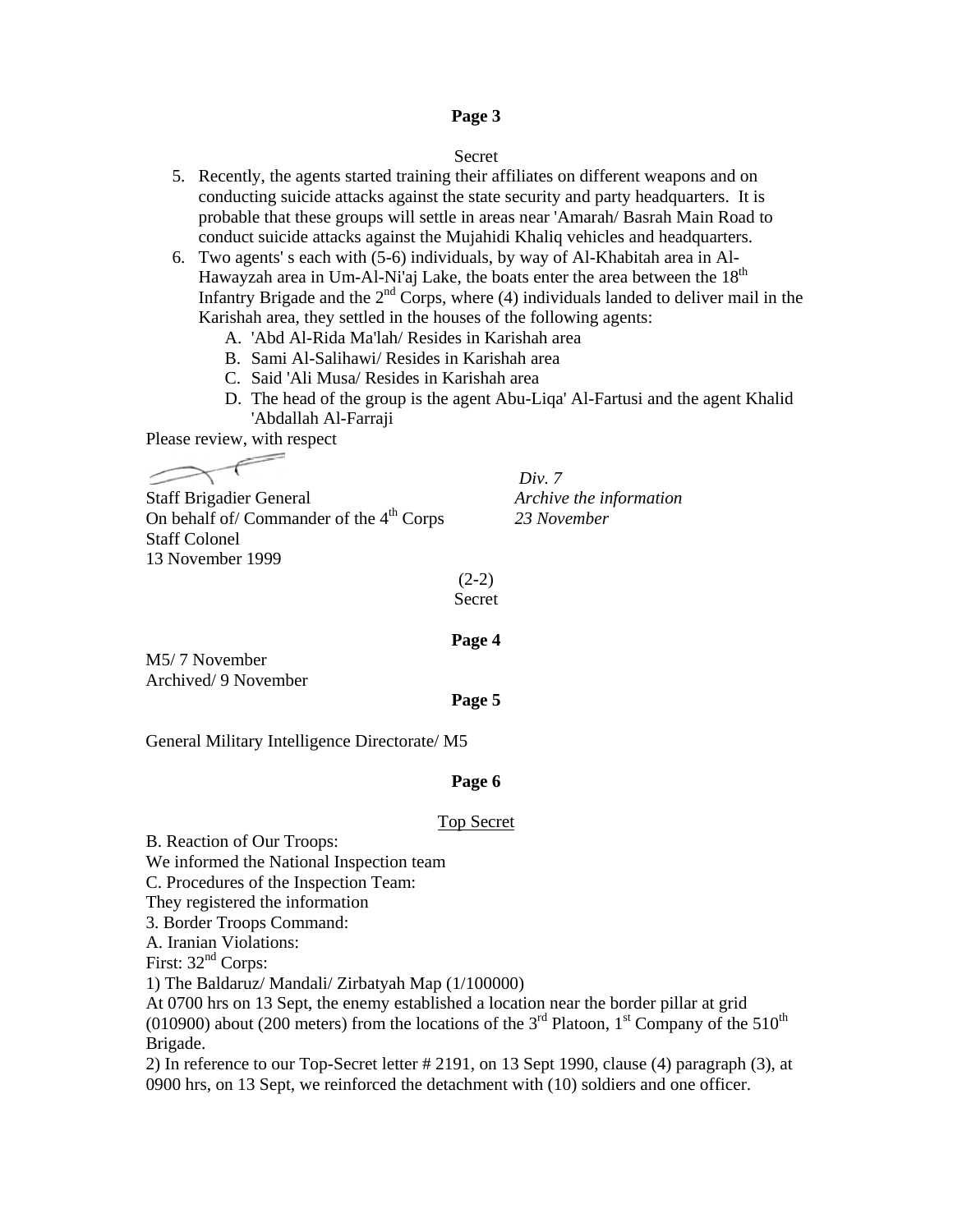3) At 1430 hrs on 13 Sept, (2) enemy soldiers were at the (Rabaya Hizam) Observation Post at grid (649269) with a detachment from the 9<sup>th</sup> Platoon,  $3<sup>rd</sup>$  Company,  $2<sup>nd</sup>$  Brigade.

Second: the 41<sup>st</sup> Corps:

At 0900 hrs on 14 Sept 1990, the flood water levels reached:

- 1) From grid (838320) to grid (760320): between 0-48 Cm
- 2) From grid (9069) to grid (9010): between 0-55 Cm

B. Reaction of Our Troops:

We informed the National Inspection team

 $(2-3)$ 

## Top Secret

# **Page 7**

#### Top Secret

C. Procedures of the Inspection Team: They registered the information

Staff General Ni'mah Faris Husayn Chief of the Coordination for UN Inspectors Committee 14 September 1990 Brigadier General Firas Yusif 'Abdallah

A copy to:

Armed Forces General Command Ministry of Foreign Affairs/International Organizations Department | please review Ministry of Culture and Information (Minister's Office) Office of the Army Chief of Staff Operations' Department General Military Intelligence Directorate Military Movements Directorate Planning Directorate

> $(3-3)$ Top Secret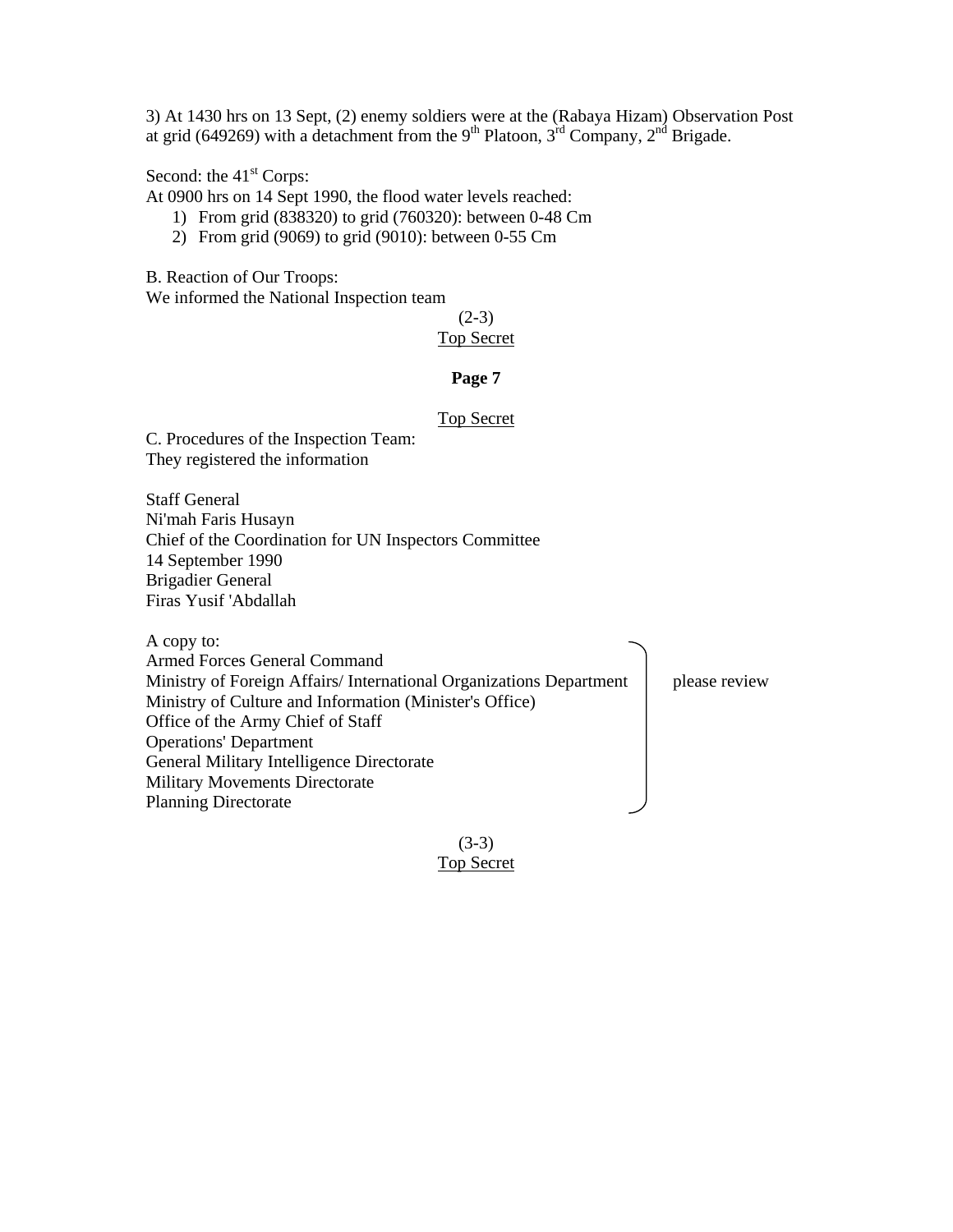# Secret and Immediate

Time and Date of Issuance 10 October From: Intelligence of the  $7<sup>th</sup>$  Infantry Brigade To: Intelligence of the of 3<sup>rd</sup> Corps Command Ref: Intelligence/ 509: An intelligence brief as of 1300 hrs on 10 October 1988: 1. Vehicles' Movement: vehicles observed in front of the brigade's sector: (41) vehicles: Between 1330-1920 hrs, (17) vehicles were observed including: (1) Water tanker vehicle from Mahran to the camp, (1) Zil and (1) Jeep vehicle from Sad Kanjan to Rida Abad, (1) dump truck vehicle from Rida Abad to Sad Kanjan, (1) Eva and (2) Jeep vehicles from Rida Bad to Sahi, (1) Pick-up vehicle from the camp to Mahran, (1) Eva vehicle from Mahran to Rida Abad. Moreover, (1) Ambulance, (1) Land Rover and (1) Sedan vehicle from Rida Abad to Mahran, (1) Transportation vehicle, (1) Water tanker vehicle and (1) Kaz vehicle from Mahran to Husayn, (1) Pick-up vehicle and (1) Dump truck vehicle from Mahran to Mansur Abad. Between 0815-1120 hrs, the movement of (24) vehicles was observed including, (1) Pick-up vehicle from Mahran to Rida Abad, (1) Jeep, (1) Dump truck vehicle, (1) Eva vehicle, (1) Water tanker vehicle and (1) Motorbike from Rida Abad to Mahran. In addition, (1) Jeep, (1) Pick-up vehicle from Mahran to the Camp. Besides, (2) Dump truck vehicles and (1) Zil vehicle from Rida Abad to Husayn Abad, (1) Water tank vehicle from Sad Kanjan to Malik Shahi, (1) Pick-up vehicle and (1) Bus from Mahran to Hurmuz Abad. Moreover, (1) Jeep vehicle and (1) Pick-up vehicles from Malik Shahi to Mahran, (3) Pick-up, (2) Jeep and (1) Ambulance vehicles from Mansur Abad to Mahran, (1) Eva vehicle from Husayn Abad to Mahran, (1) Eva vehicle from Husayn Abad to Rida Abad, (1) Toyota Pick-up vehicle from Husayn Abad to Mahran. 2. General Comment: A. Enemy's Activities: normal

Staff Brigadier General (Special Forces) Commander of the  $7<sup>th</sup>$  Infantry Brigade

Secret and Immediate

**GMID** Microfilm

#### **Page 9**

In the Name of God, Most Gracious, Most Merciful

4th Corps Command (General Staff) Intelligence Ref: 26/ 8/ 1977 Date: 26 November 1999

To: Intelligence of the 19<sup>th</sup> Corps Command

Sub: Agents entering into the Al-Sardahiyyah area

- 1. We received information from the Southern Zone Command, from the General Military Intelligence Directorate and from our sources that agents and smugglers are entering into the Eastern Ahwar area to the Western Ahwar area through Al-Sardahiyyah area between our Corps and the  $3<sup>rd</sup>$  Corps.
- 2. We informed you previously about the agents and smugglers entering through the aforementioned area according to our below listed letters and messages, in addition, we requested to prepare ambushes and patrols to curtail these incidents in the area: A. Our Secret letter # 1738 dated 12 September 1999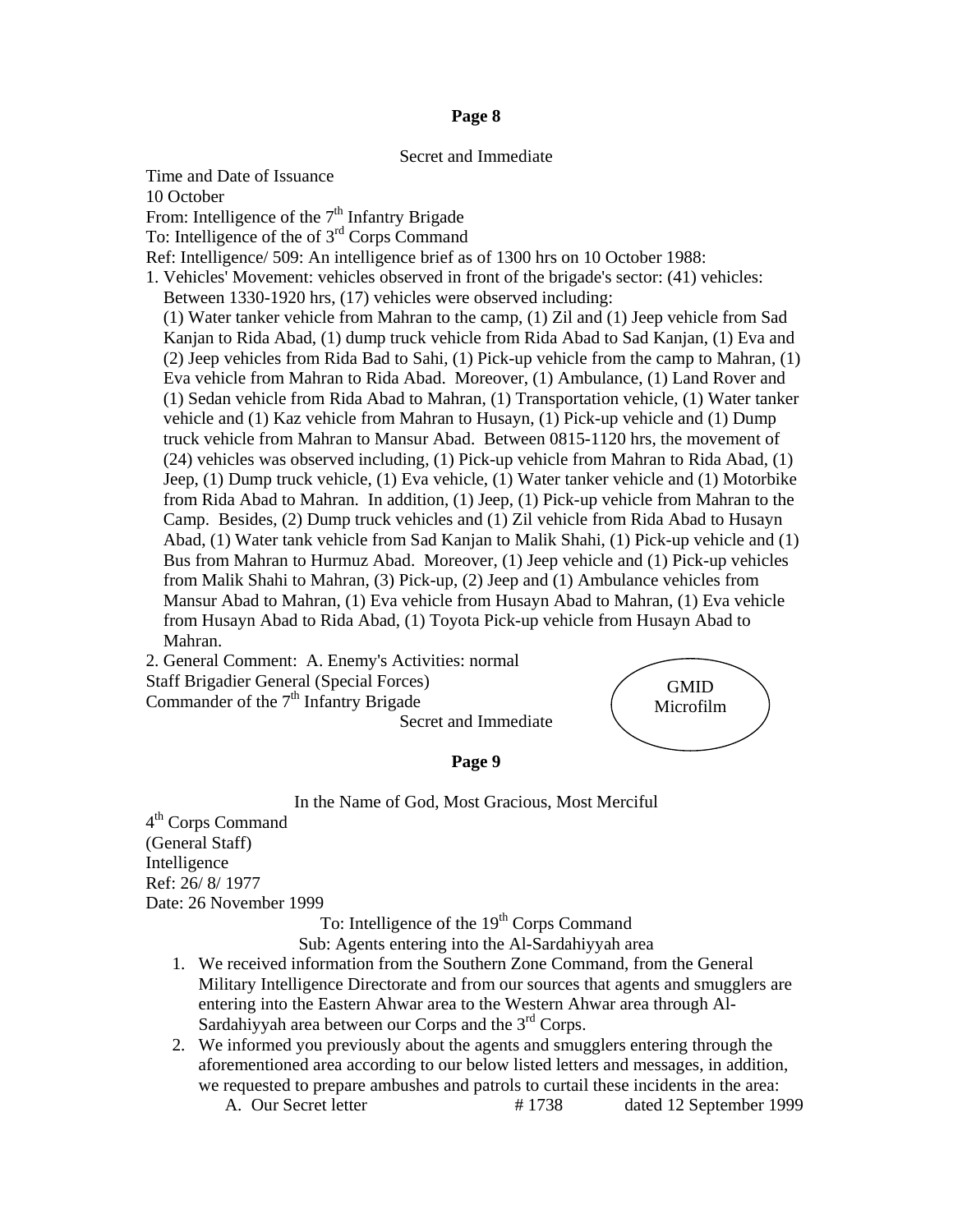| B. Our Secret and Personal letter  | #1295 | dated 6 October 1999   |
|------------------------------------|-------|------------------------|
| C. Our Secret and Immediate letter | #6812 | dated 7 November 1999  |
| D. Our Secret letter and Immediate | #6478 | dated 10 November 1999 |
| E. Our Secret letter               | #1938 | dated 11 November 1999 |
| F. Our Top-Secret letter           | #1945 | dated 13 November 1999 |
| G. Our Secret and Immediate letter | #6937 | dated 18 November 1999 |

- 3. We obtained information that the forces sent to the area were ineffective in minimizing the activities in the mentioned area.
- 4. In order to minimize the activities in Al-Sardahiyyah area, occurring between our Corps and the  $3<sup>rd</sup>$  Corps, orders were issued for your Corps to carryout the following:

# $(1-2)$

# Top Secret

# **Page 10**

# Top Secret

- A. The  $2<sup>nd</sup>$  Intelligence Officer of your Corps is to conduct surveillance in the Al-Sardahiyyah area to specify the locations from where the agents are entering into the mentioned area and to determine the best locations to set up ambushes, preventing such activities in and out of our national land.
- B. Coordinating with the  $3<sup>rd</sup>$  Corps units, regarding the suitable locations for placing ambushes to attack and destroy the agents.
- C. Coordinating with the party organizations in Al-'Aziz area in order to minimize the activities in the area
- D. Utilizing the Secret Service agents and collaborators in the area in determining the routes used by agents and smugglers to set up ambushes on these roads.
- E. The intelligence officers in the units are to directly supervision the ambush patrols, brief the ambush patrols on their duties before they go out and to debrief the ambush members when they return.
- F. Using Rasit devices to monitor the agents' movements in determining their locations to destroy and prevent any future incidents of this nature.
- G. The ambush patrols should not be less than (15) fighters and (2) officers, equipped with a communication device to contact their unit's headquarters for support in case of emergencies.

Please take the necessary actions and inform us about your procedures regarding this issue. Staff General

Hashim Ahmad 'Ulwan 4<sup>th</sup> Corps Commander Staff Major General Muhammad Ibrahim Al-'Ayyash 26 November 1999

A copy to:

Command of the 3rd Corps (Intelligence), please review and inform your units located in the area of our Corps.

General Military Intelligence Directorate/ (Sect. 35), please review

Maysan Governorate Security Committee/ please review and inform the Security Committee to coordinate with the  $14<sup>th</sup>$  Infantry Corps about the abovementioned issue.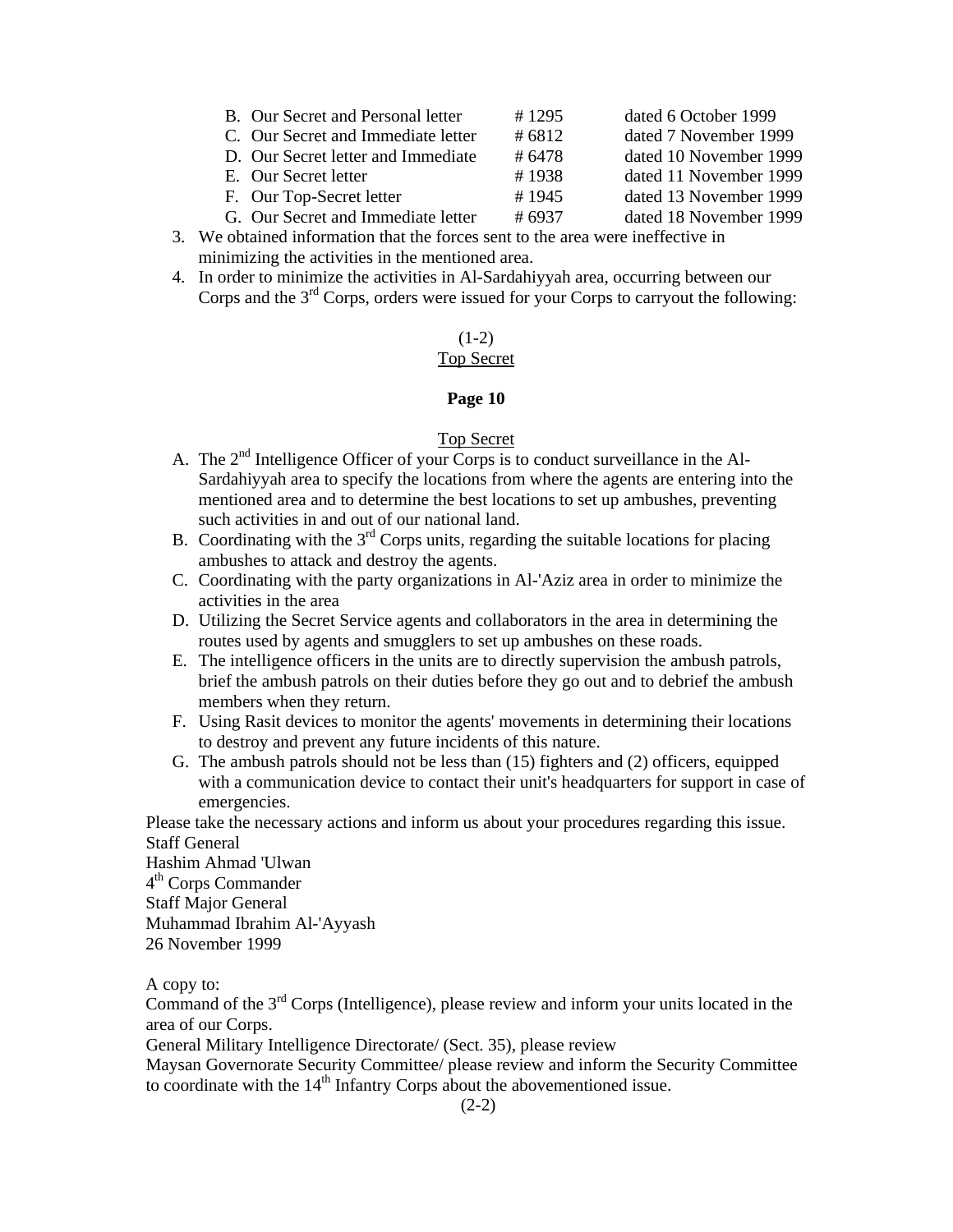# Top Secret

#### **Page 11**

16 December 1999/ 1852 hrs Secret and Immediate/ 16 December 1999 From: Intelligence System of the Southern Zone To: the General Military Intelligence Directorate/ Sect. 35

Ref: 1/ 1/ 7906:

Regarding your Secret letter # 12205, dated 27 November, we confirm the information mentioned in your letter. On 26 November, the agent Abu-Hasan Na'imah was arrested and sent to Dhi-Qar Security Directorate. Salah and Falah, the brothers of the agent Sabih Muhsin Khalaf, were killed. A year ago, the mentioned agent left for Al-Muthanna Governorate, Al-Ramithah District. We could not determine the location of the agent Jawad Kazim 'Abbas, because he proceeded to an unknown location due to a dispute between him and his brothers, wherein he killed one of his brothers and bad injured the other, at present, Al-Fuhud Party Section Command is tracking him. Please review. *The names were archived.* 

#### **Page 12**

In the Name of God, Most Gracious, Most Merciful

Republic of Iraq Presidency of the Republic General Military Intelligence Directorate Ref: M7/ Sect. 35/ Div. 7 Date: 28 November 1999

# To: the General Security Directorate

Subject: Information

We obtained information from a source that a group of armed agents frequent Al-'Amarah Village, wherein they commit crimes against the people of the village, moreover, they attack the innocent people in the neighboring villages. These individuals were previously sentenced to life imprisonment but Al-Fuhud Police Station did not arrest them because they have relatives in the mentioned police station. From these individuals, we know:

- 1. Agent Badri Thijil Wahab
- 2. Agent Hammadi Kazim Fayyad
- 3. Agent Subayh Muhsin Khalaf
- 4. Agent Fayiz Husayn Ni'mah

Please review, with respect.

Staff Major General

On behalf of the Director of the General Military Intelligence Directorate

27 November 1999

*Review the names and inform me* 

# $(1-1)$ Top Secret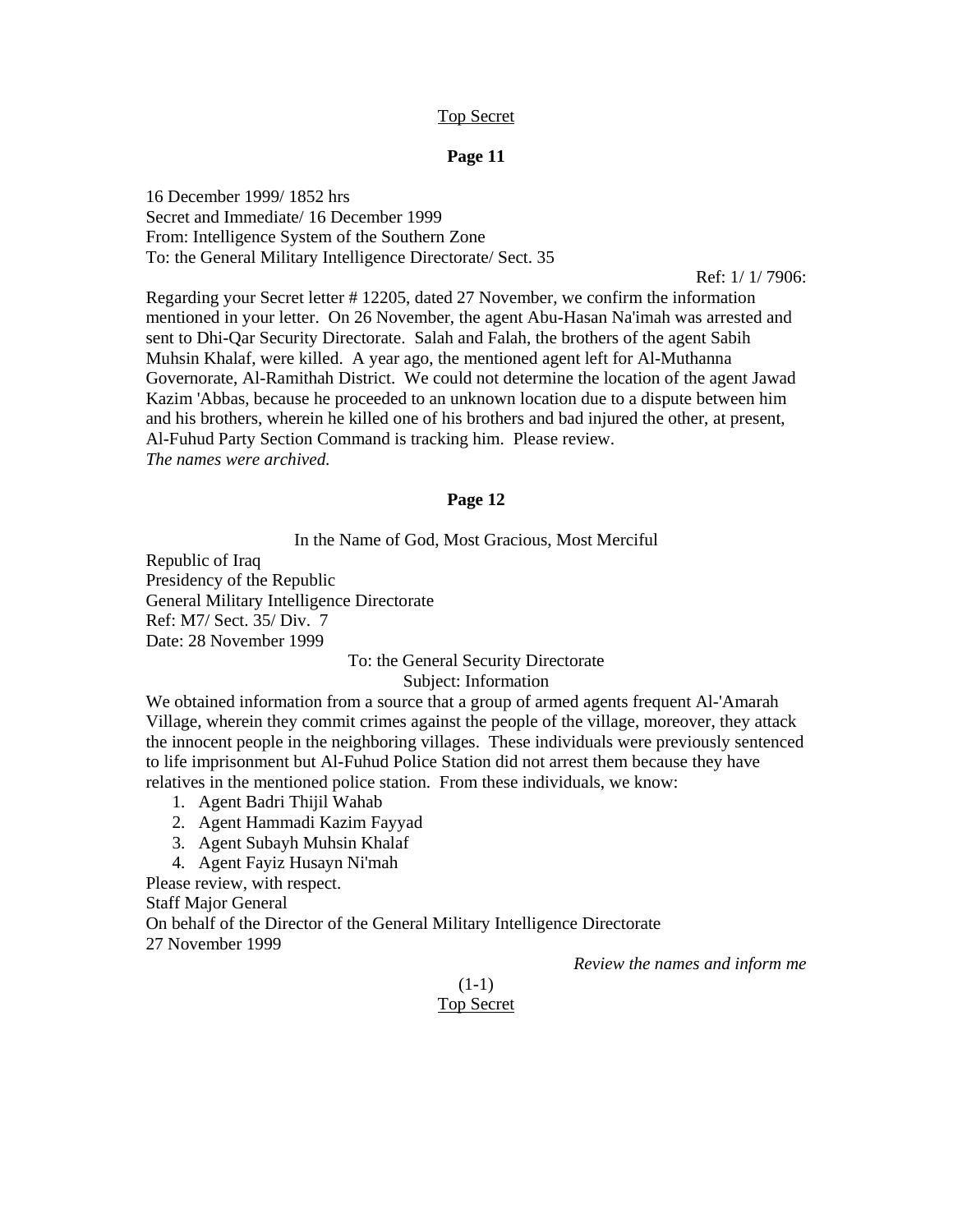Secret and Immediate/ 26 November From: Intelligence of the 3<sup>rd</sup> Corps To: To: the General Military Intelligence Directorate/ Sect. 35 and Sect. 31 Ref: 12255: We obtained information from a source that a group of armed agents frequent Al-'Amarah Village, wherein they commit crimes against the people of the village, moreover, they attack the innocent people in the neighboring villages. These individuals previously were sentenced from 20-year to life imprisonment and were not arrested by Al-Fuhud Police Station or by the Party Organization in Al-Nasiriyyah because they have relatives in the police and in the party. From these individuals, we know the agent Badri Thijil Wahab, the agent Hammadi Kazim Fayyad, the agent Subayh Muhsin Khalaf and the agent Fayiz Husayn Ni'mah. Moreover, groups of youth associate with them. We informed the Southern Zone Command through our Secret letter # 2254, dated 26 November 1999 and the Sect. 31 of the General Military Intelligence Directorate. The aforementioned information was the subject of our letter # 11180; dated 18 October, please review.

*Prepare a brief Div. 7/ archive Div. 7/ write to the Southern Zone and the Security Review the names; do we have any information about them?* 

# **Page 14**

| Secret and Immediate                            | Time and Date of Issuance |  |  |  |
|-------------------------------------------------|---------------------------|--|--|--|
|                                                 | 27 November 1999          |  |  |  |
| From: General Military Intelligence Directorate |                           |  |  |  |
| To: Intelligence System of the Southern Zone    |                           |  |  |  |

Ref: M7/ Sect. 35/ Div. 7/ we received the following information:

A group of agents frequent Al-'Amarah Village at night, they are armed and commit crimes against the people of the village, in addition, they attack the innocent people in the neighboring villages. These individuals previously were sentenced to life imprisonment and were not arrested by Al-Fuhud Police Station because they have relatives in the mentioned police station. These individuals are,

- A. Agent Badri Thijil Wahab
- B. Agent Hammadi Kazim Fayyad
- C. Agent Subayh Muhsin Khalaf
- D. Agent Fayiz Husayn Ni'mah
- E. A group of youth

Please review and inform us.

Staff Major General On behalf of the Director of the General Military Intelligence Directorate 27 November 1999

Secret and Immediate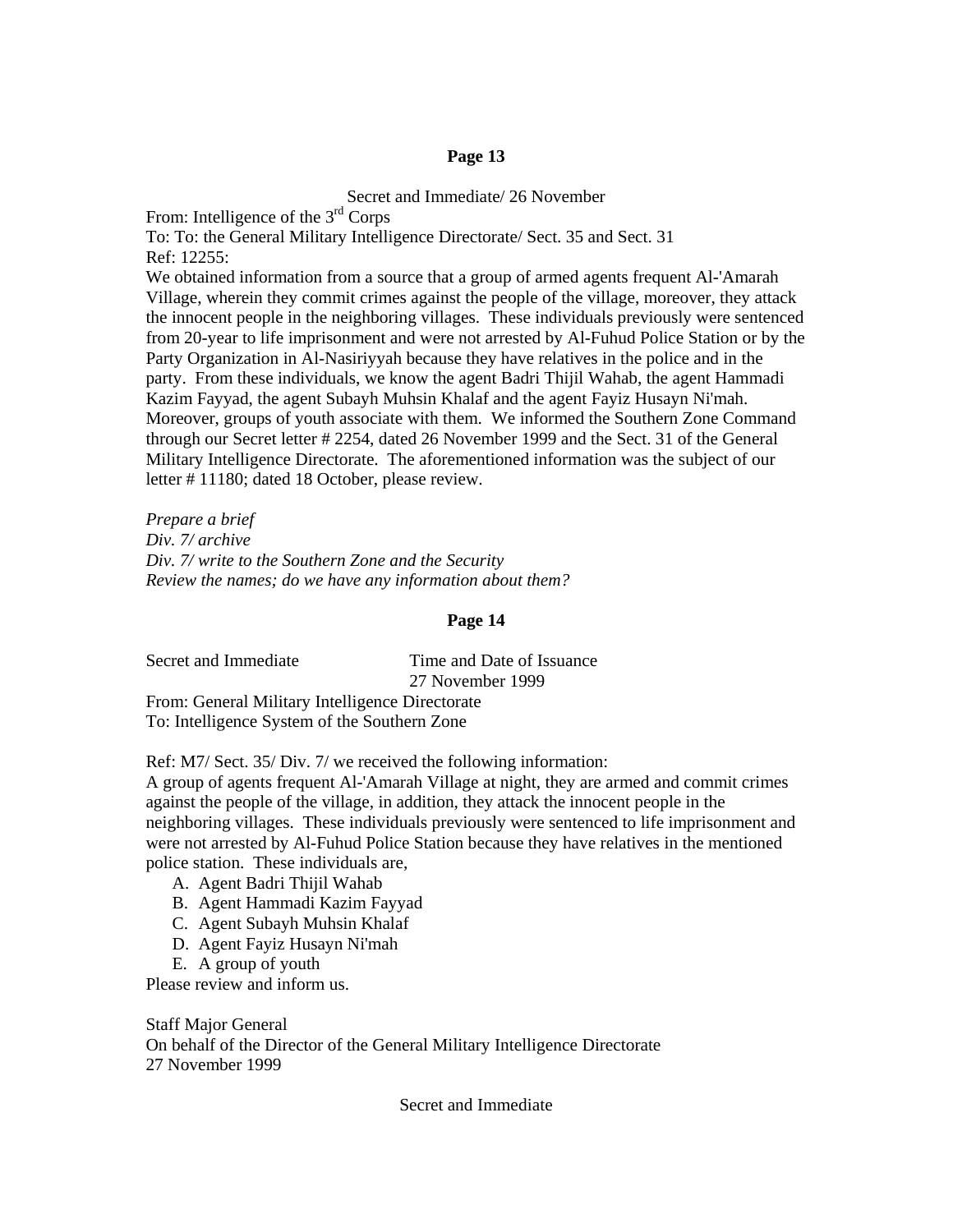Secret and Immediate From: General Military Intelligence Directorate To: Intelligence System pf the Southern Zone

Ref: Div. 7/ Sect. 35: we received information from a reliable source that a group of agents frequent Al-'Amarah Village at night, they are armed and commit crimes against the people of the village, in addition, they attack the innocent people in the neighboring villages. These individuals previously were sentenced to life imprisonment and were not arrested by Al-Fuhud Police Station because they have relatives in the mentioned police station. These individuals are the agent Badri Thijil Wahab, the agent Hammadi Kazim Fayyad, the agent Subayh Muhsin Khalaf and the agent Fayiz Husayn Ni'mah. Moreover, groups of youth associate with them. Please review and inform us.

*Review these names, do we have any information bout them.* 

#### **Page 16**

Secret and Immediate 27 November From: 4<sup>th</sup> Corps To: General Military Intelligence Directorate/ Sect. 31, Sect. 35

Ref: 7079: we received information from the source # (536) that, on 20 November 1999, the agent Said Nur returned from Iran. He visited the agents' headquarters at Bakhtiyar City, he returned through Khalif Ahwar area towards the Salty Lake in Um-al-'Azam area and then to Al-Fadli Village between Bait-'Abdallah and Bait Garil, he settled in the house of Basim Z'al Al-Harishawi. They both crossed to Al-Lami Village by way of Al-'Iz River, they are planning to go to the headquarters in the Western Ahwar in Al-bu-Salih area. Two unknown agents accompanied them; they have a large black bag and a video camera to take photos of the military troops and the engineering works in the area.

Sector: The agent Muhammad Baqir Al-Hakim sent an agent to the agent Karim Mahud, the messenger has a handwritten letter requesting to renew relations between the agent Karim Mahud and the Badr Corps in the Kazinah area at Al-Maymunah District near Said Muhsin Shrine. On 18 November 1999, the following agents returned from Iran, Said Fadil Said, 'Atshan Subayh, at present they reside in Iran, on their journey, they passed through Al-Sulaymaniyyah area, Al-Khatarat area and Um-al-Fashak Lake, then to Al-Haddam area and finally to Khazinah area. The Iranian troops are on alert in the Itayb and Al-Sharhan areas; they are searching the valleys armed with different types of light and medium mono machineguns. They are searching Al-A'nazi Valley and deploy their troops on the border areas close to the borderline, please review.

*Mr. Head of the Section* 

*Please review, we suggest archiving the information 27 November Div. 7/ archive and follo- up the information*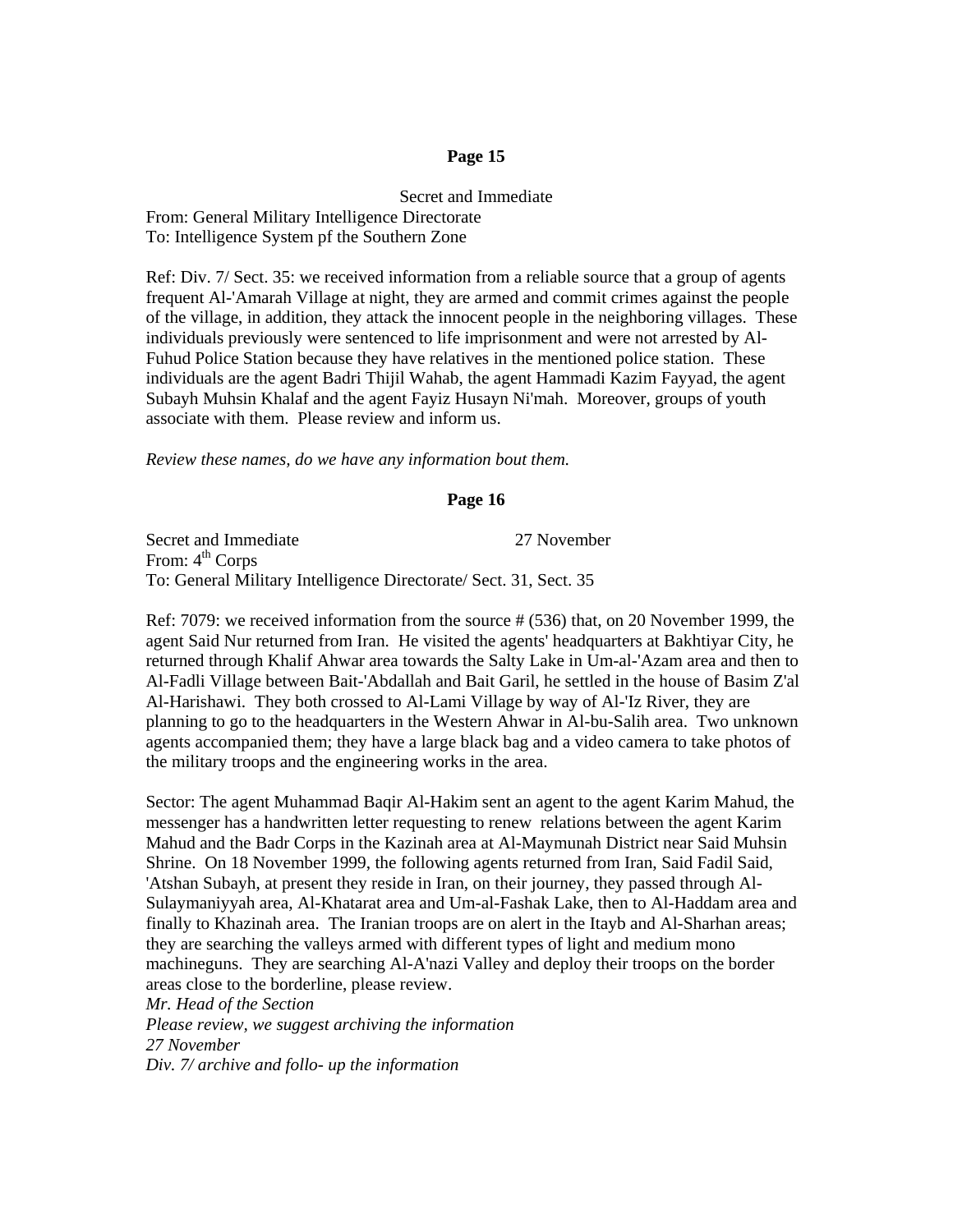In the Name of God, Most Gracious, Most Merciful Republic of Iraq Secret

Presidency of the Republic General Military Intelligence Directorate Ref: M7/ Sect. 35/ Div. 7/ 1672 Date: 6 December 1999

# To: Sect. 31

Subject: Information

Regarding your Secret letter # Div. 1/ 1946, dated 28 January 1999, we confirm the information mentioned in the letter  $# 7054$ , dated 24 November 1999, of the 4<sup>th</sup> Corps. *Archive the information in the dossier of the properties* 

Staff Major General Head of the Sect. 35 6 December 1999

# $(1-1)$

# Secret

# **Page 18**

Secret and Immediate/ 5 December From: the Northern Zone To: General Military Intelligence Directorate/ Sect. 35 Ref: 1/ 4/ 7651/ regarding your letter # 12162, dated 25 November 1999, our sources # (75/ 145/ 147) besides a new reliable source confirmed the information mentioned in your abovementioned letter, please review.

*Div. 7* 

- *1. Prepare a reply to Sect. 31/ the information was archived*
- *2. Preceding the information in the dossier, mention that it is mentioned in the letter # 7651, dated 5 December of the Southern Zone.*

#### **Page 19**

#### In the Name of God, Most Gracious, Most Merciful

Republic of Iraq Presidency of the Republic General Military Intelligence Directorate Ref: M7/ Sect. 31/ Div. 1/ 1946 Date: 28 November 1999

## To: Sect. 35

Subject: Evaluation of Information

Regarding the Secret letter # 7054, dated 24 November 1999, from the  $4<sup>th</sup>$  Corps (Intelligence), please review and inform us about your evaluation of the mentioned information.

Brigadier General Head of the Sect. 31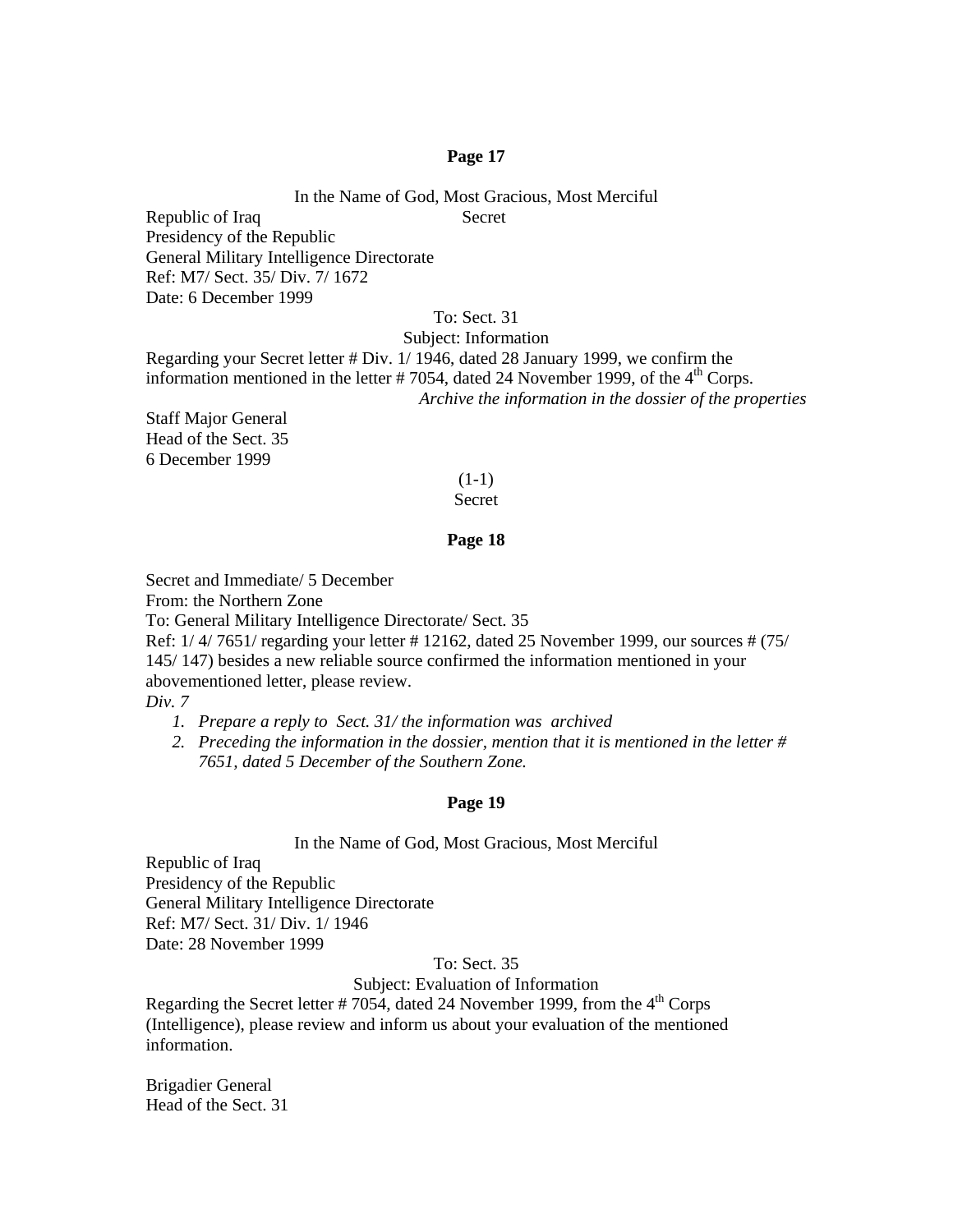# 28 November 1999

# 7th Command

- 1. Did you archive the information in the intention dossier?
- 2. Wait until the information is evaluated and then prepare a reply to  $38<sup>th</sup>$  Section

# **Page 20**

# In the Name of God, Most Gracious, Most Merciful

Republic of Iraq Presidency of the Republic General Military Intelligence Directorate

# **Page 21**

In the Name of God, Most Gracious, Most Merciful

Republic of Iraq Presidency of the Republic General Military Intelligence Directorate Ref: M7/ Sect. 35/ 79119 Date: 28 November 1999

# To: the General Security Directorate/ Collective Information Room Subject: Information

We obtained information from a source as follows:

- 1. On 18 November 1999, the agent Ra'ad Ghazi Al-Nawfali, the agent Muhammad Majid Rahim and another unknown agent entered Iraq coming from the agents' headquarters in Shatt-'Ali heading to Al-Zajiyyah. They are planning to go to Al-Wadiyyah to meet the agents in Salaf-al-Farijat and to try to gain new agents to work with them.
- 2. On 18 November 1999, the agent Sabah Daghir (Abu-Liqa') was seen with other four agents coming from Al-Hashiriyyah to deliver the mail to the agents in the area. They want to go to Said Ahmad Al-Rifa'i to meet the agent Qasim 'Atiyah in Al-Zi'aytir area in Said Ahmad Al-Rifa'i Island. Their mission is to collect information about the military troops, the party organizations and the security headquarters in Al-Maymunah, in Said Ahmad Al-Rifa'i and in Al-Majar districts.
- 3. On 19 November 1999, a group of (7) agents entered Iraq, their chief is Mazhar Yasin Al-Shaghabani, they belong to Ansar Al-Husayn Corps. They entered by way of Khalif Road and then to Sulaf Hamiri Road with the assistance of Muhammad Dawud Al-Fadalawi. They are planning to cross Al-'Iz River to Al-Shaghabanah Village to see their relatives and to meet their tribal leader Muhammad Mahawi.
- 4. The agents Hannun Darim Al-Harishawi, Sami Darim Al-Harishawi, Fallah Hasan Jallub Al-Harishawi and Said Salim Ibrahim frequent Al-'Iz River area and Al-Hawayliyat area in Al-Sadah Al-Shamaliyyah district. They help the agents cross from the southern riverbank to the northern riverbank of Al-'Iz River and vice versa to Al-Hashiriyyah areas and Um-al-Fashik and they use their houses as shelters for agents, please review, with respect.

# Staff Major General

On behalf of: Director of the General Military Intelligence Directorate 27 November 1999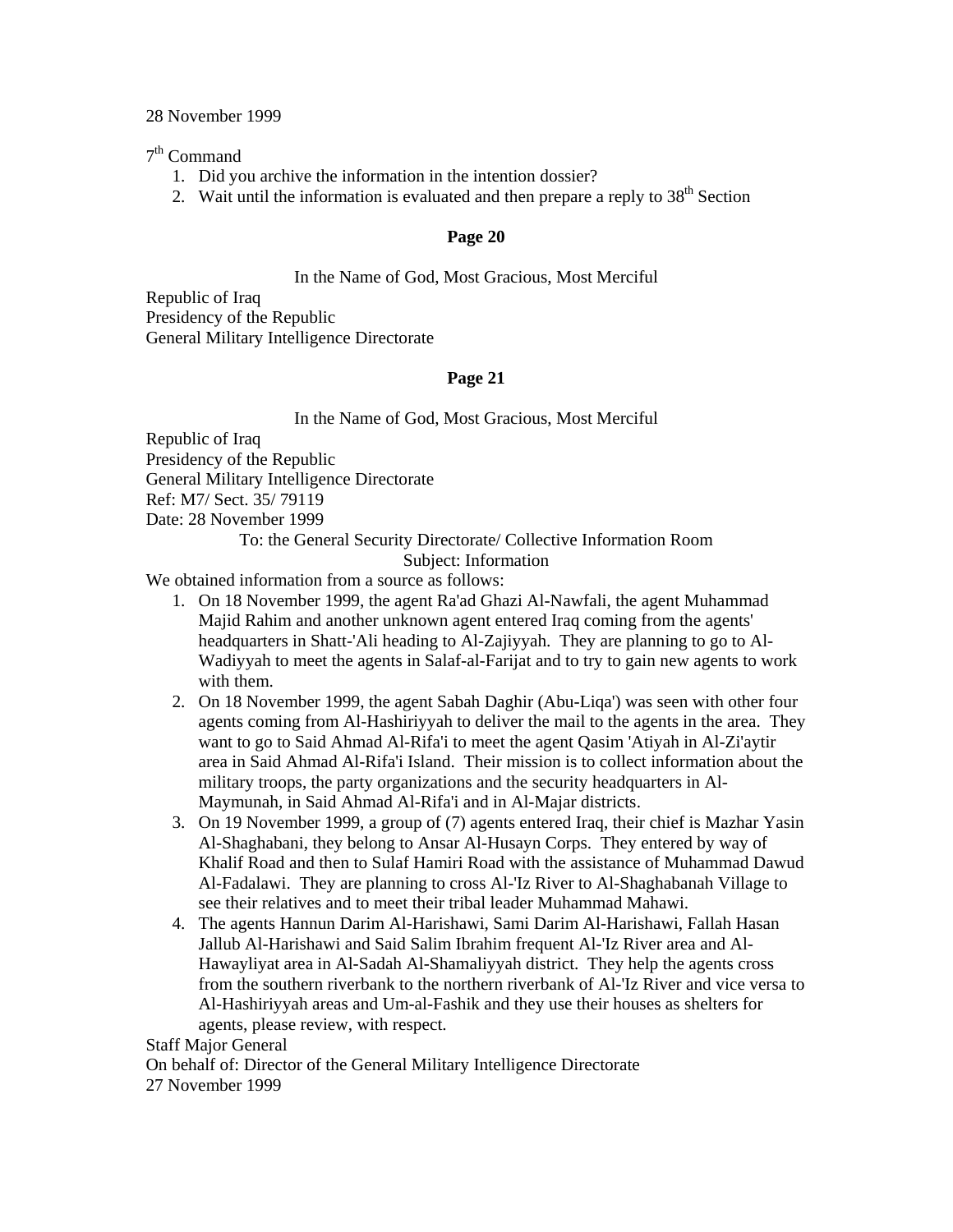# $(1-1)$ Top Secret

# **Page 22**

Secret and Immediate **Time and Date of Issuance** 25 November 1999

From: the General Military Intelligence Directorate To: Intelligence System of the Southern Zone

Ref: M7/ Sect. 35/ Div. 7/ 41/ 2/ 12162: we received information as follows:

- 1. On 19 November 1999, a group of (7) agents entered Iraq, their chief is Mazhar Yasin Al-Shaghabani, they belong to Ansar Al-Husayn Corps. They entered by way of Khalif Road and then to Sulaf Hamirah Road with the assistance of Muhammad Dawud Al-Fadalawi. They are planning to cross Al-'Iz River to Al-Shaghabanah Village to see their relatives and to meet their tribal leader Muhammad Mahawi.
- 2. On 18 November 1999, the agent Ra'ad Ghazi Al-Nawfali, the agent Muhammad Majid Rahim and another unknown agent entered Iraq coming from the agents' headquarters in Shatt-'Ali to Al-Zajiyyah. They want to go to Al-Wadiyyah to meet the agents in Salaf-al-Farijat and to try to gain new agents to work with them.
- 3. On 18 November 1999, the agent Sabah Daghir (Abu-Liqa') was seen with other four agents coming from Al-Hashiriyyah to deliver mail to agents in the area. They want to go to Said Ahmad Al-Rifa'i to meet the agent Qasim 'Atiyah in Al-Zi'aytir area in Said Ahmad Al-Rifa'i Island. Their mission is to collect information about the military troops, the party organizations and the security headquarters in Al-Maymunah, in Said Ahmad Al-Rifa'i and in Al-Majar districts, please review the information and inform us.

Staff Major General On behalf of: Director of the General Military Intelligence Directorate 25 November 1999

# Secret and Immediate

# **Page 23**

From: the Intelligence of the  $4<sup>th</sup>$  Corps To: General Military Intelligence Directorate/ Sect. 31, Sect. 35:

Ref: 7054: we received the following information from our source # (636), Zuhayr Kazim:

- 1. On 19 November 1999, a group of (7) agents entered Iraq, their chief is Mazhar Yasin Al-Shaghabani, they belong to Ansar Al-Husayn Corps. They entered by way of Khalif Road and then to Sulaf Hamirah Road with the assistance of Muhammad Dawud Al-Fadalawi. They are planning to cross Al-'Iz River to Al-Shaghabanah Village to see their relatives and to meet their tribal leader Muhammad Mahawi. They aim at collecting information for the Badr Corps.
- 2. The agents Hannun Darim Al-Harishawi, Sami Darim Al-Harishawi, Fallah Hasan Jallub Al-Harishawi and Said Salim Ibrahim frequent Al-'Iz River area and Al-Hawayliyat area in Al-Sadah Al-Shamaliyyah district. They help the agents cross from the southern riverbank to the northern riverbank of Al-'Iz River and vice versa to Al-Hashiriyyah areas and Um-al-Fashik and they use their houses as shelters for agents. On 18 November 1999, the agent Ra'ad Ghazi Al-Nawfali and the agent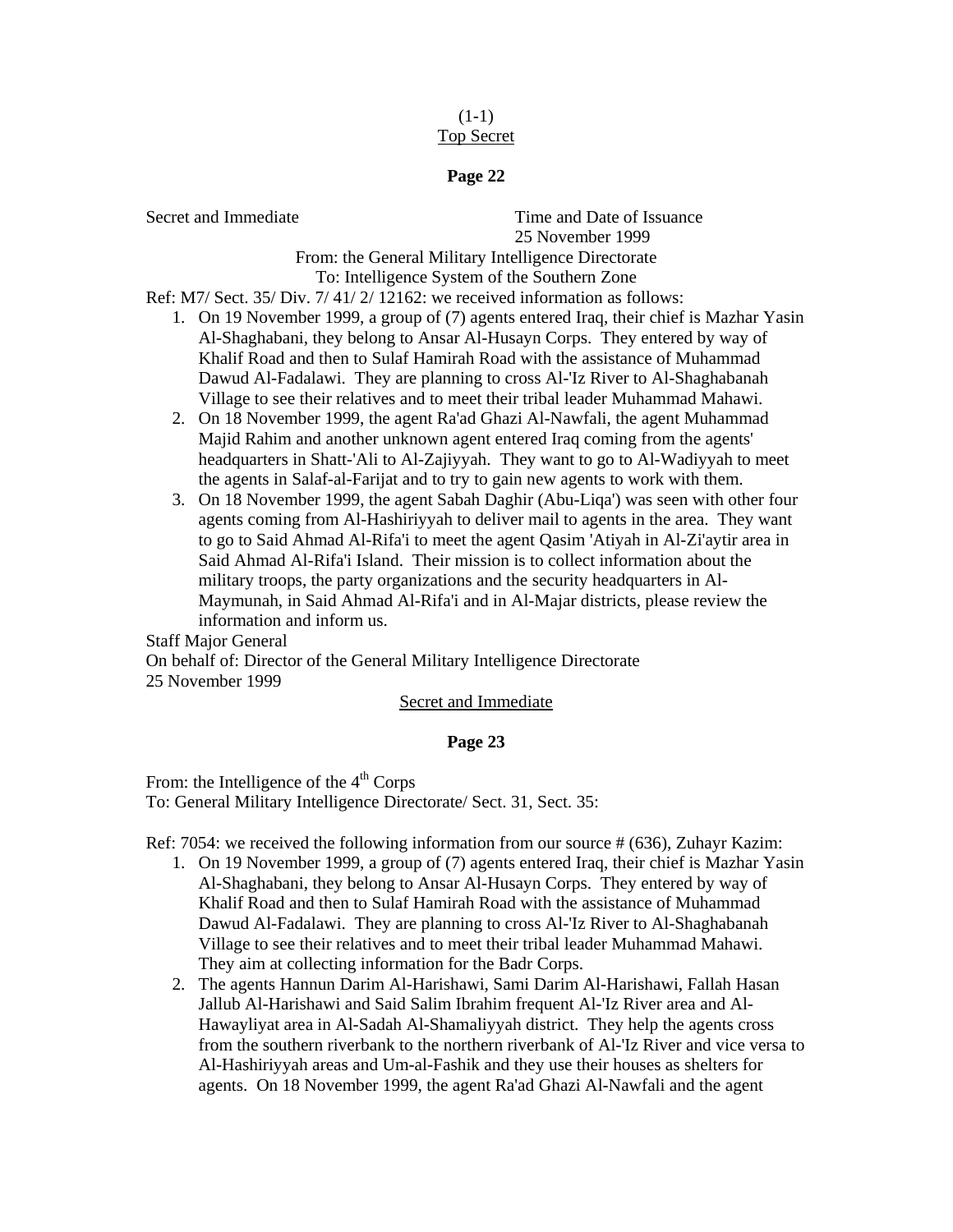Muhammad Majid Rahim besides another unknown agent entered Iraq coming from the agents headquarters in Shatt-'Ali heading to Al-Zajiyyah

- 3. They stayed for one night and then they sent the unknown agent to Al-Khadirah area in Al-'Iz River with the help of the agent Qasim Rashij Al-Nawfali, who lives in Al- 'Aziz. They are planning to go to Al-Wadiyyah to meet the agents in Salaf-al-Farijat and to try to gain new agents to work with them.
- 4. On 18 November 1999, the agent Sabah Daghir (Abu-Liqa') was seen with four agents coming from Al-Hashiriyyah to deliver the mail to the agents in the area. They want to go to Said Ahmad Al-Rifa'i to meet the agent Qasim 'Atiyah in Al-Zi'aytir area in Said Ahmad Al-Rifa'i Island. Their mission is to collect information about the military troops, the party organizations and the security headquarters in Al-Maymunah, in Said Ahmad Al-Rifa'i and in Al-Majar districts, please review the information.

Inform the Collective Information Room in the Southern Zone 25 November

# **Page 24**

# A brief by Sect. 35 for 25 November 1999

Technical Sources: no changes

Public Sources: the Persian radio broadcast stated the following: Hamid Rida, the spokesman of the Iranian Ministry of Foreign Affairs condemned the irresponsible statement of the German Minister of Defense who accused Iran and Iraq of supporting terrorism and racialism to justify selling German made weapons to several Gulf countries. Human Sources:

The Secret and Immediate letter # 7054, dated 24 November 1999, of the Intelligence of the 4th Corps included information from reliable sources as follows:

- 1. On 19 November 1999, a group of (7) agents entered Iraq, their chief is Mazhar Yasin Al-Shaghabani, they belong to Ansar Al-Husayn Corps. They entered by way of Khalif Road and then to Sulaf Hamirah Road with the assistance of Muhammad Dawud Al-Fadalawi. They are planning to cross Al-'Iz River to Al-Shaghabanah Village to see their relatives and to meet their tribal leader Muhammad Mahawi.
- 2. On 18 November 1999, the agent Ra'ad Ghazi Al-Nawfali, the agent Muhammad Majid Rahim and another unknown agent entered Iraq coming from the agents' headquarters in Shatt-'Ali heading to Al-Zajiyyah. They are planning to go to Al-Wadiyyah to meet the agents in Salaf-al-Farijat and to try to gain new agents to work with them.
- 3. On 18 November 1999, the agent Sabah Daghir (Abu-Liqa') was seen with four agents coming from Al-Hashiriyyah to deliver the mail to the agents in the area. They want to go to Said Ahmad Al-Rifa'i to meet the agent Qasim 'Atiyah in Al-Zi'aytir area in Said Ahmad Al-Rifa'i Island. Their mission is to collect information about the military troops, the party organizations and the security headquarters in Al-Maymunah, in Said Ahmad Al-Rifa'i and in Al-Majar districts.

Comment: We will inform the Intelligence System of the Southern Zone and the General Security Directorate Collective Information Room about the aforementioned information to be reviewed and followed-up.

4. 2nd Corps Sector: 233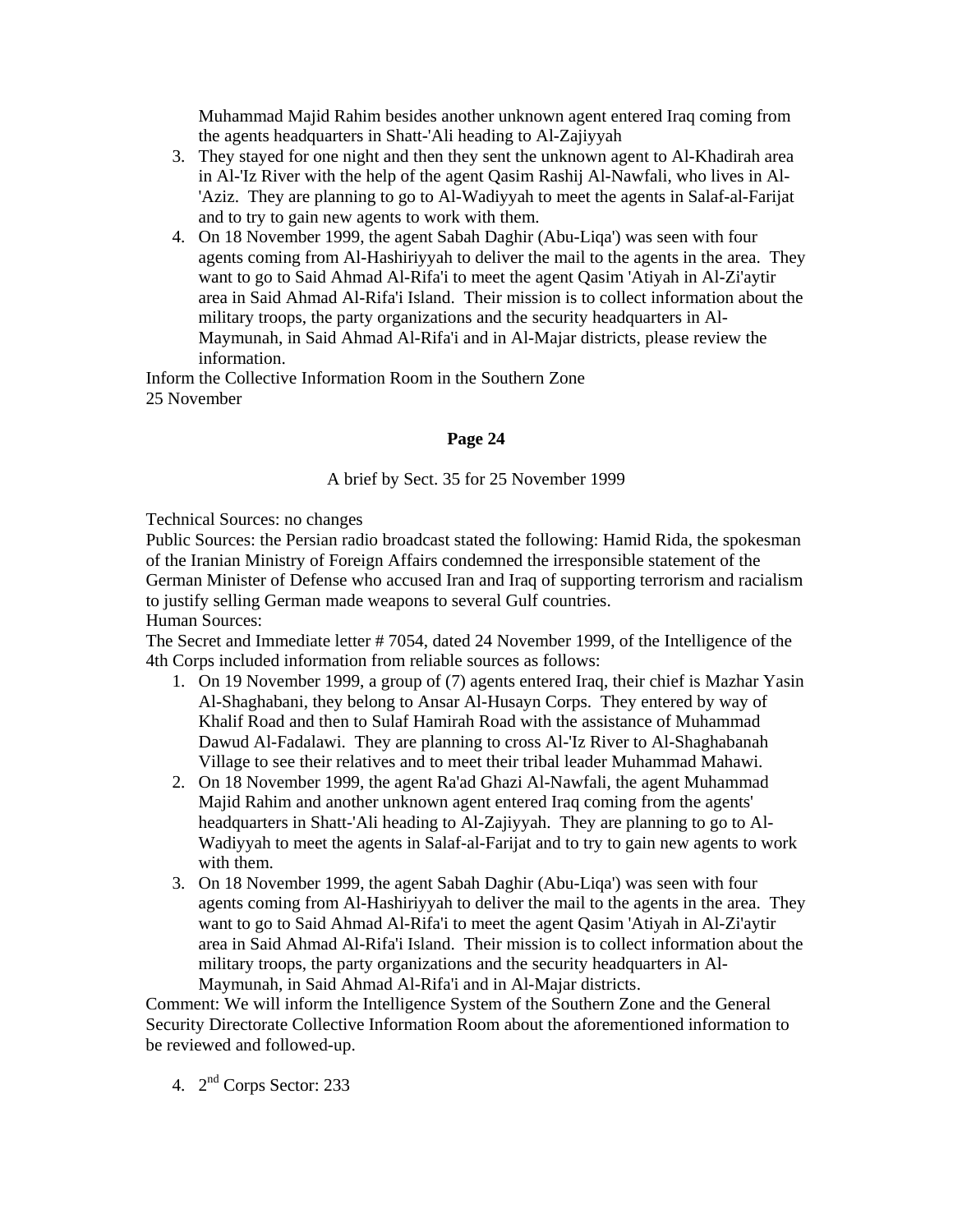At 2330 hrs on 24 November 1999, Staff Colonel Basim of the 2nd Corps Intelligence informed us about an explosion that took place east of Al-Khalis Special Camp at 2000 hrs on  $24<sup>th</sup>$  November 1999. A patrol from the IIS went to the location to investigate the reasons and we will inform you later.

 $(4-7)$ 

*The explosion took place at the same location* 

*Comment: The guards of M7 telephoned us and stated that the accident was because of a guided missile type (Shahin); the missile was mounted on a transporting vehicle with three other missiles* 

# **Page 25**

B. 3rd Corps Sector:

At 1300 hrs on 23rd November 1999, (9) vehicles were observed, (3) of them were military vehicles carrying (12) military personnel, (6) civilian vehicles carrying (8) civilians and (2) high-ranking officers, the vehicles stopped at the Iranian location (near Ghazil Iranian Police Station) for (3) hours. They surveyed the sector and at 1600 hrs, the vehicles returned to the Iranian depths.

Comment: We informed the Southern Zone Command of the information and they will use it in the monthly activities report.

 $B. 4<sup>th</sup>$  Corps Sector:

At 1800 hrs on 24<sup>th</sup> November 1999, an ambush unit of the Commandoes Company of the 18<sup>th</sup> Infantry Brigade engaged a group of agents (4-6 individuals) at Abu-Wada<sup>'</sup> Bridge area. One of the agents was arrested, his name is Subayh Khalif, there were no injuries and the area will be searched in the early morning.

5. Status of Al-Hawayzah Water Level: no changes

6. Status of the Searching for Bodies' Committee: no changes

7. Status of the Rasit Devices: no changes

8. Status of those who returned to our lines:

At 1500 hrs, on 22 November 1999, the deserter Muhammad Salih Juri Tarish- a military deserter- reported to the  $1<sup>st</sup>$  Company,  $2<sup>nd</sup>$  Guard Brigade. He lives in Baghdad, Al-Mahmudiyyah District

# $(5-7)$

# **Page 26**

#### Secret and Immediate/ 26 November

From: the 3<sup>rd</sup> Corps

To: General Military Intelligence Directorate/ Sect. 35

Ref: 12270, in reference to our Secret and Immediate letters # 12257, 12264 and 12265, dated 26 November. On 26 November, a force including individuals from the  $2<sup>nd</sup>$  and  $3<sup>rd</sup>$ Regiments from the Al-Ikhlas Tank Battalion at the Brigade's Headquarters went out without tanks or armored vehicles searched the following villages; Al-'Alwah Village, at grid (2245), Al-Khaysat Village at grid (2161) and Bait 'Ibadah Village at grid (2257). The force found one Simnov rifle, at 1220 hrs, the mission was completed and the force proceeded back and arrived at 1200 hrs, the force returned safely with no accidents. At 1000 hrs, on 26 November, we heard the sound of shooting in our sector (2) Km behind Zayd Police Station at grid (8301). Immediately, the Commander of the 2<sup>nd</sup> Guard Brigade formed a force to search the area, (4) Iranian soldiers and (2) intruders were arrested and their personal weapons were confiscated. They were wearing camouflage military uniforms. At 1100 hrs, (4) Land Cruiser vehicles and (4) motorbikes were observed with about (30) Iranian soldiers. (5) Soldiers who speak Arabic advanced and the rest deployed in the area, they requested us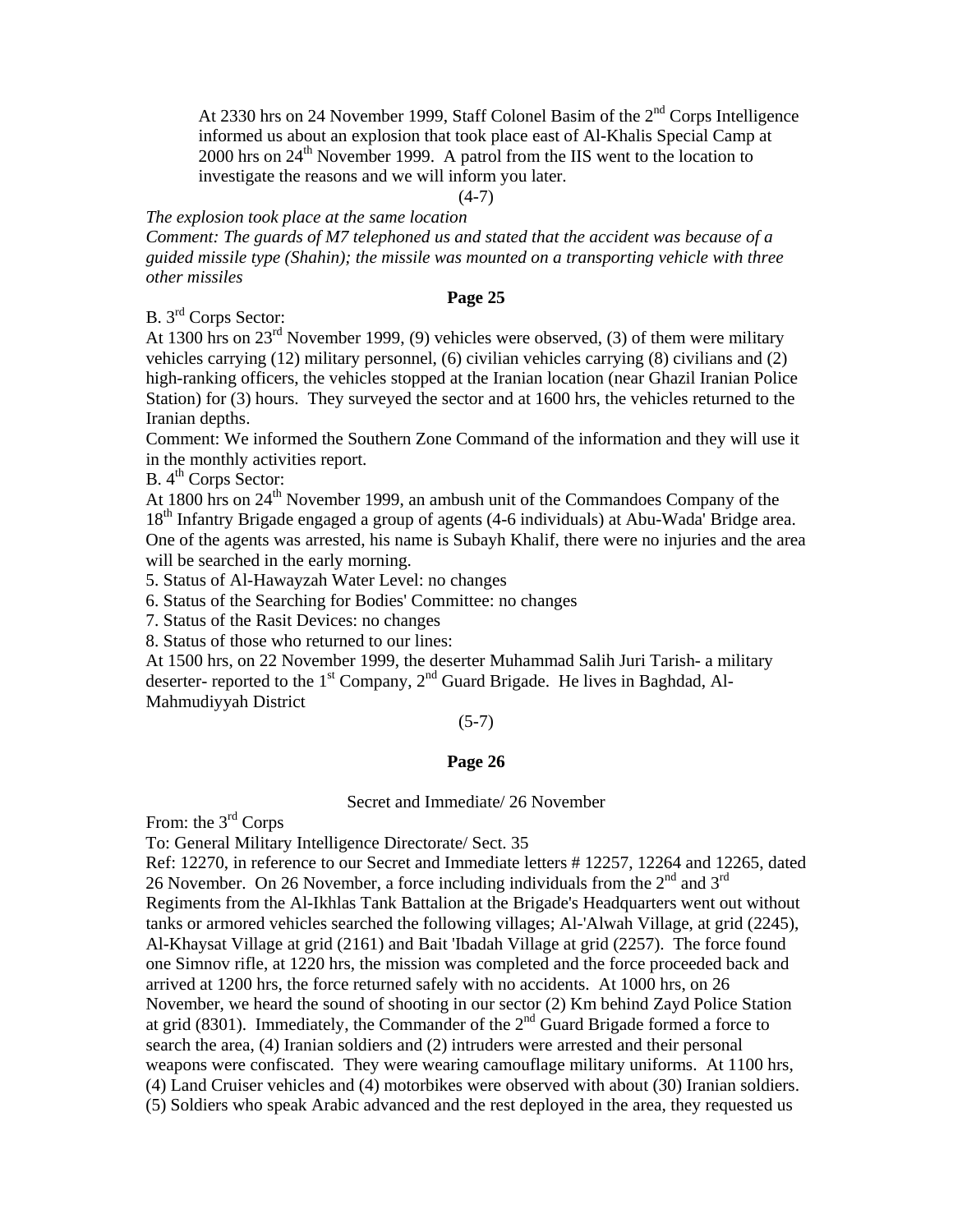to release the (4) soldiers who were arrested earlier, and they threatened to attack our troops if we refused. We released the soldiers...

#### **Page 27**

...to the Corps' Headquarters and they are currently investigating. The  $2<sup>nd</sup>$  Guards Brigade, the Shurahbil Tank Battalion, the  $15<sup>th</sup>$  Armored Battalion, the  $30<sup>th</sup>$  Commandoes Brigade, the  $18<sup>th</sup>$  Corps and the 70<sup>th</sup> Commandoes Brigade are on alert as a precautionary measure. At 0630 hrs on 26 November, a force was formed by the  $2<sup>nd</sup>$  Infantry Division, the  $2<sup>nd</sup>$  Platoon of the  $45<sup>th</sup>$  Infantry Brigade and the Armored Infantry Company of the  $31<sup>st</sup>$  Infantry Brigade of the  $3<sup>rd</sup>$  Corps, under the control of the brigade's headquarters, which is under the supervision of the Corps Command. The force searched Al-'Adaytim Village at grid (6035), at 1100, the force returned safely and they did not find anything. At 0600 hrs, on 26 November, a force from the 30<sup>th</sup> Armored Infantry Platoon of the 41<sup>st</sup> Armored Brigade and the 32<sup>nd</sup> Infantry Brigade was sent without tanks or transportation vehicles to search the Jubaydah farms at grid (5253), at 1100 hrs, the force returned safely and they did not find anything. In the Secret letter # 12269, dated 26 November, we informed the Southern Zone Command, please review.

*6th Division/ follo- up Prepare a brief*

#### **Page 28**

Secret and Immediate/ 28 November

From: 3<sup>rd</sup> Corps Intelligence

To: General Military Intelligence Directorate/ Sect. 35

Ref: 12298/ page 6

At 0700 hrs, on 28 November 1999, a force from the  $1<sup>st</sup>$  Company of Sayf Al-Qa'id Corps, the Commandoes Company of the brigade, a 120 mm Mortar Platoon of the  $987<sup>th</sup>$  Battery, The Military Engineering Detachment of the  $6<sup>th</sup>$  Battalion and the 33<sup>rd</sup> Anti-Aircraft Detachment searched Al-Zawrah area at grid (1328). At 1200 hrs, the force returned safely and they did not find anything. At 0630 hrs on 28 November 1999, a force from the  $2<sup>nd</sup>$ Company of the Corps' Commandoes Regiment searched Al-Mashahid Village at grid (5850), at 1200 hrs, the force returned safely and they did not find anything. At 0600 hrs on 28 November, a force of the  $3<sup>rd</sup>$  Platoon of the  $3<sup>rd</sup>$  Commandoes Regiment searched the Salin area at grid (1012), at 1100 hrs, the force returned safely and they did not find anything. *Div. 7: register searching the mentioned areas in the searching dossier Div. 7: Archive* 

#### **Page 29**

Secret and Immediate/ 26 November

To: General Military Intelligence Directorate/ Sect. 35 Ref: 12257:

We received information about the presence of agents at grid (2016). At 0900 hrs, on 26 November 1999, a force from the  $2<sup>nd</sup>$  Platoon of the  $3<sup>rd</sup>$  Infantry Battalion of Sayf Al-Qa'id Infantry Brigade and Al-Ikhlas Tank Battalion, the 120 mm Mortar Platoon of the  $987<sup>th</sup>$ Battery, the Military Engineering Platoon of the  $6<sup>th</sup>$  Military Engineering Battalion and the Medical Detachment of the  $33<sup>rd</sup>$  Battalion was formed. The force was sent under the command of the brigade's headquarters and under the supervision of the Corps to search the area between Bait 'Ibadah at grid (3257) and Al-Khaysat Village at grid (3161). At 0630 hrs, a force from the Infantry Company of the 45<sup>th</sup> Infantry Brigade searched Al-'Artham area at grid (6036). The results will be sent later. End.

*1. There will be a second letter*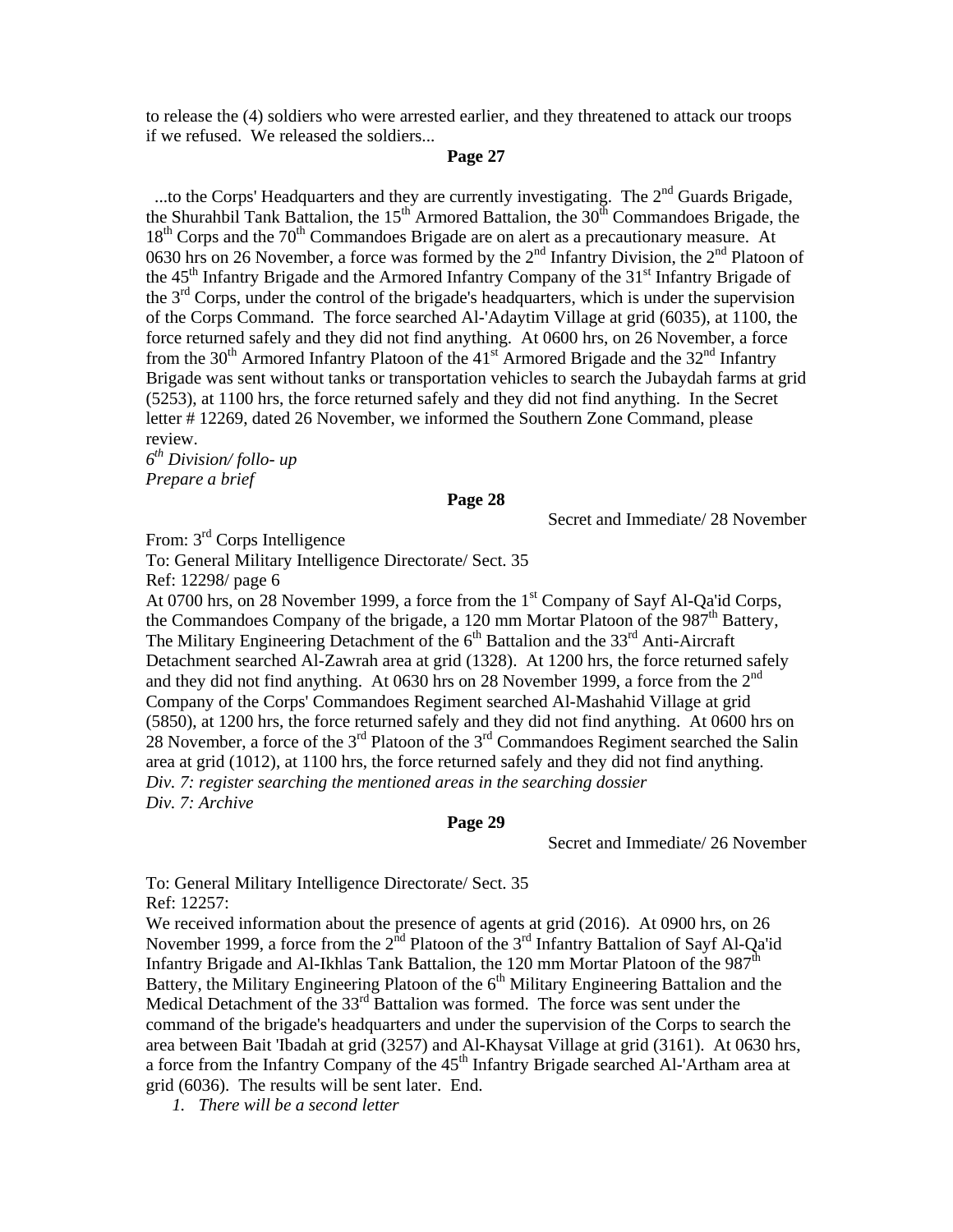# *2. Follow-up and archive*

*27 November* 

#### **Page 30**

Secret and Immediate

From: 3rd Corps Intelligence To: General Military Intelligence Directorate/ Sect. 35 Ref: 12245 At 0300 hrs, on 24 November 1999, we observed (3) individual at a distance of (200 meters) in front of the sector of the  $5<sup>th</sup>$  Company of the  $2<sup>nd</sup>$  Guard Brigade at grid (5649), they were engaged using light weapons and withdrew, the area was searched in the early morning but nothing was found. In the Secret letter # 12244 on 25 November, we informed the Southern Zone Command, please review, with respect. *Archived in the activities 27 November*

# **Page 31**

Secret and Immediate

From:  $3<sup>rd</sup>$  Corps Intelligence To: General Military Intelligence Directorate/ Sect. 35 Ref: 12243 A brief about the activities of the American agents as of (TC: illegible) hrs on 25 November: The  $6<sup>th</sup>$  Regiment: At 0300 hrs, on 24 November 1999, we observed (3) individual at a distance of (200 meters) in front of the sector of the  $5<sup>th</sup>$  Company of the  $2<sup>nd</sup>$  Guard Brigade at grid (5649), they were engaged using light weapons and withdrew, the area was searched in the early morning and nothing was found. The  $11<sup>th</sup>$  Regiment: no changes Water level: no changes Comment: no changes End  *Archive/ 27 November* 

# In the Name of God, Most Gracious, Most Merciful Top Secret

**Page 32** 

Republic of Iraq Presidency of the Republic General Military Intelligence Directorate Ref: M7/ Sect. 35/ Div. 7/ 78746 Date: 26 November 1999 To: the General Security Directorate/ Collective Information Room

Subject: Information

We obtained information from a source as follows:

- 1. On 17 November 1999, a group of (8) agents entered Iraq, they settled in the Al-'Iz River area in the house of 'Abd Al-Husayn Jasim Al-Haliji who helps the agents enter the cities and villages of Maysan Governorate to execute their sabotage operations.
- 2. Agent Karim Mahud and agent Mahmud Al-Jawaybiri who lives in Bani Sa'id area were seen in Al-Sha'ir area operating a Mitsubishi brown pick-up vehicle with a government plate number (SATTS R Y). They were traveling on Al-'Assaf tribe Road. They have plans to kidnap party, intelligence and security members, please review, with respect.

Staff Major General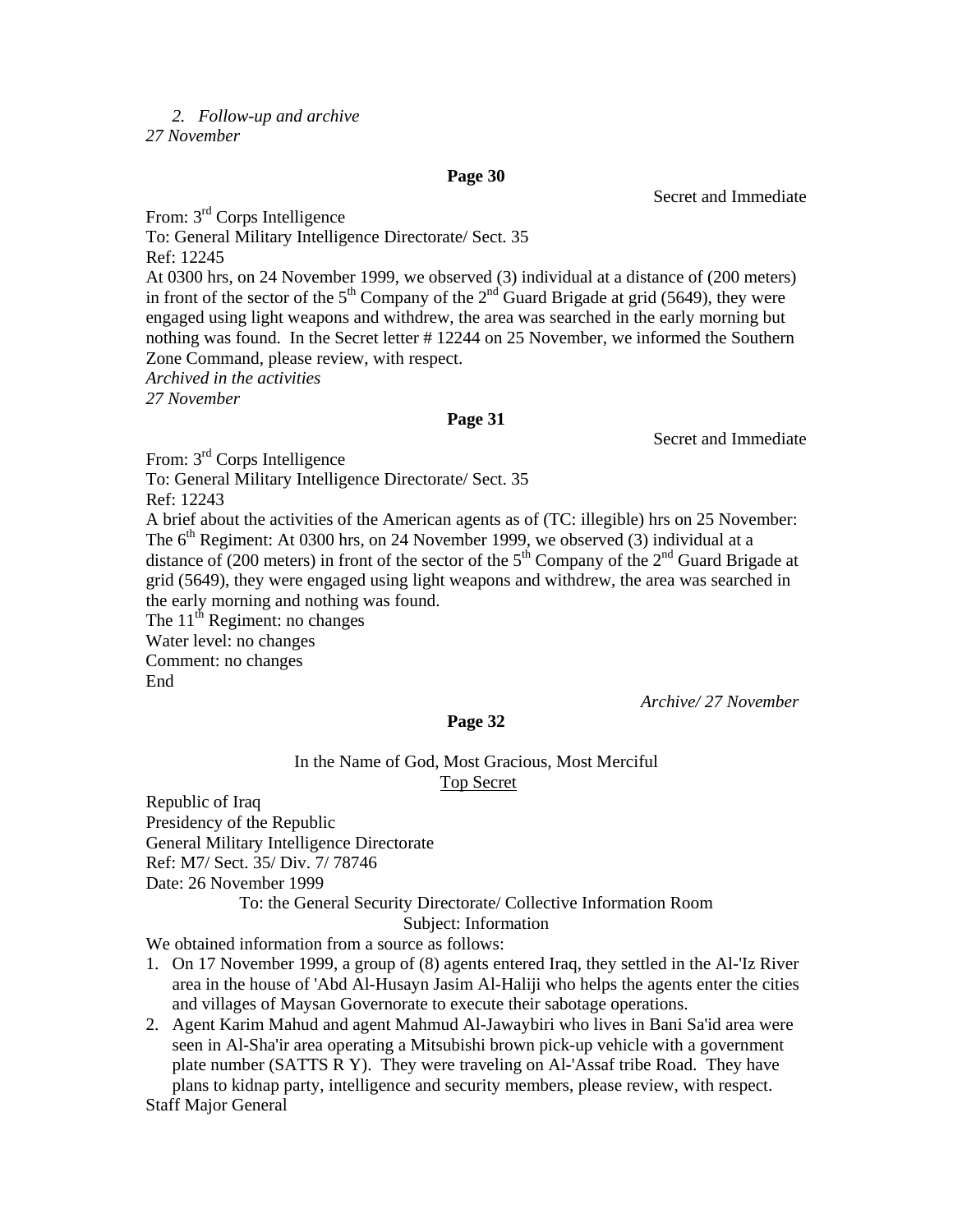On behalf of: Director of the General Military Intelligence Directorate 25 November 1999

# Secret and Immediate **Page 33**

# In the Name of God, Most Gracious, Most Merciful Top Secret

Republic of Iraq Presidency of the Republic General Military Intelligence Directorate Ref: M7/ Sect. 35/ Div. 7/ 78748 Date: 26 November 1999

# To: the General Security Directorate/ Collective Information Room Subject: Information

We obtained information from a source as follows:

- 1. On 17 November 1999, a group of (8) agents entered Iraq, they settled in the Al-'Iz River area in the house of 'Abd Al-Husayn Jasim Al-Haliji who helps the agents enter the Maysan Governorate to attack party and security organizations.
- 2. Agent Karim Mahud and agent Mahmud Al-Jawaybiri who lives in Bani Sa'id area were seen in Al-Sha'ir area operating a Mitsubishi brown pick-up vehicle with a government plate number (SATTS R Y), they were moving on Al-'Assaf tribe road and have plans to kidnap party, intelligence and security members.
- 3. On 13 November 1999, Jasim Manati Tawbah, who lives in Karishah area, attacked the vehicle of the Fishing Supervision Committee in Abu-Khasaf area as revenge against Major Mazhar 'Abd-al-Hamid who hit him in front of several people, the mentioned escaped to Al-Hawayzah area, please review, with respect.

Staff Major General

On behalf of: Director of the General Military Intelligence Directorate 25 November 1999

 $(1-1)$ 

# Top Secret

# **Page 34**

#### In the Name of God, Most Gracious, Most Merciful Secret

Republic of Iraq Presidency of the Republic General Military Intelligence Directorate Ref: M7/ Sect. 35/ Div. 7/ 1635 Date: 28 November 1999

# To: the Sect. 31

# Subject: Evaluation of Information

Regarding your Secret letter # 1926, dated 23 November 1999, our evaluation of the information mentioned in the Secret and Immediate letter # 6990, on 21 November 1999 of the  $4<sup>th</sup>$  Corps is as follows:

- 1. Paragraphs (1 and 2): We are still checking the information
- 2. Paragraph (3): Confirmed, please review.

Staff Major General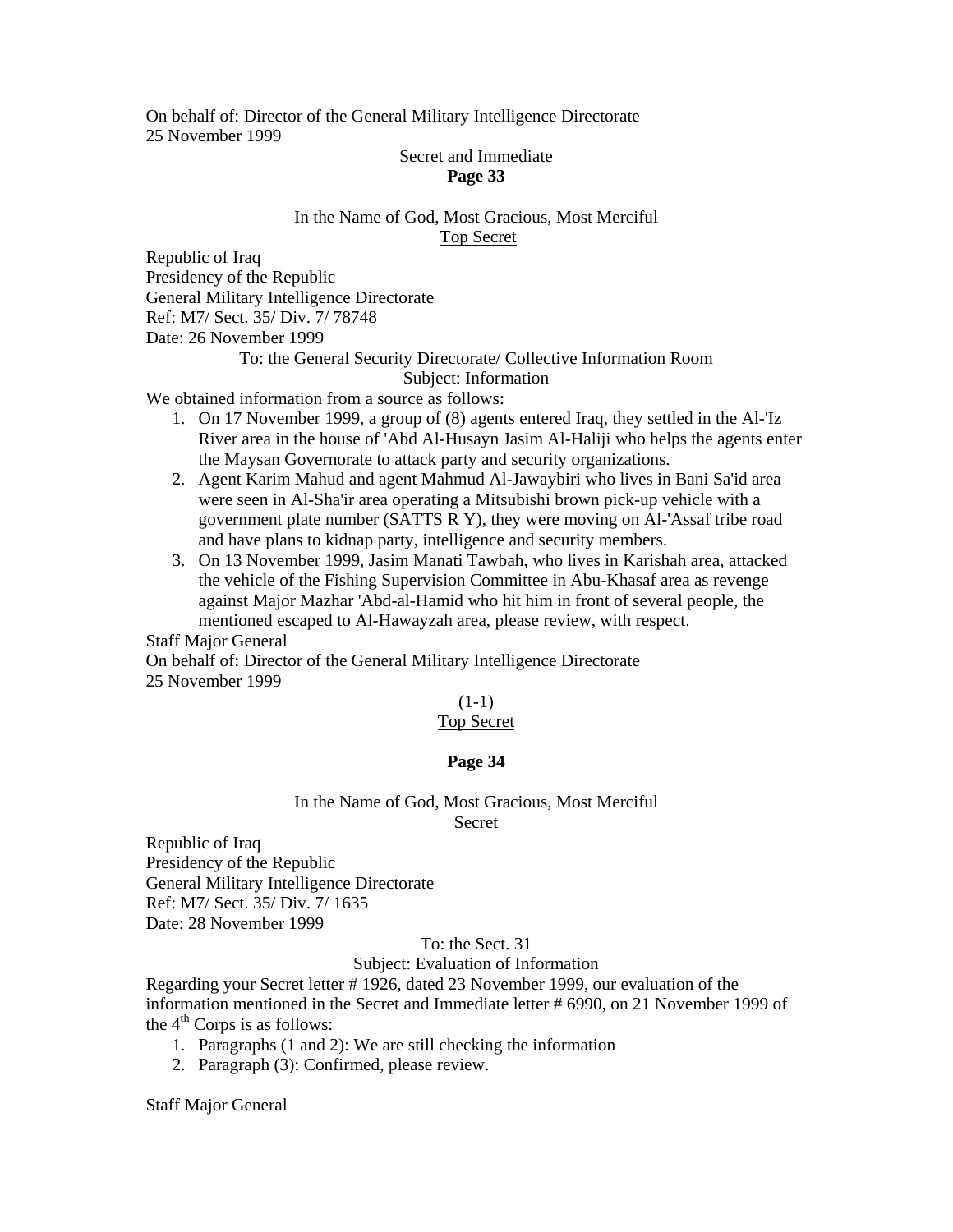Director of the Sect. 35 28 November 1999

# Secret

# **Page 35**

# In the Name of God, Most Gracious, Most Merciful

Secret

Republic of Iraq Presidency of the Republic General Military Intelligence Directorate Ref: M7/ Sect. 31/ Div. 1/ 1926 Date: 23 November 1999

# To: the Sect. 35

# Subject: Information

In reference to the letter # 6990, dated 21 November 1999, of the Intelligence System of the Southern Zone, please review and inform us about your evaluation of the mentioned information. Staff Brigadier General Chief of the Sect. 31 23 November 1999

Secret

*Reply:* 

*1. Paragraphs (1 and 2): We are still checking the information* 

*2. Paragraph (3): Confirmed* 

# **Page 36**

Secret and Immediate/ 21 November From: Intelligence of the 4th Corps To: General Military Intelligence Directorate/ Sect. 31, Sect. 35

Ref: 6990/ we received information from our sources as follows: On 17 November 1999, a group of (8) agents entered Iraq and they settled in the Al-'Iz River area in the house of 'Abd Al-Husayn Jasim Al-Haliji who helps the agents to enter the Maysan Governorate to attack party and security organizations. From the group, we know the agent Said Muhammad Said Muhsin and the agent Khalid 'Abdallah Al-Farraji. A group of (3) agents entered Iraq through Al-'Anitri Valley, their aim is to monitor the Training area of the  $10<sup>th</sup>$  Corps. From them we know the agent Abu-Karrar and the agent Husayn Jasim Al-Darraji. On 17 November 1999, agent Karim Mahud and agent Mahmud Al-Jawaybiri who lives in the Bani Sa'id area were seen in Al-Sha'ir area operating a Mitsubishi brown pick-up vehicle model 1990 with a government plate number (SATTS R Y). They were moving on the road leading to Al-'Assaf tribe and have plans to kidnap party members or intelligence and security affiliates. Jasim Manati Tawbah, who lives in Karishah area, attacked the vehicle of the Fishing Supervision Committee in Abu-Khasaf area as revenge against Major Mazhar 'Abdal-Hamid who hit him with a stick in front of several people. Major Mazhar did so because of the many accusations against Tawbah in Al-Raf'i Police Station. Note that the mentioned has three brothers living in Al-Salil area, they are 'Ali, Hashim and Sa'd Manati Tawbah Al-Darraji. The information stated that he escaped to Al-Hawayzah area after the accident and at present, he lives in Um Al-Ni'aj area. Please review.

> *There is a letter and notification about the accident 22 November*

Register the locations of the mentioned individuals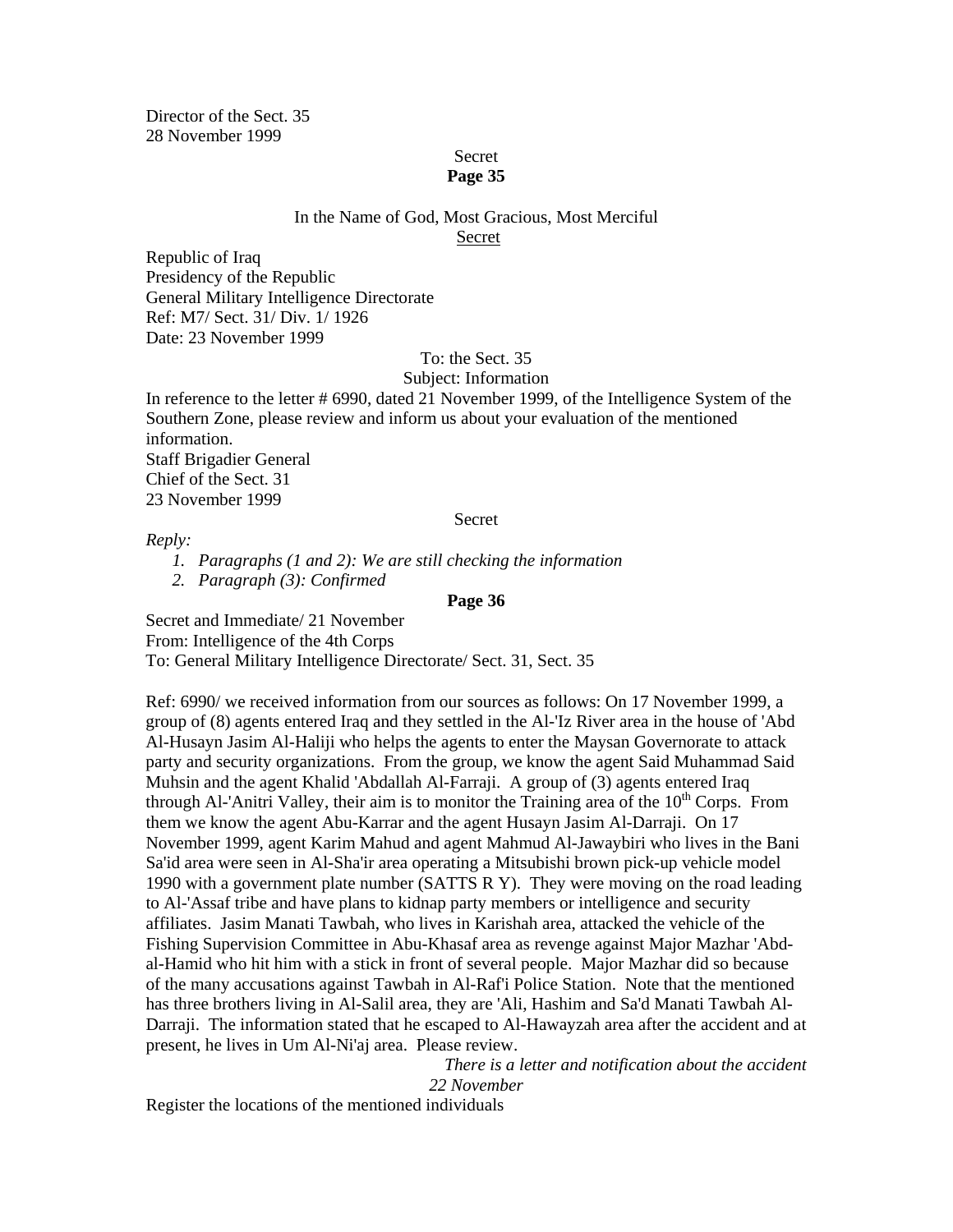- 1. 'Abd Al-Husayn Jasim Al-Haliji, he helps the saboteurs enter Maysan
- 2. Inform the Collective Information Room of the GSD about the agents issue
- 3. Archive
- 4. Register the unknown names
- 5. The information was registered on 184
- 6. Mention in the brief of our section on 21 November

#### Secret and Immediate/ 10 February

From: the 3<sup>rd</sup> Corps Intelligence To: General Military Intelligence Directorate/ Sect. 35 Ref: 2247: Regarding your letter # 1370, dated 9 February, we confirm the information mentioned in our letter # 11214, dated 20 October 1999. End. *Archive and follow-up 12 February 'Abd Al-Husayn*

#### **Page 38**

Time and Date of Issuance Secret and Immediate 9 February 2000

From: the General Military Intelligence Directorate To: the  $3<sup>rd</sup>$  Corps (Intelligence) Ref: M7/ 35/ 7/ 1370: Regarding our Secret and Immediate letter # 12033, dated 22 November 1999, we have not received a reply as of yet. Please note that in the future do not delay a reply for more than (15) days so that we can review the information, inform us.

On behalf of Staff Major General Director of the General Military Intelligence Directorate 9 February 2000

Secret and Immediate

#### **Page 39**

#### Top Secret

| <b>Unit/Formation</b> | <b>Permanent Location</b> | <b>Current Location</b> |
|-----------------------|---------------------------|-------------------------|
|                       |                           |                         |
|                       |                           |                         |
|                       |                           |                         |
|                       |                           |                         |
|                       |                           |                         |
|                       |                           |                         |

#### Tactical Status of the Troops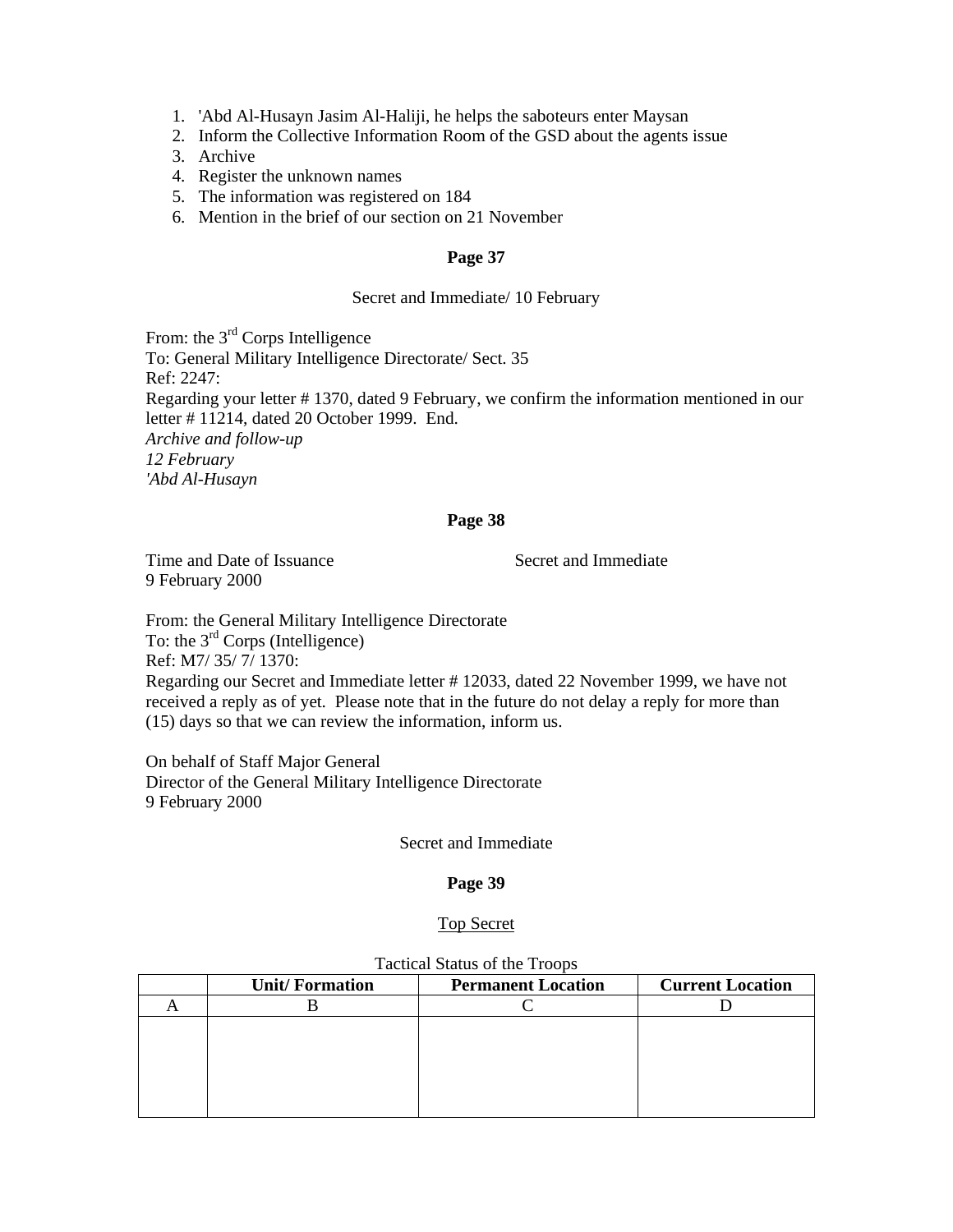# Top Secret

# **Page 40**

# In the Name of God, Most Gracious, Most Merciful

Republic of Iraq Presidency of the Republic General Military Intelligence Directorate Ref: M7/ Sect. 35/ Div. 7/ 78747 Date: 26 November 199

# To: the General Security Directorate/ Collective Information Room Subject: Information

We received information from a source referring to the following:

- 1. On 8 November 1999, the agent Said Jabbar, the Chief of Hezbollah Sector returned from Iran to his headquarters in Al-Tar area. He visited his groups of saboteurs in (Abu-'Ayish, Al-'Amirah, Al-Fuhud, Al-Tamrah Island, Mazlum 'Ayyal in Al-Fuhud District, Al-Mashij Islands and Karmat Hasan), he issued several instructions and orders to these groups. Moreover, his deputy the agent Abu-'Ali Al-Khatib has traveled to Iran.
- 2. Last week, the agent Shakir Dashar started paying salaries of his agents in Dhi-Qar Governorate. It has been three months since he last paid their salaries; the payment to each agent was one thousand dollars.

Please review, with respect.

Staff Major General On behalf of the Director of the General Military Intelligence Directorate 23 November 199

> $(1-1)$ Top Secret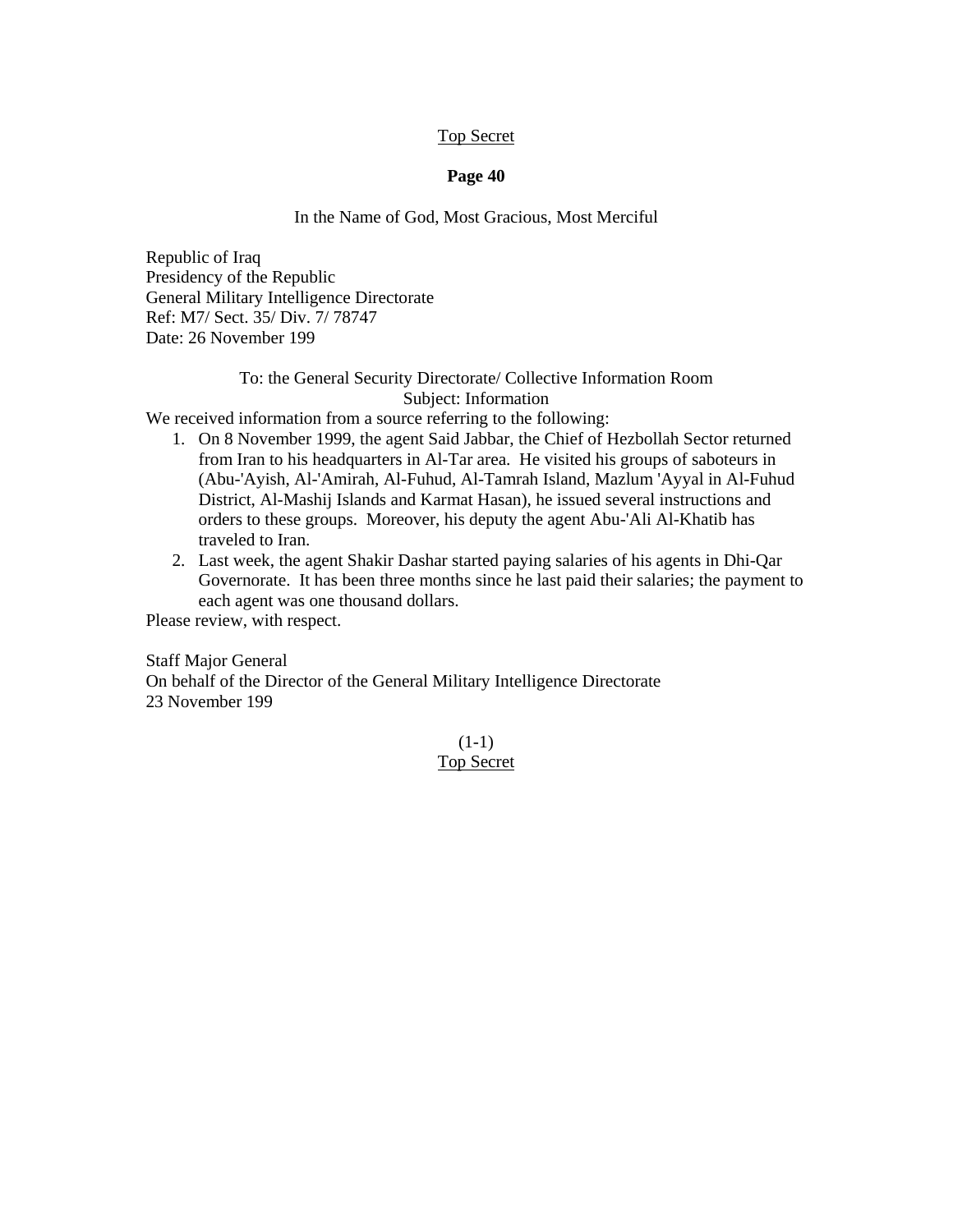Date and Time of Issue Secret and Immediate 22 Nov 99

From: General Military Intelligence Directorate (GMID): To: intelligence of 3rd Corps Ref.: M7 / Sect. 35/ Div. 7 We received the following Information:

1- On 08 Nov 99, the traitor Sayyid Jabbar, the administrator for Hezbollah, returned from Iran to his headquarters in Al-Tar region, he visited the saboteur groups at Al-bu-'Ayish, Al- 'Amayirah, Al-Fuhud, Al-Tamrah Islands, Malzam 'Iyal belonging to Al-Fuhud Sub district, Al-Mashij Islands and Karmat-Hasan, where he issued them new instructions. His deputy, the traitor 'Abu-'Ali Al-Khatib traveled to Iran.

2- During the last week, the traitor Shakir Dashar paid the salaries of his agents located in Dhi Qar Governorate, after not doing so for three months, each agent received 1000 Dollars. Please confirm the information, and inform us.

Major General On behalf of the GMID Director 22 Nov 99

#### **Page 42**

21 Nov 99 1924 hrs

Date and Time of Issue Secret and Immediate

From: Intelligence System of the Southern Zone To: General Military Intelligence Directorate / Sect. 35/ Sect. 31 Ref.: 1/ 4/7329

We received the following Information from source 25, his trust degree is normal:

1- On 08 Nov 99, the traitor Sayyid Jabbar, the administrator for Hezbollah, returned from Iran to his headquarters in Al-Tar region, he visited the saboteur groups at Al-bu-'Ayish, Al- 'Amayirah, Al-Fuhud, Al-Tamrah Islands, Malzam 'Iyal belonging to Al-Fuhud Sub district, Al-Mashij Islands and Karmat-Hasan, where he issued them new instructions. His deputy, the traitor 'Abu-'Ali Al-Khatib traveled to Iran.

2- During the last week, the traitor Shakir Dashar paid the salaries of his agents located at Dhi Qar Governorate, after not doing so for three months, each agent received 1000 Dollars. Please review 1700 Kazim.

*To Div. 7*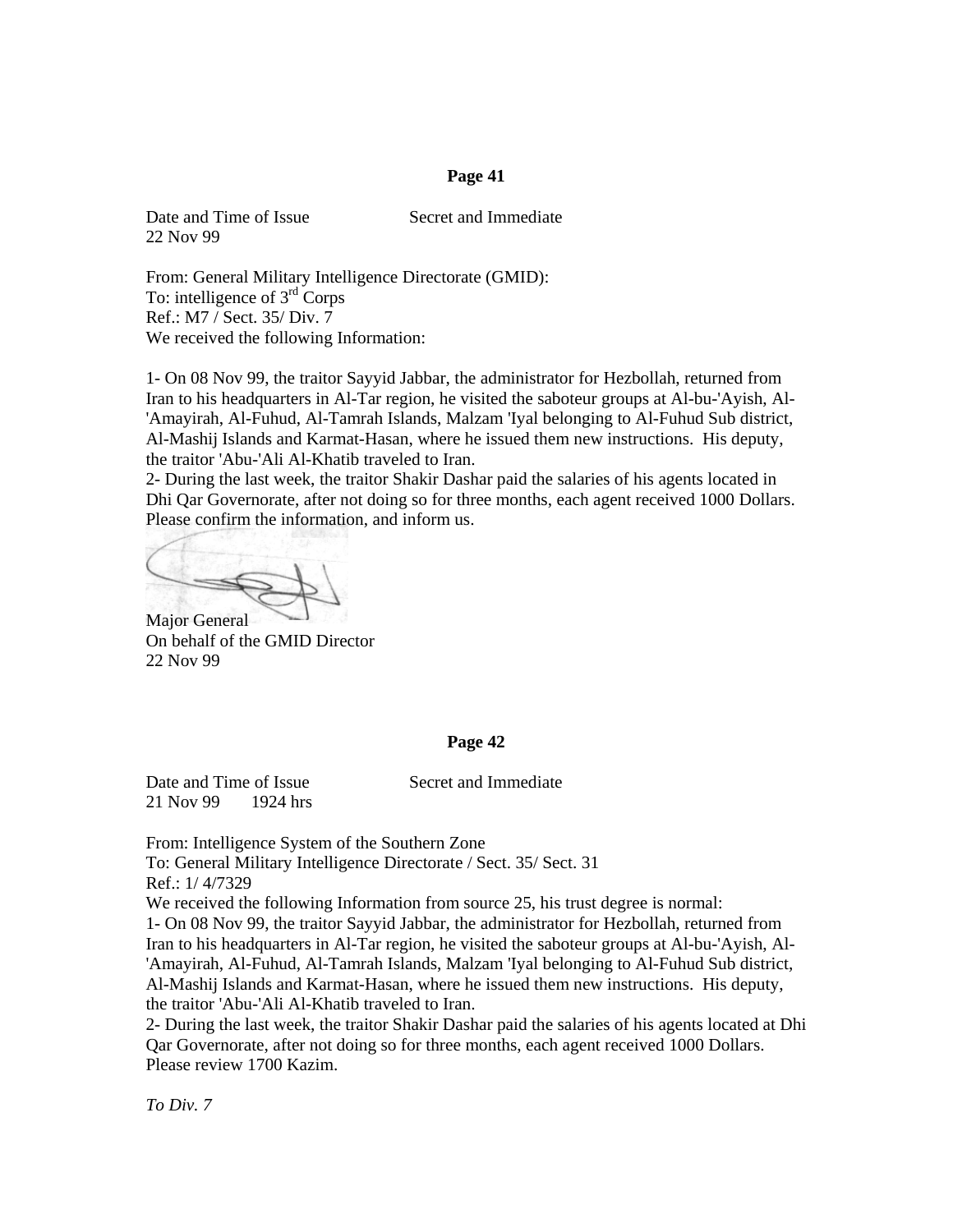*1- Register the information. 2- Inform the 3rd Corp and the Collective Information Room. 22 Nov Register the new regions names Done 22 Nov* 

*Presented briefly to our section on 21 Nov* 

# **Page 43**

Date and Time of Issue Secret and Immediate 27 Nov 99

From: Intelligence of the 4<sup>th</sup> Corps To: the Security Commission of Maysan Governorate, General Military Intelligence Directorate / Sect. 35 Ref.: 7078 We received the following Information from one of our sources: 1- A group of about five traitors entered through Al-Za'faran valley and settled at Al-Yara' village in Mulla Nafi' house and their intention are to attack the Ba'th Party group at 'Ali Al-Gharbi Sub district. The commander of the group has been identified; he is Sayyid Razzaq Al-Bakhitawi, residing in Iran.

2- A group of traitors entered through Duwayrij River with a camera, they headed to Al-Mashrah region and their intention are to carry out a reconnaissance of the military troops and the headquarters of the security systems. The traitor 'Ali Al-Darraji commands them; he works for the Iranian Intelligence (Itila'at). Please review.

*To Div. 7 Register and follow-up the information 28 Nov* 

*To: head of the section Please review, the information is registered in the brief report and records. 27 Nov* 

# **Page 44**

| Date and Time of Issue |          |  |  |
|------------------------|----------|--|--|
| 25 Nov 99              | 2216 hrs |  |  |

Secret and Immediate

From: Intelligence of the 3<sup>rd</sup> Corps To: General Military Intelligence Directorate / Sect. 35 Ref.: 12247 In reference to our Secret and Immediate correspondence number 12237, on 25 Nov, at 1230, the force assigned to search Al-Ka'aniyyah region returned without results.

*To be register with the primary documents 27 Nov*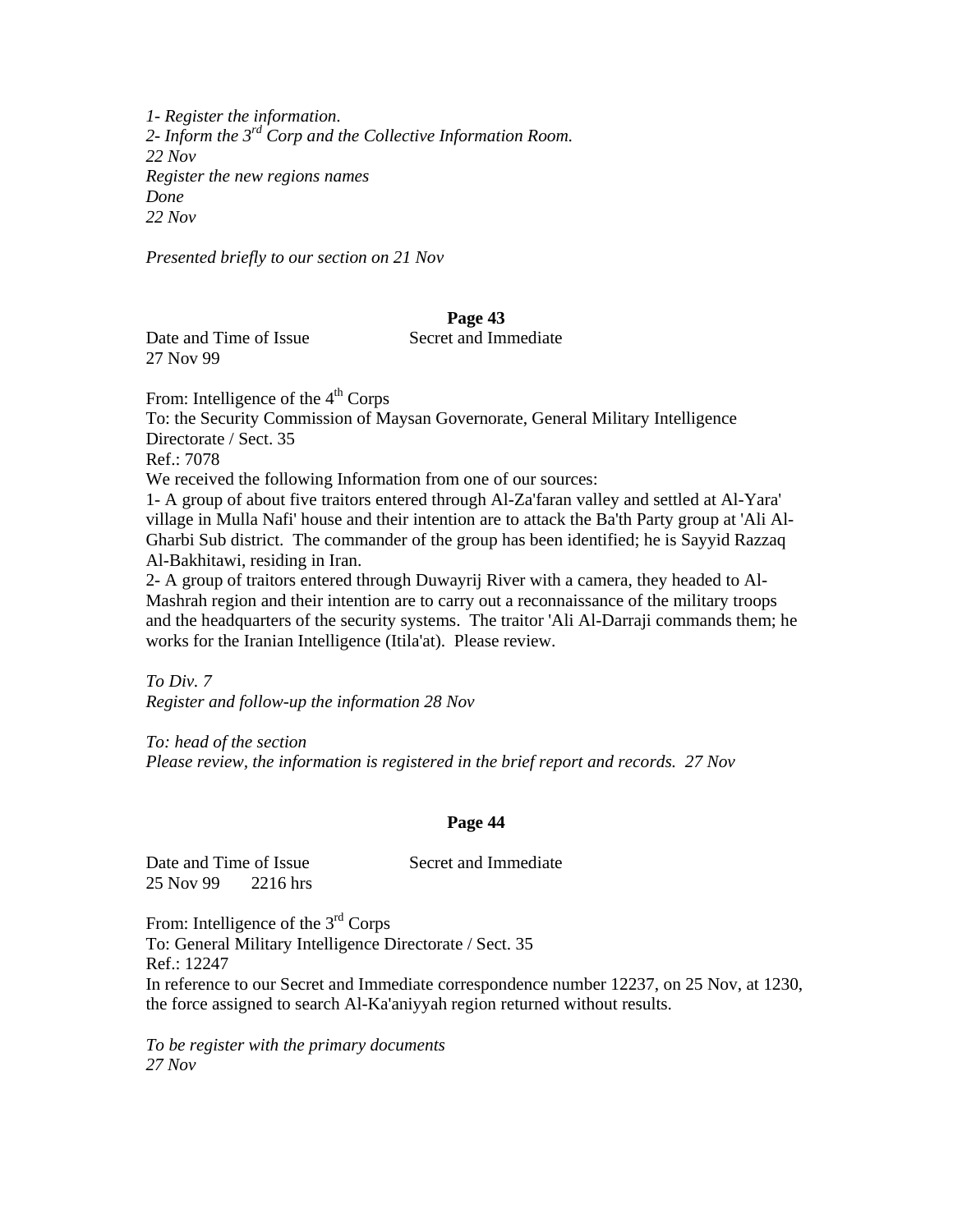Date and Time of Issue Secret and Immediate 25 Nov 99

From: Intelligence of the 3<sup>rd</sup> Corps To: General Military Intelligence Directorate / Sect. 35 Ref.: 12237 A force composed from the Sayf Al-Qa'id Brigade is assigned to search Al-Ka'aniyyah region after receiving information about the presence of a group at grid coordinate 7541. Their results will be reported later.

 *Hasan/ Akram* 

#### **Page 46**

Date and Time of Issue Secret and Immediate 27 Nov 99

From: Intelligence of the 3<sup>rd</sup> Corps To: General Military Intelligence Directorate / Sect. 35 Ref.: 12264 At 0600 hrs on 27 Nov, a force composed of the  $3<sup>rd</sup>$  Regiment of the 41<sup>st</sup> Armored Brigade and the 3rd Regiment of the Mechanized Infantry Brigade, is assigned to search Shiridah farms region at grid coordinate (5253), after receiving information about the presence of a traitor group there. The force returned without results.

*To Div. 7 To be register 27 Nov* 

*Hasan/ Hadi* 

#### **Page 47**

Date and Time of Issue Secret and Immediate 25 Nov 99

From: Intelligence of the  $2<sup>nd</sup>$  Corps To: General Military Intelligence Directorate / Sect. 35/ Sect. 3 Ref.: (TC: illegible reference number)

In reference to our Secret and Immediate correspondence 9999 on 25 Nov, the Intelligence Staff Officer-Grade 3 of our Corps, checked the incident area and presented the following: At 2200 hrs, on 24 Nov, the transporting truck type DAVE, with license number 9443- Baghdad with a white in color cabin and green body cover, exploded near Tal Abu-Trabah village at grid coordinate 8168 (Qurrah Tayah Map 1/100 000).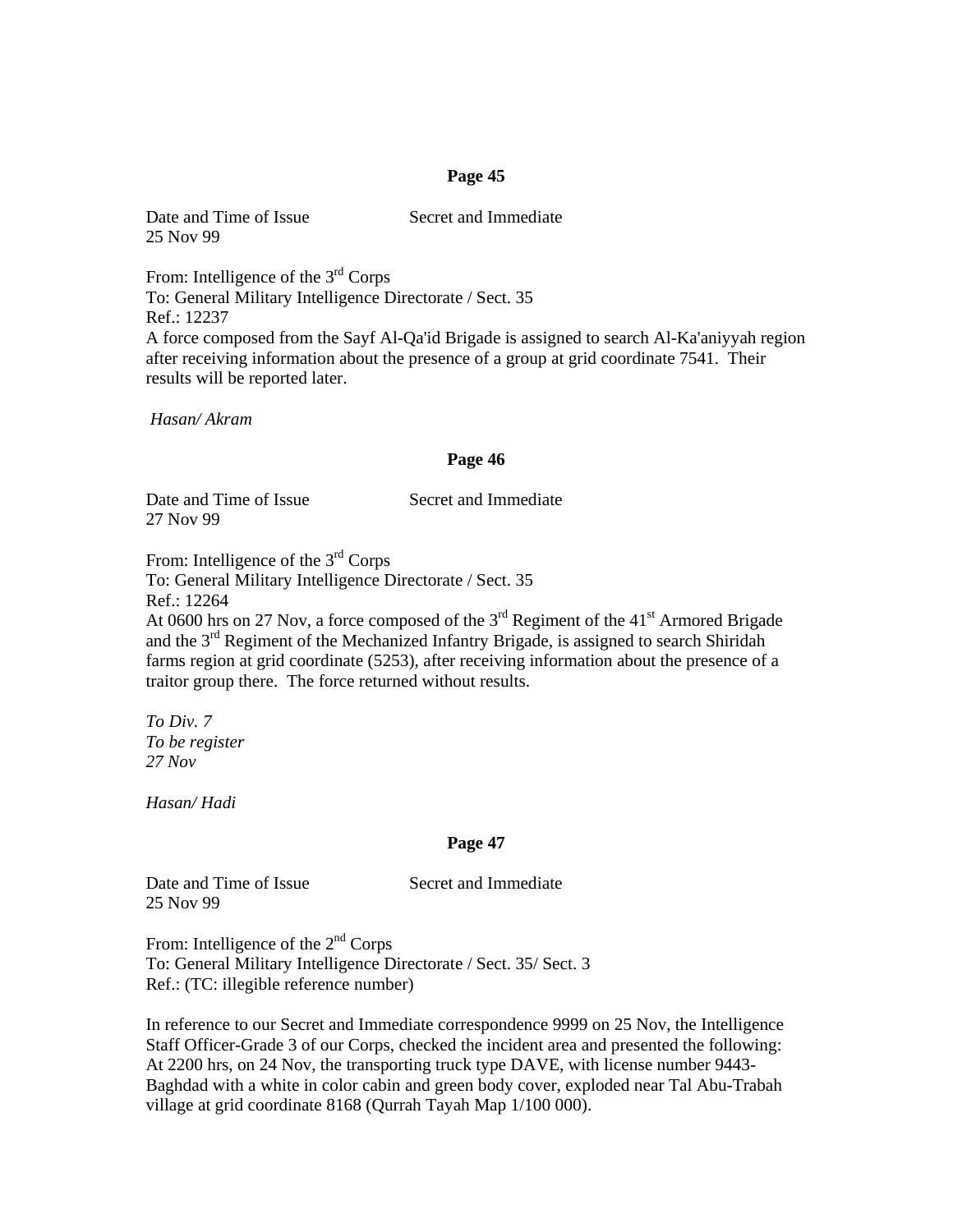The truck transporting four Shahin missiles Sign-2, Iranian made, with bombs mounted underneath exploded prematurely, the bombs were to explode after the launch of the missiles to destroy any evidence of the operation, however due to unknown reasons, probably timing error, and the bombs exploded earlier scattering the missiles fragments throughout the area. The civil defense of the Diyala Governorate neutralized the missiles. There were no losses. The missiles specifications; length 378 cm, total weight 580 kg, warhead weight 180 kg, diameter 320 mm, range 20 km. Please review, with respect.

*To Div. 7 To be register 27 Nov* 

*Registered on 25 Nov* 

# **Page 48**

Date and Time of Issue Secret and Immediate 25 Nov 99

From: Intelligence of the  $2<sup>nd</sup>$  Corps

To: General Military Intelligence Directorate / Sect. 35/ Sect. 3 Ref.: 50001

Here is the status of the Kurdish saboteurs' activities and our troop's activities as of 1830 hrs, on 25 Nov.

The  $3<sup>rd</sup>$ ,  $15<sup>th</sup>$  and  $34<sup>th</sup>$  Divisions, there are no changes.

General: At 2200 hrs, on 24 Nov, the transporting truck type DAVE, license number 9443- Baghdad with a white in color cabin and green body cover, exploded near Tal Abu-Trabah village at grid coordinate 8168 (Qurrah Tayah Map 1/100 000).

The truck transporting four Shahin missiles Sign-2, Iranian made, with bombs mounted underneath exploded prematurely, the bombs were to explode after the launch of the missiles to destroy any evidence of the operation, however due to unknown reasons, probably timing error, and the bombs exploded earlier scattering the missiles fragments throughout the area. The civil defense of the Diyala Governorate neutralized the missiles. There were no losses. The missiles specifications; length 378 cm, total weight 580 kg, warhead weight 180 kg, diameter 320 mm, range 20 km. Please review, with respect.

*To Div. 6 To be register and added to the next report 28 Nov* 

*This is of Div. 7 concern, because it is an Iraqi truck 29 Nov*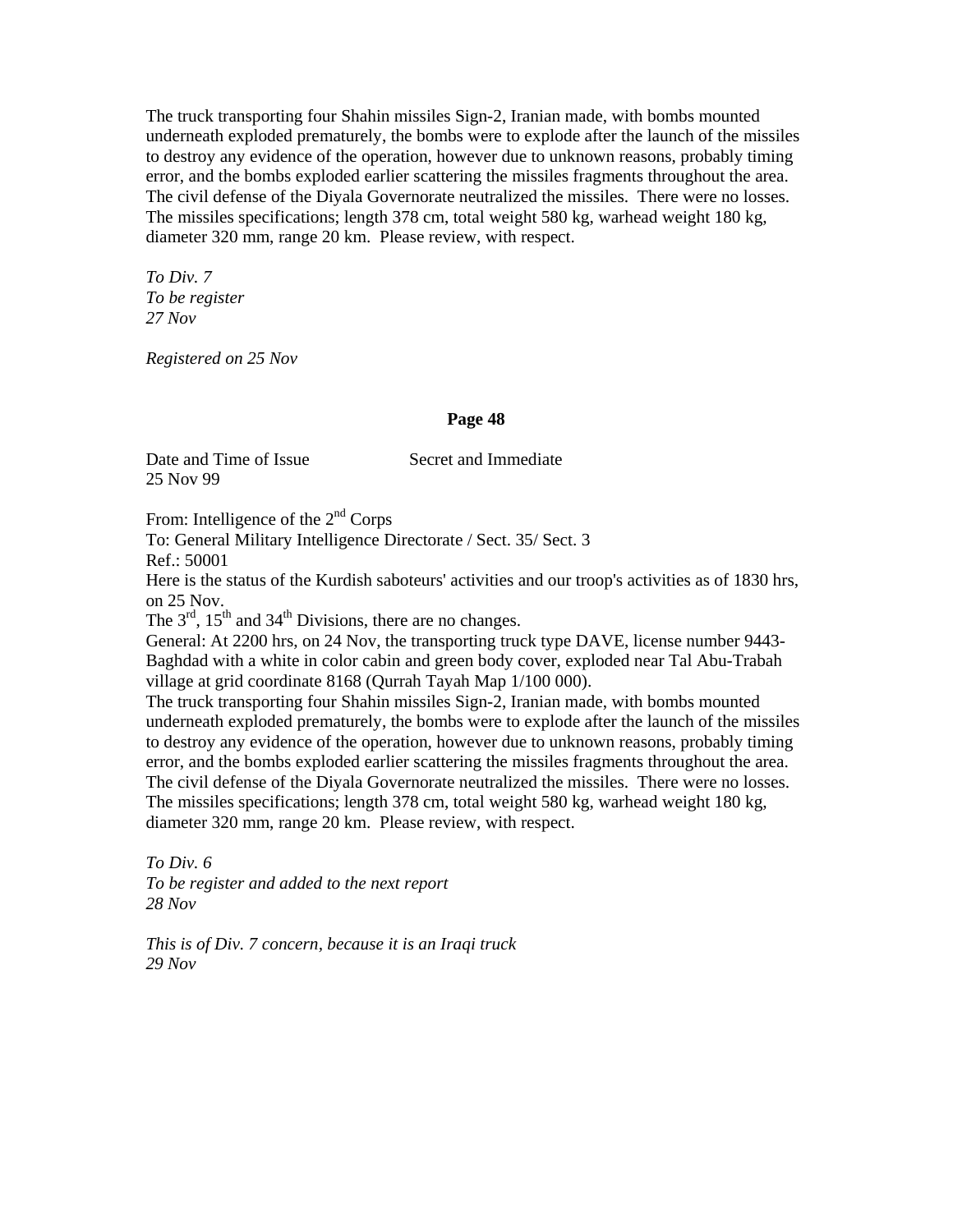Date and Time of Issue Secret and Immediate 25 Nov 99 From: Intelligence of the  $2<sup>nd</sup>$  Corps To: General Military Intelligence Directorate / Sect. 35 Ref.: 50004 The intelligence summary about Iran as of 1800 hrs, on 25 Nov: The  $3<sup>rd</sup>$ ,  $15<sup>th</sup>$  and  $34<sup>th</sup>$  Divisions, there are no changes. General: At 2200 hrs, on 24 Nov, the transporting truck of DAVE type, with license number 9443-Baghdad with a white in color cabin and green body cover, exploded near Tal Abu-Trabah village at grid coordinate 8168 (Qurrah Tayah Map 1/100 000). The truck transporting four Shahin missiles Sign-2, Iranian made, with bombs mounted underneath exploded prematurely, the bombs were to explode after the launch of the missiles to destroy any evidence of the operation, however due to unknown reasons, probably timing error, and the bombs exploded earlier scattering the missiles fragments throughout the area. The civil defense of the Diyala Governorate neutralized the missiles. There were no losses. The missiles specifications; length 378 cm, total weight 580 kg, warhead weight 180 kg, diameter 320 mm, range 20 km. Please review, with respect. *To Div. 6 To be register 28 Nov* 

*Done* 

*To Div. 7 29 Nov* 

#### **Page 50**

Ministry of Defense Air Force Command Air Intelligence and Reconnaissance Directorate Ref.: Sect. 1 / Div. 1 Date: 09 Dec 99

> Secret To: General Military Intelligence Directorate / Sect. 35 Subject Information

Herein attached are the two correspondence of the Ministry of Interior – General Interior Directorate – Civil Defense Affairs Directorate, number 1902, 1905, dated on 25 Nov 99, sent to us by the Air Force Security System correspondence number 17235, dated on 01 Dec 99, about the sabotage operation perpetuated near Dali 'Abbas Sub district belonging to Al-Khalis District. Please review.

**Attachments** Two copies of the correspondence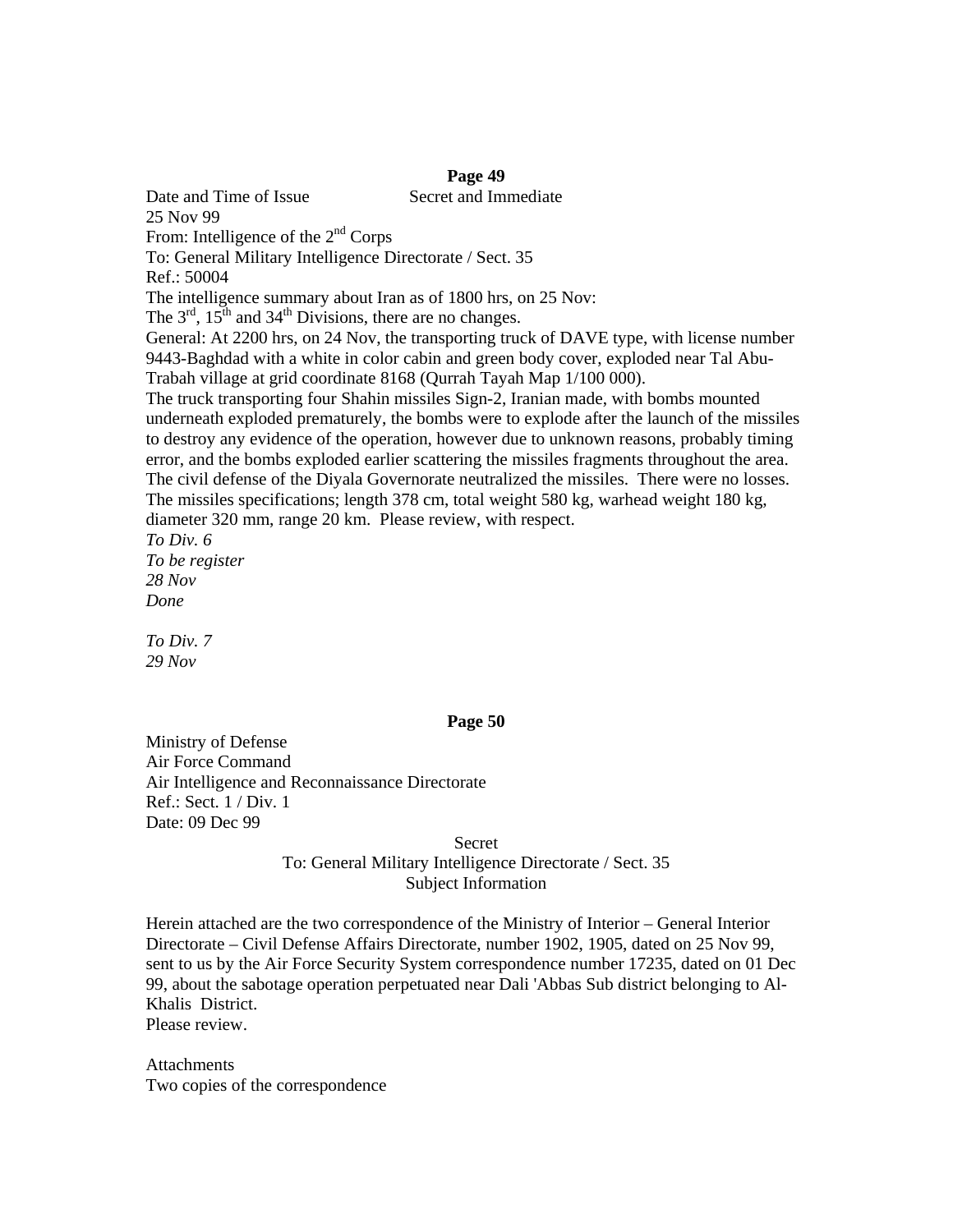Signature Brigadier General Basil 'Ali Muhammad On behalf of the Director of the Air Intelligence and Reconnaissance Directorate

To Div. 6 Register, have we received this information? 12 Dec

To be forwarded to Div. 7 as the report is registered with them. 12 Dec

# 1-1

#### **Page 51**

To: Ministry of Interior – General Interior Directorate – Civil Defense Affairs Directorate Repeated; Air Force Command - Security System Repeated; Military Industrialization Commission – Technical Directorate

From: General Civil Defense Directorate – Technical Affairs - Operations Ref.: 1905 Date: 25 Nov 99

In reference to our Secret and Immediate correspondence number 1902, dated on 25 Dec 99, the Diyala Civil Defense Directorate informed us of the following by its correspondence number 516, dated on 25 Dec 99:

At 0800 hrs, on 25 Nov 99, the intervention squad mention in our abovementioned correspondence arrived to the incident location with squads from the general security, the governorate security and the intelligence service. After inspecting the location, we found the following:

1- The truck was modified to be a launch platform carrying four Iranian made short-range missiles, resembling to the Iranian Shahin Missile.

2- A bomb was mounted underneath the truck of the same type as the transported missile warhead.

3- A remote control system that ensured a source of electricity for the missiles and the bomb was mounted on the ceiling of the driver cabin, due to a faulty connection in this system, the bomb exploded before the launch of the missiles, destroying the truck and scattering the missiles fragments.

4- Major Anwar, the Intelligence Officer of Al-Khalis Maujahedeen Camp reported a missile attack near the camp, after inspection, it was found to pieces of the engine and tail section from one of the missiles mounted on the truck.

5- After neutralizing and photographing the missiles, the missiles were delivered to the Intelligence Unit of Al-Khalis Maujahedeen Camp.

6- The missiles are Iranian made, ground-to-ground short-range missiles: length 250 cm, total weight 100 kg, diameter 350 mm, range 300 km, warhead highly explosive TNT. The missile has a system resembling the long-range missiles, and a 15 minutes timing device that has Persian symbols written on it.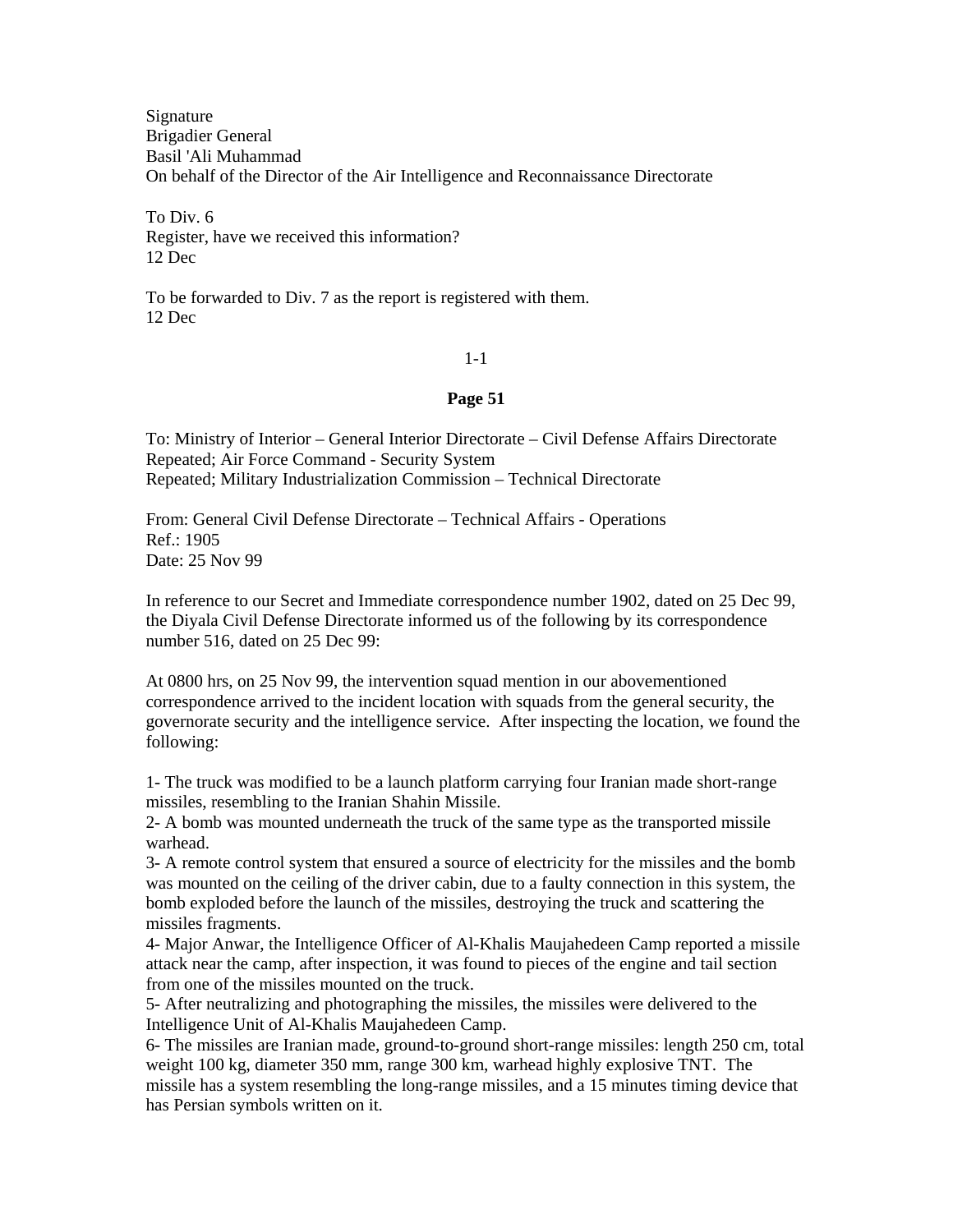End, we informed the Central Control.

Major General Qasim Muhammad Nuri. General Civil Defense Directorate 26 Nov 99

#### **Page 52**

To: Ministry of Interior – General Interior Directorate – Civil Defense Affairs Directorate Repeated; Air Force Command - Security System Repeated; Military Industrialization Commission – Technical Directorate

From: General Civil Defense Directorate – Technical Affairs - Operations Ref.: 1902 Date: 25 Nov 99

Diyala Civil Defense Directorate informed us by its secret and immediate correspondence number 515, dated on 25 Nov 99, the following:

At (TC: illegible time), Diyala Police Director, Lt. Colonel Karim Khalifah reported the explosion of a truck at Al-Sulaymani region belonging to Dali 'Abbas Sub district in Al-Khalis District.

Immediately, an intervention squad composed of Major 'Isa Ghazi, the Commissioner 'Adil Muhammad Faris and Sergeant Major Hamid Fawzi, moved to the explosion location, the squad arrived at 0200 hrs (TC: illegible word) explosion of a truck type DAVE, with license number 9443-Baghdad with a white in color cabin and unknown owner. The truck was entirely destroyed due to a missile attack at 2230 hrs. At the same time, another missile exploded near the Iranian Mujahedin-e Khalq Organization (MEK) Camp. No casualties were reported from the two explosions.

We found four Iranian made missiles, each missiles weighs (TC: illegible number), the missiles were neutralized and will be delivered later.

Dali 'Abbas Police Station took over the investigation. End, we informed the Central Control.

Major General Qasim Muhammad Nuri. General Civil Defense Directorate 25 Nov 99

# **Page 53**

Date and Time of Issue Secret and Immediate

25 Nov 99 From: Intelligence of the  $2<sup>nd</sup>$  Corps To: General Military Intelligence Directorate / Sect. 35 / Sect. 3 Ref.: 9999

At 2200 hrs, on 24 Nov, the traitors launched an Iranian made missile type Shahin from a Scania truck positioned near Tajdari village at grid coordinates 7866, (Qurrah Tayah Map 1/100 000). The truck carried four missiles, three of them exploded on the back of the truck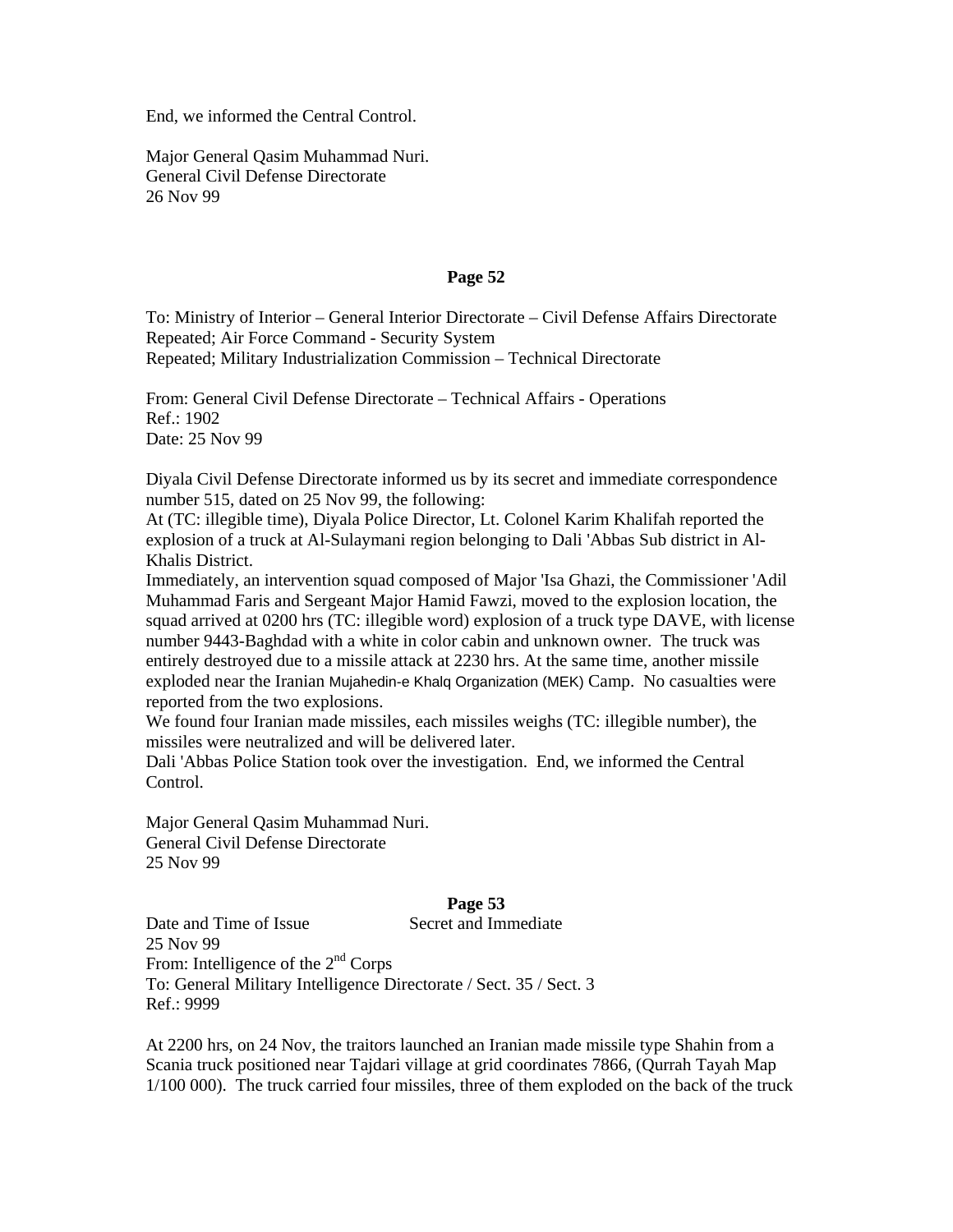destroying it, the fourth missile hit Marvua region in the northeast of the camp, grid coordinates 7269. No causalities please review, with respect.

Warrant Officer Hamid 'Abd-al-Jabbar 25 Nov 99

#### **Page 54**

Republic of Iraq Presidency of the Republic Intelligence Service

24 Nov 99

Date and Time of Issue Secret and Immediate Telegram

From: Intelligence Service To: Ministry of Interior, Special Security Organization, General Military Intelligence Directorate, General Security Directorate Ref.: 140/ 2 / 2 /5038

One of our trusted sources provided us with the following information:

Starting at 1630 hrs until 1700 hrs, on 22 Nov 99, the Iranian Intelligence permitted a group of their agents equipped with weapons to infiltrate into Iraq at Musban 'Uzah region in 'Ilam Governorate through the sector of the  $1<sup>st</sup>$  Brigade of the  $172<sup>nd</sup>$  Division of the Iranian Army. End.

On behalf of the Intelligence Service Director 24 Nov 99

*To the general Director Please review, I suggest forwarding the information to M7, M 8 and Sect. 47 to be followedup according to each unit competence, M 7 should inform the Intelligence System of the Eastern Zone and the Intelligence of the 3rd Corps* 

 $\tau$ 

*24 Nov.* 

*Yes, pay your full attention to the follow- up, the same information has been reported by the Intelligence of the 3rd Corps* 

*24 Nov 13404* 

*Notification of 24 Nov 99 To: the 7th, the 8th Deputy Directorates and the Sect. 47* 

*Please review and execute the comments of the Director General*  $\sum$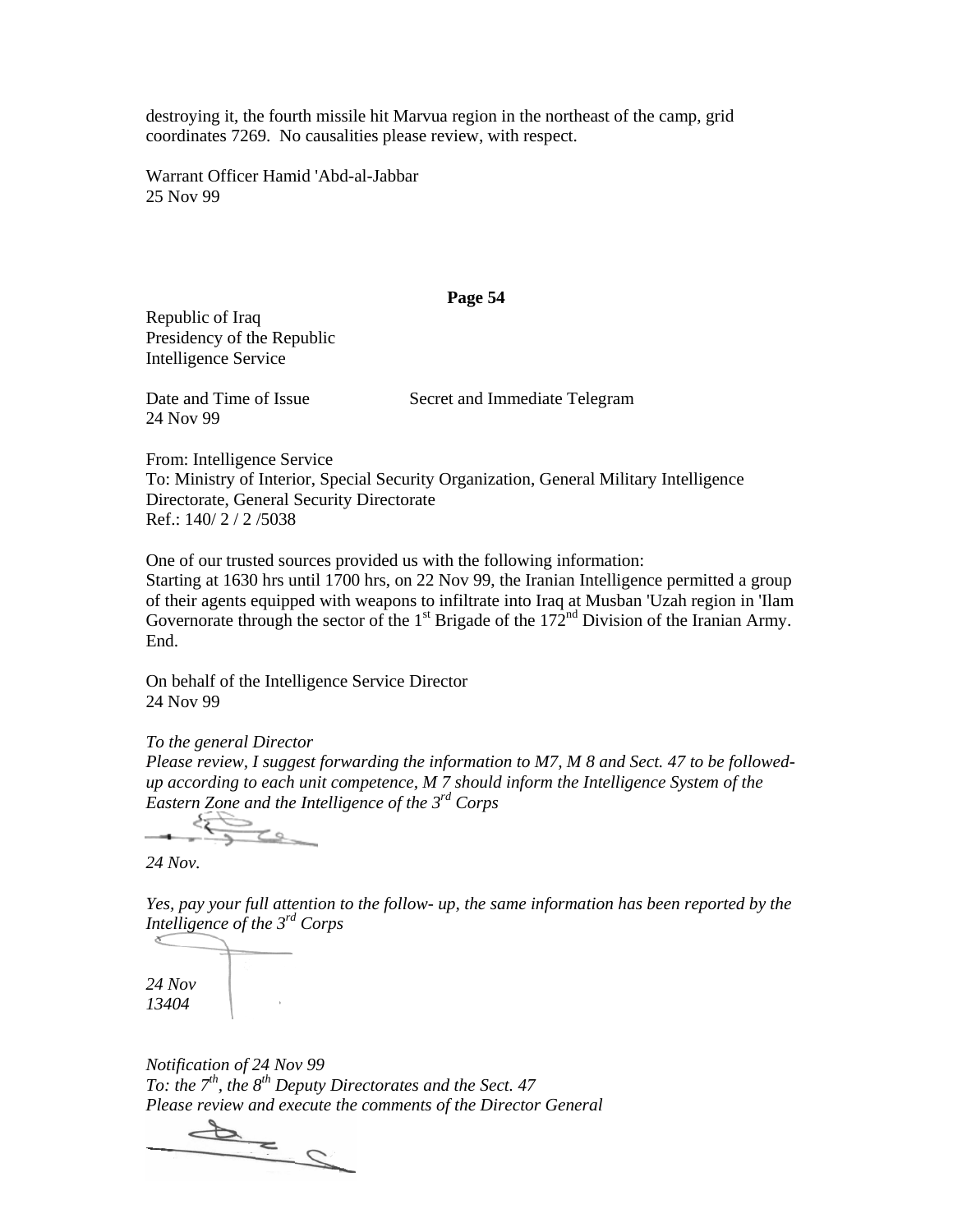*Major General Senior Secretary 24 Nov 99* 

#### **Page 55**

Republic of Iraq Presidency of the Republic General Military Intelligence Directorate

> To: Head of the Section Subject: Infiltration of several Iranian Agents

1- Please find herein attached, the correspondence of the Intelligence of the  $3<sup>rd</sup>$  Corps number 2218, dated on 23 Nov 99, including the following information: A- At 1630 hrs, on 22 Nov 99, 'Ilam Intelligence permitted a group of their agents to infiltrate into Iraq through the sector of the  $1<sup>st</sup>$  Regiment of the  $172<sup>nd</sup>$  Brigade of the  $23<sup>rd</sup>$  Special Forces Division of the Iranian Army, opposite the  $2<sup>nd</sup>$  Regiment of the  $15<sup>th</sup>$  Frontier Brigade. At first, the Iranian Regiment prohibited access due to the lack of coordination, however, the Iranian Intelligence insisted on permitting them to infiltrate.

B- The group is equipped with medium weapons and mortars.

C- The commander of Al-Basrah Camp is the source of this information, obtained in cooperation with the Iranian Mujahedin-e Khalq Organization (MEK); the source affirmed that the group will execute a very important task in our territories.

D- Comments:

First: The Southern Zone Command was informed by the correspondence of the Intelligence of the 3rd Corps number 12217, dated on 23 Nov 99,

Second: we informed the Intelligence of the  $4<sup>th</sup>$  Corps and the Intelligence System of the Southern Zone through our correspondence number 12073, dated on 23 Nov 99.

2- We suggest informing the Intelligence Service and the General Security Directorate – the Collective Information Room. Please review and order, with respect.

Staff Lt. Colonel Sami 'Abbas Mahal Deputy Staff officer of the Div. 7 / Sect. 35 23 Nov 99

Div. 7 Register and Follow-up

21 Nov

Warrant Officer Ahmad To be registered as per the comment of the Head of the Section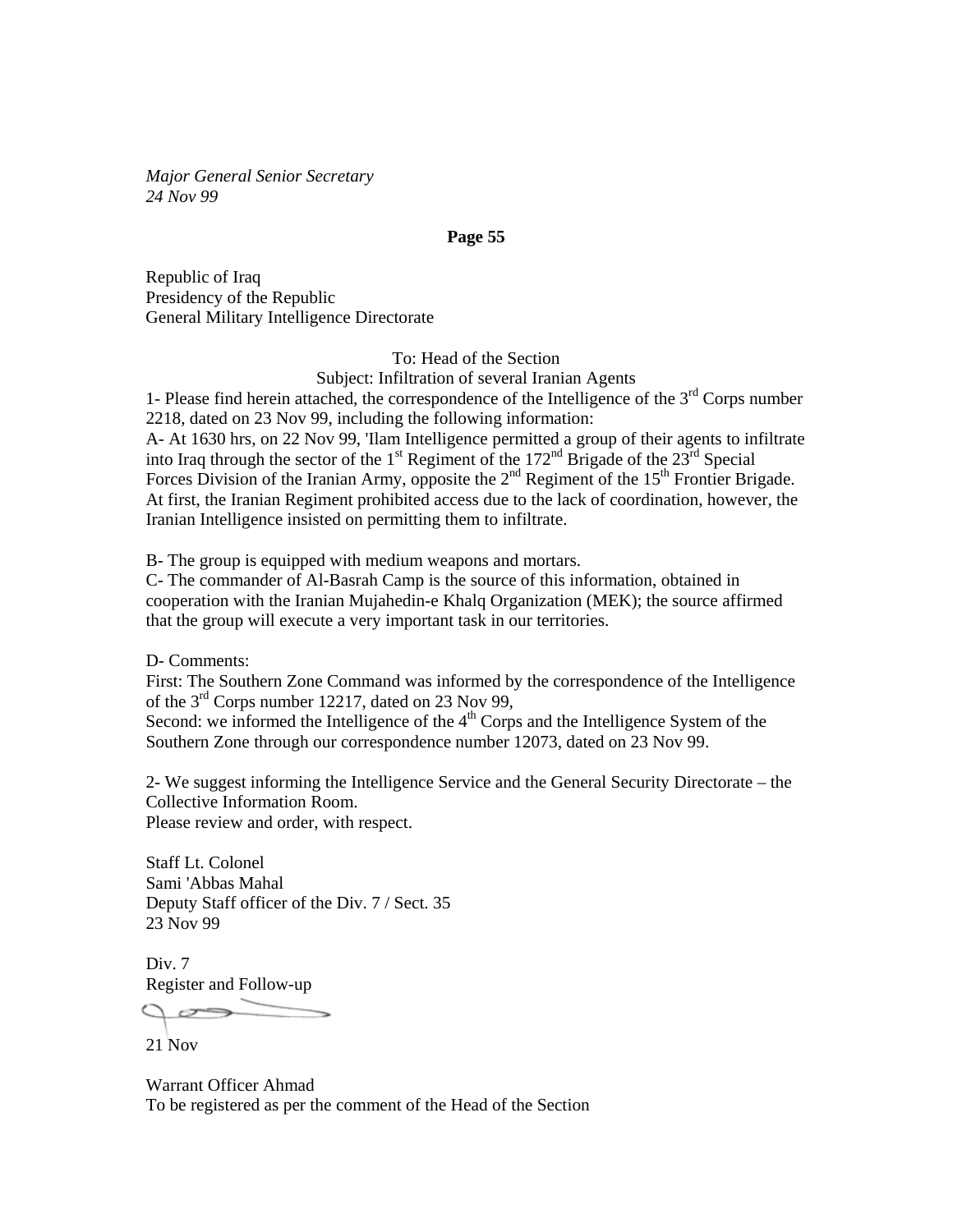Date and Time of Issue Secret and Immediate 23 Nov 99

From: General Military Intelligence Directorate To: Intelligence of the 4<sup>th</sup> Corps and the Intelligence System of the Southern Zone Ref.: M7 / Sect. 35 / Div. 7/ 12073

One of our trusted sources provided us with the following information:

A- At 1630 hrs, on 22 Nov 99, Iranian Intelligence permitted a group of their agents, equipped with medium weapons and mortars, to infiltrate into Iraq through the sector of the  $1<sup>st</sup>$  Regiment of the 172<sup>nd</sup> Brigade of the 23<sup>rd</sup> Special Forces Division of the Iranian Army, opposite the  $2<sup>nd</sup>$  Regiment of the  $15<sup>th</sup>$  Frontier Brigade.

Comment: the group will execute a very important task within you sector. Please take the necessary measures and inform us.

Staff Major General On behalf of the General Military Intelligence Directorate 24 Nov 99

*To the Head of the section Pleas review 1- We signed the second copy 2- We informed the Intelligence System of the Southern Zone and the General security Directorate – the Collective Information Room.* 

*23 Nov.* 

#### **Page 57**

Date and Time of Issue Secret and Immediate 23 Nov 99

From: Intelligence of the 3<sup>rd</sup> Corps To: General Military Intelligence Directorate, Sect. 35 Ref.: 12218

The commander of Al-Basrah in cooperation with the Iranian Mujahedin-e Khalq Organization (MEK) provided us with the following information: 1- At 1630 hrs, on 22 Nov 99, 'Ilam Intelligence permitted a group of their agents, equipped with medium weapons and mortars, to infiltrate into Iraq through the sector of the  $1<sup>st</sup>$ Regiment of the  $172<sup>nd</sup>$  Brigade of the  $23<sup>rd</sup>$  Special Forces Division of the Iranian Army.

2- At first, the Iranian Regiment prohibited access due to the lack of coordination, however, because of the importance of the mission, the Iranian Intelligence insisted on permitting them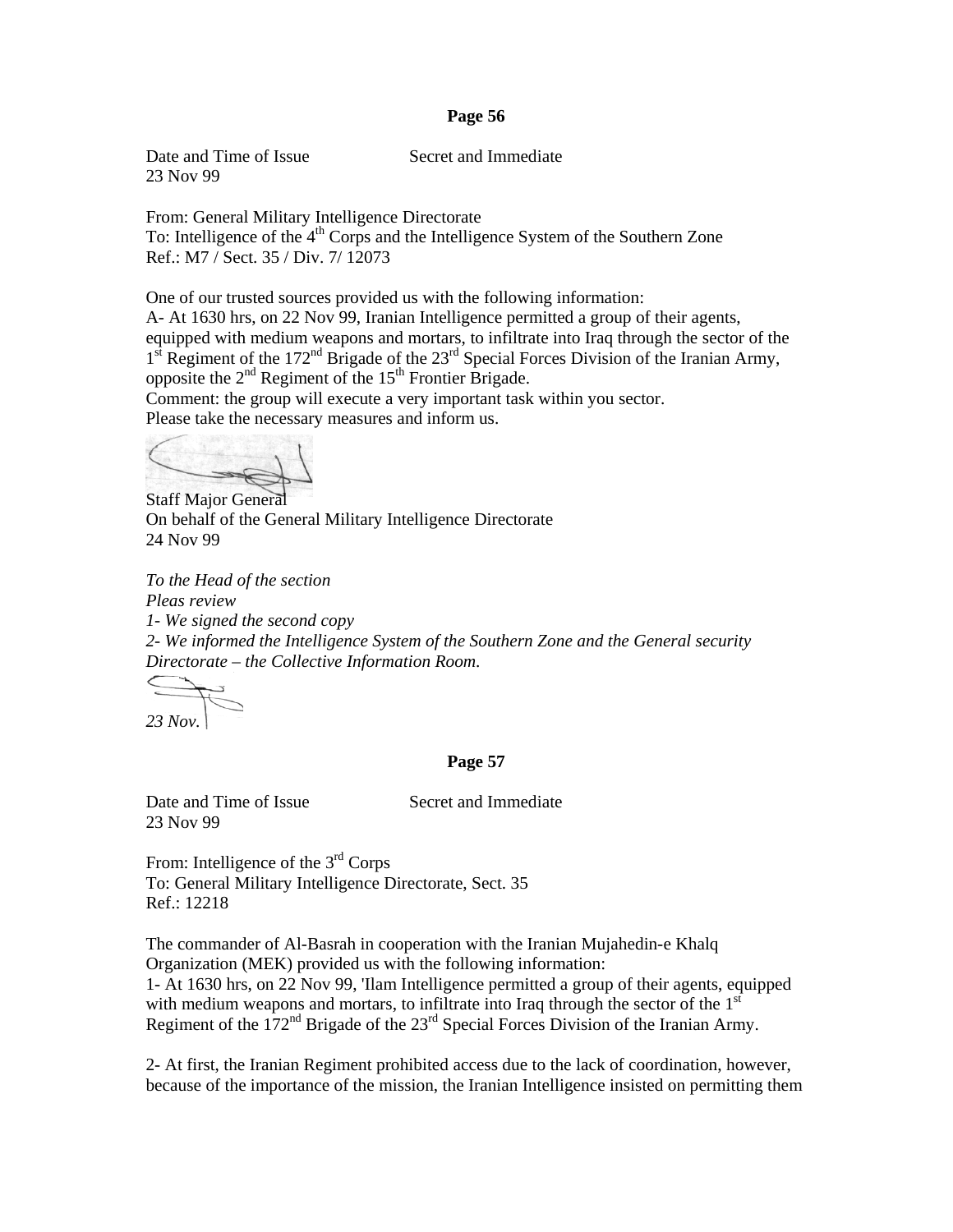to infiltrate. Our source affirmed that the group will execute a very important task inside our territories.

We informed the Southern Zone Command through our correspondence number 12217, dated on 23 Nov 99,

Please review.

*To the Head of the Section: Please review, we circulated the 4th Corps correspondence, and we informed the Collective Information Room Security by telephone The information is listed in the brief report* 

*23 Nov* 

**Page 58** 

Contains a copy of page 57

**Page 59** 

Date and Time of Issue Secret and Immediate 10 Dec 99

From: Intelligence System of the Southern Zone To: General Military Intelligence Directorate, Sect. 35 Ref.: 1/ 4/ 7802

In reference to your correspondence number 12232, dated on 28 Nov 99, the information is confirmed by sources 24, 65 and 142, their trust degree is normal. Please review. End.

*To be registered* 

# **Page 60**

Date and Time of Issue Secret and Immediate 28 Nov 99 From: General Military Intelligence Directorate (GMID): To: Intelligence System of the Southern Zone Ref.: M7 / Sect. 35/ Div. 7 We received the following Information: The traitors aim to carryout a sabotage operation at Al-Basrah Governorate in the coming days, targeting the security and Ba'th Party headquarters, please follow-up and verify the

information.

Major General On behalf of the GMID Director 28 Nov 99

*1- Follow up 2- Register the supporting information in the attached correspondence 30 Nov*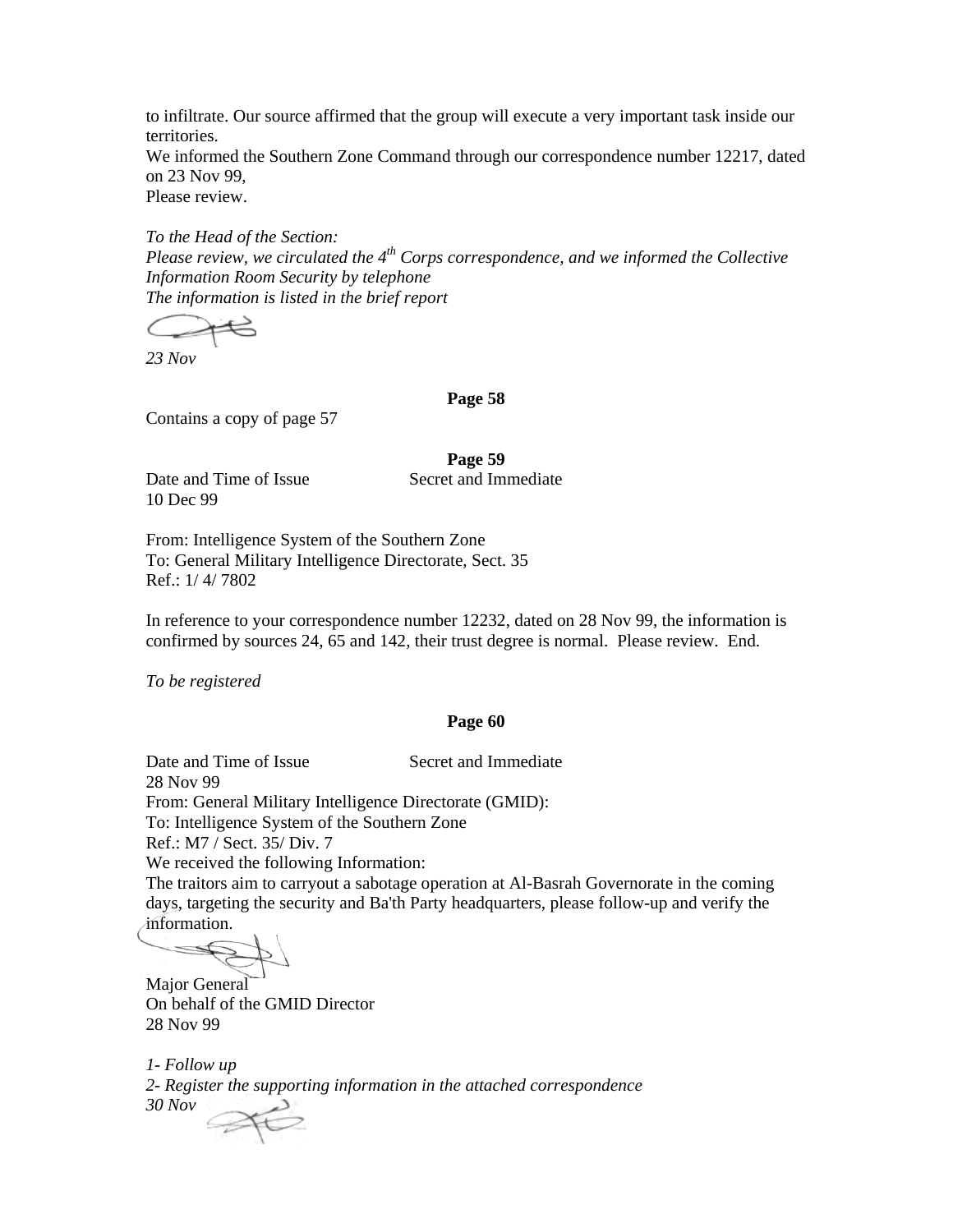Date and Time of Issue Secret and Immediate 29 Nov 99 2152 hrs From: Intelligence System of the Southern Zone To: General Military Intelligence Directorate, Sect. 35 Ref.: 1 /4 /7533 In reference to your Secret and Immediate correspondence number 38/12067, dated on 23 Nov 99, the information subject of your abovementioned correspondence is confirmed.

Hamid

#### **Page 62**

Date and Time of Issue Secret and Immediate 26 Nov 99 From: Intelligence of the  $3<sup>rd</sup>$  Corps To: General Military Intelligence Directorate, Sect. 35, Sect. 31 Ref.: 2253

One of our trusted sources provided us with the following information:

1- The traitors have spread a rumor in Al-Basrah and Dhi Qar, saying that America will carryout a landing operation in the south to frighten the citizens and to demoralize the fighters.

2- The traitors aim to carryout a sabotage operation at Al-Basrah Governorate in the coming days, targeting the security and Ba'th Party headquarters.

We informed the Southern Zone Command through our correspondence number 12252, dated on 26 Nov 99, Sect. 31. The above information is by the source 6003. Please review.

*Div. 7 Follow up 27 Nov* 

*Listed in summary report 26 Nov* 

*To Warrant Officer Ahmad To be related to previous existing information 27 Nov.*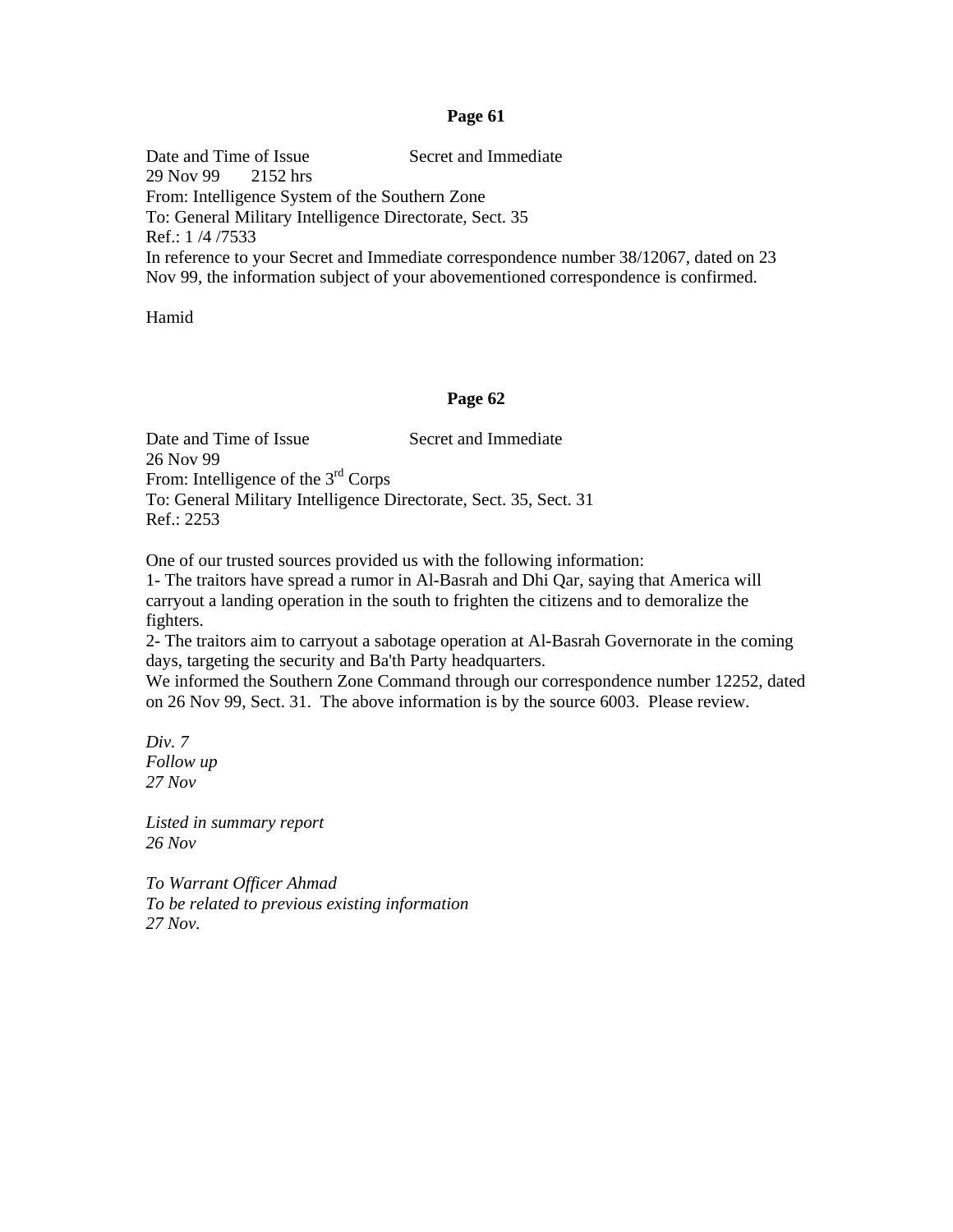Date and Time of Issue Secret and Immediate

23 Nov 99 From: General Military Intelligence Directorate To: Intelligence System of the Southern Zone Ref.: M7 / Sect. 35/ Div. 7/ 12067 We received the following information:

1- The traitors 'Abbas Rahman and Rahim Shinin recently returned from Iran and met with a group of traitors at Al-'Iz River, who intend to carryout sabotage operations at Al-Midaynah – Al-Chibayish Road, they will set up control points to commit crimes against the people. 2- The citizens of Al-'Iz River are taking about the American forces intention to carryout an attack to isolate the southern zone, the traitor Badr Corps is preparing to enter Al-Basrah and Maysan Governorates with the help of American forces. Please verify the information and inform us.

 $\zeta$ 

Major General On behalf of the GMID Director 28 Nov 99

#### **Page 64**

Republic of Iraq Presidency of the Republic General Military Intelligence Directorate

To: Head of the Section

Subject: Information about Isolating Al-Basrah

1- In reference to the correspondence of the Intelligence of the  $3<sup>rd</sup>$  Corps number 12151, dated on 18 Nov 99, including information about the American Forces intention to carryout a landing operation on 17 Nov, at Al-Qurnah region, in cooperation with the traitor Badr Corps that will incite riots to isolate Al-Basrah from the rest of Iraq.

The source of the information is the correspondence of the Ba'th Party Offices of Dhi Qar and Al-Basrah Governorates number 1963 on 16 Nov 99.

2- The  $2<sup>nd</sup>$  article of the correspondence of the Intelligence of the  $3<sup>rd</sup>$  Corps number 1963, dated on 16 Nov 99, stated that the citizens residing in the villages east of Tigris River are taking about the American forces intention to carryout an attack to isolate the southern zone. Also, the traitor Badr Corps is preparing to enter Al-Basrah and Maysan Governorates with the help of American forces.

3- The Intelligence of the  $3<sup>rd</sup>$  Corps described the information as a rumor in the correspondence dated on 20 Nov 99, without referring to its previous correspondence containing similar information.

4- We suggest notifying the Intelligence of the  $3<sup>rd</sup>$  Corps that it is important to refer to the previous documents to avoid confusion.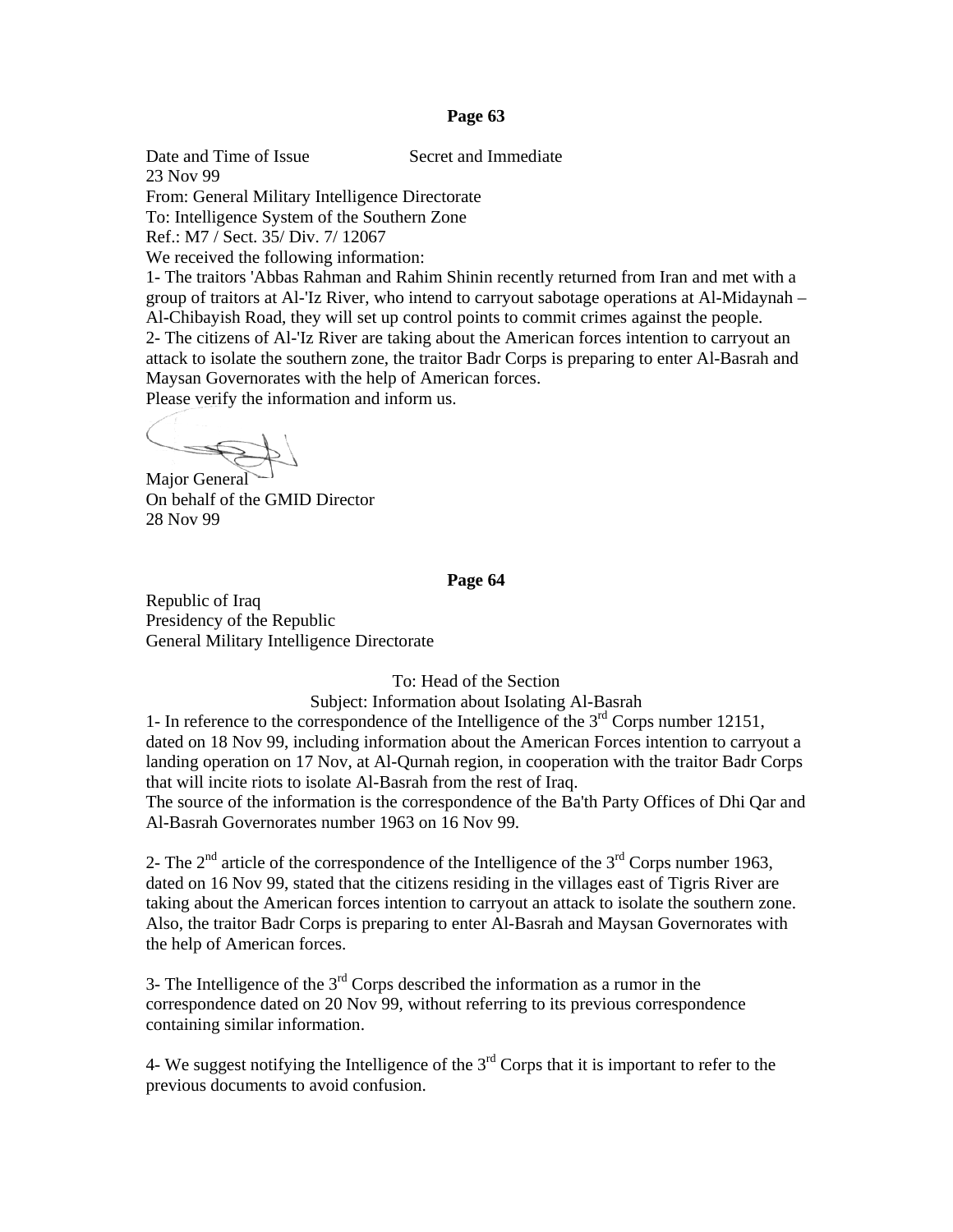Please review and order, with respect.

Staff Lt. Colonel Sami 'Abbas Mahal Deputy Staff officer of the Div. 7 / Sect. 35 23 Nov 99

Div. 7 Register and Follow up

24 Nov

# **Page 65**

Republic of Iraq General Military Intelligence Directorate Ref.: M7/ Sect. 35/ Div. 7 / 1617 Date 23 Nov 99

Top Secret

# To: Sect. 31

Subject: Instructions

The information mentioned in the correspondence of the Intelligence of the  $3<sup>rd</sup>$  Corps number 12180, dated on 20 Nov 99, was presented before the Director General, he ordered the following:

Intensify the work of our agents and sources and avoid mixing-up information.

Please review and take the necessary measures, with respect.

Major General Head of Sect. 35 23 Nov 99

1-1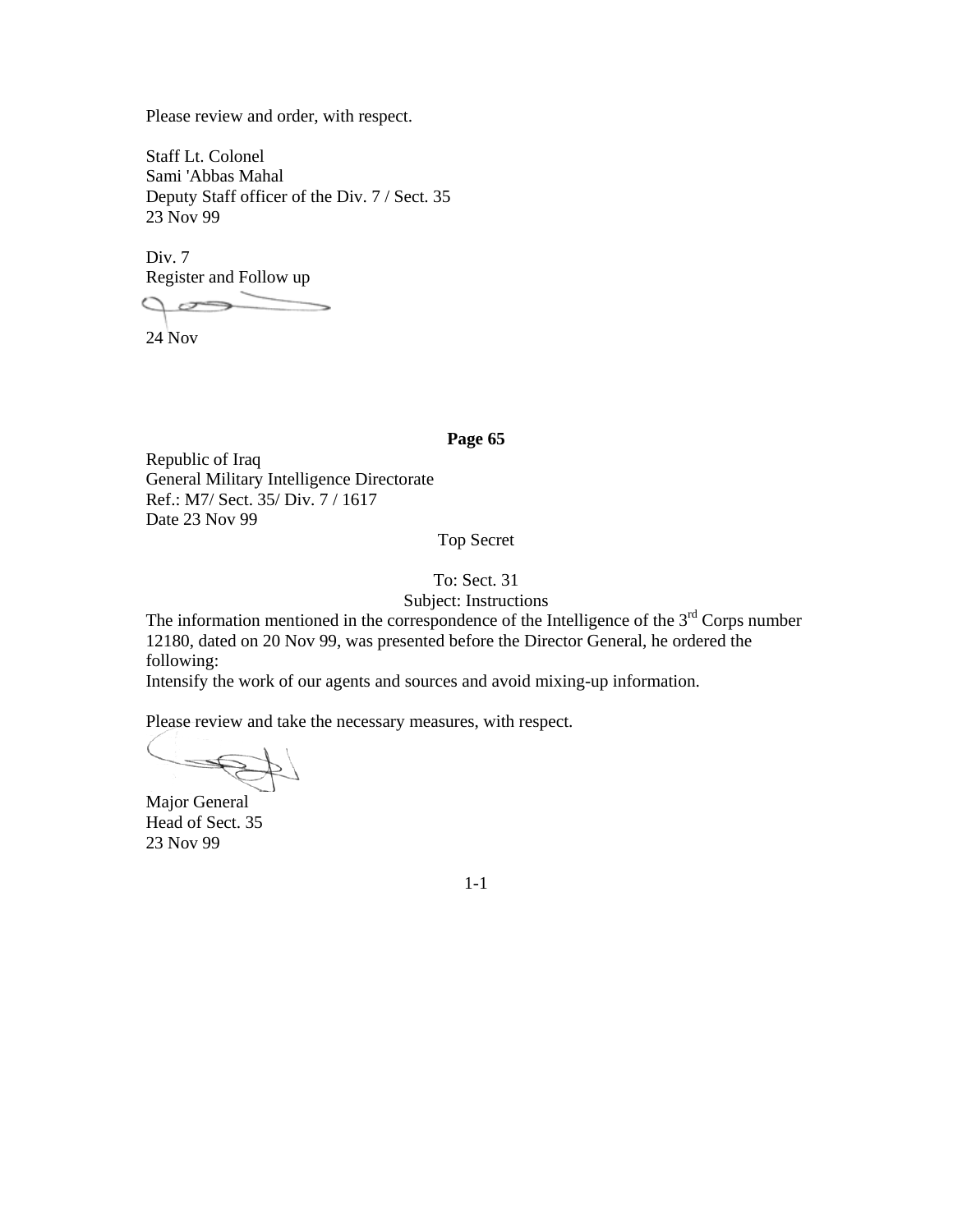The summary of Section 35 for 20 Nov 99

1- Technical Sources: No changes

2- Public Sources; No changes

3- Human Sources:

The correspondence of the Intelligence of the  $3<sup>rd</sup>$  Corps number 12180, dated on 20 Nov 99, contained information provided by a trusted source as follows:

A- The traitors 'Abbas Rahman and Rahim Shinin recently returned from Iran and met with a group of traitors at Al-'Iz River, who intend to carryout sabotage operations at Al-Midaynah – Al-Chibayish Road, they will set up control points to commit crimes against the people. B- The citizens of Al-'Iz River are taking about the American forces intention to carryout an attack to isolate the southern zone, the traitor Badr Corps is preparing to enter Al-Basrah and Maysan Governorates with the help of American forces. Please verify the information and inform us.

First: The Southern Zone Command was informed through the Intelligence of the  $3<sup>rd</sup>$  Corps. Second: we informed the Intelligence System of the Southern Zone in order to verify the information.

4- Tactical Activities:

A- 3<sup>rd</sup> Corps Sector:

At 1110 hrs, on 19 Nov 99, seven 18-passengers vehicles stayed at Al-Maqbarah Al-Iraniyyah (the Iranian Cemetery) in Al-Shalamijah, after the visit, at 1300 hrs the vehicles returned inside the Iranian territories.

 $A-4<sup>th</sup>$  Corps Sector:

At 1530 hrs, on 20 Nov 99, a helicopter was spotted hovering along the border strip facing Al-Shihabi frontier Post, in the direction of Mahran city, at 1450 hrs the helicopter returned inside the Iranian territories. (TC: there is an error in the times)

# 3-6

# **Page 67**

Comment:

 The helicopter incident might be to complete the sector reconnaissance by the commander of the 55<sup>th</sup> Parachute Brigade, mentioned in the summary of 19 Nov 99.

5- Water levels status, no changes

6- (Al - Razit) Ground Surveillance System status, no changes

7- Carcass Search Committee, no changes

8- Status of individuals willingly returning to duty after deserting, no changes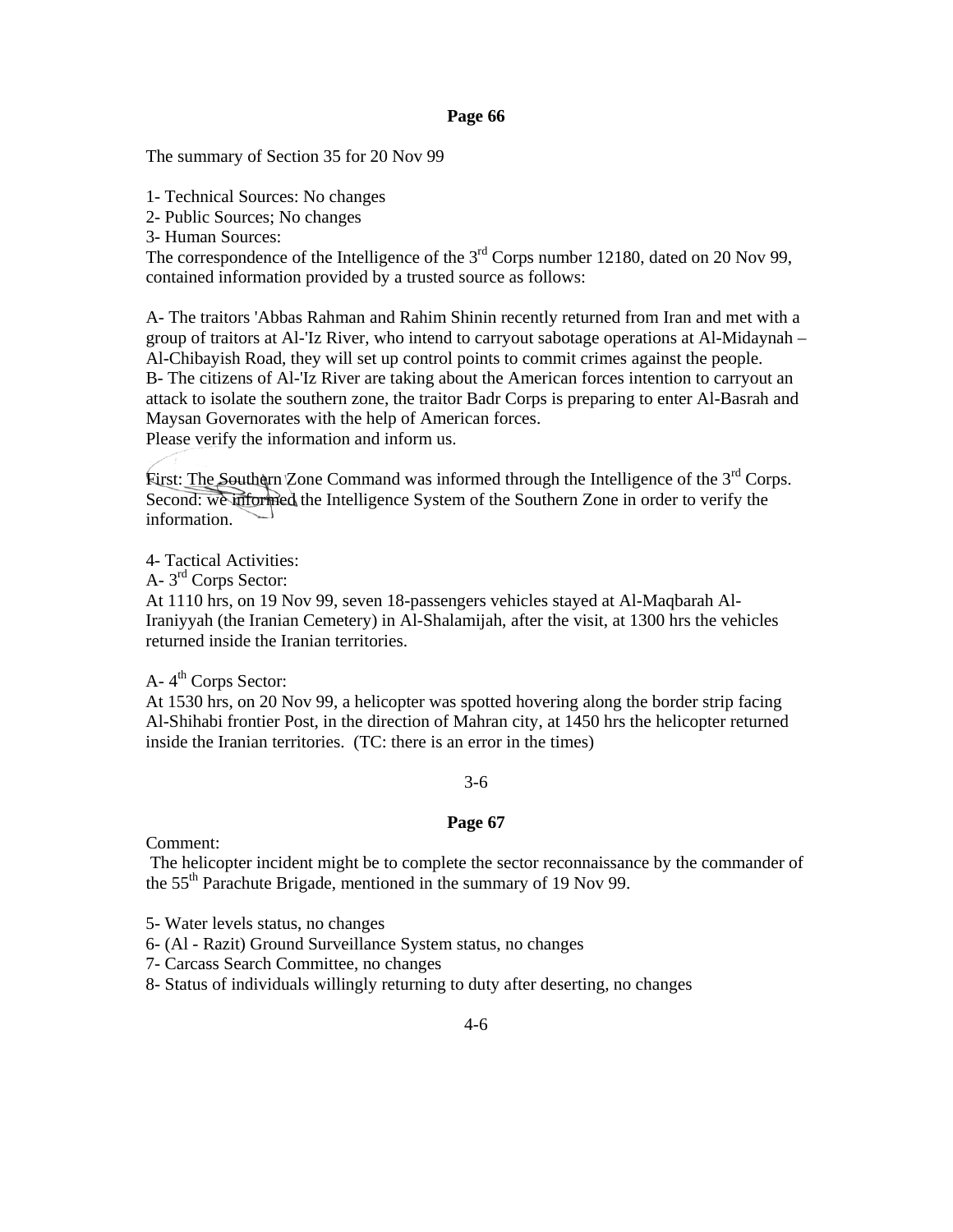Date and Time of Issue Secret and Immediate 20 Nov 99 2221 hrs From: Intelligence of the  $3<sup>rd</sup>$  Corps To: General Military Intelligence Directorate, Sect. 35, Sect. 31 Ref.: 12180

One of our trusted sources provided us with the following information:

1- There is a group of Iranian agents at Al-'Iz River region between (TC: illegible word) on the west side of the river and Taj Al-Turuq street. The group is under the command of the traitors 'Abbas Rahman and Rahim Shinin, who recently returned from Iran and met with their saboteur group, as the region is not secured, they intend to carryout sabotage operations at Al-Midaynah – Al-Chibayish Road, they will set up control points to search for intelligence and security officers.

2- The citizens of Al-'Iz River are taking about the American forces intention to carryout an attack to isolate the southern zone, the traitor Badr Corps is preparing to enter Al-Basrah and Maysan Governorates, supported by American forces helicopters and tanks.

We informed the Southern Zone Command through our correspondence number 12179, dated on 20 Nov 99. GMID, Sect. 31. The above information is by the source 608. Please review.

*Div. 7 Follow- up 21 Nov* 

*Listed in summary report 20 Nov* 

#### **Page 69**

M 7, Sect. 35

To: Mr. the Deputy Subject: Information

1- In reference to the correspondence of the Intelligence of the  $3<sup>rd</sup>$  Corps number 12151, dated on 18 Nov 99, including information originally mentioned in the correspondence of the Ba'th Party Offices of Dhi Qar and Al-Basrah Governorates number 1963 on 16 Nov 99. The information is as follows:

a- The American forces intend to carryout a landing operation on 17 Nov, at Al-Qurnah region, possibly in cooperation with the traitor Badr Corps.

b-the information indicate that they will incite riots, protect Al-Basrah Shiite population and isolate Al-Basrah from the rest of Iraq as they had done in the northern region.

2- We had previously provided the Presidency of the Republic with information about the Iranian agents carrying out training on landing operations, urban combat, infiltration and sabotage operations, the agents are awaiting orders.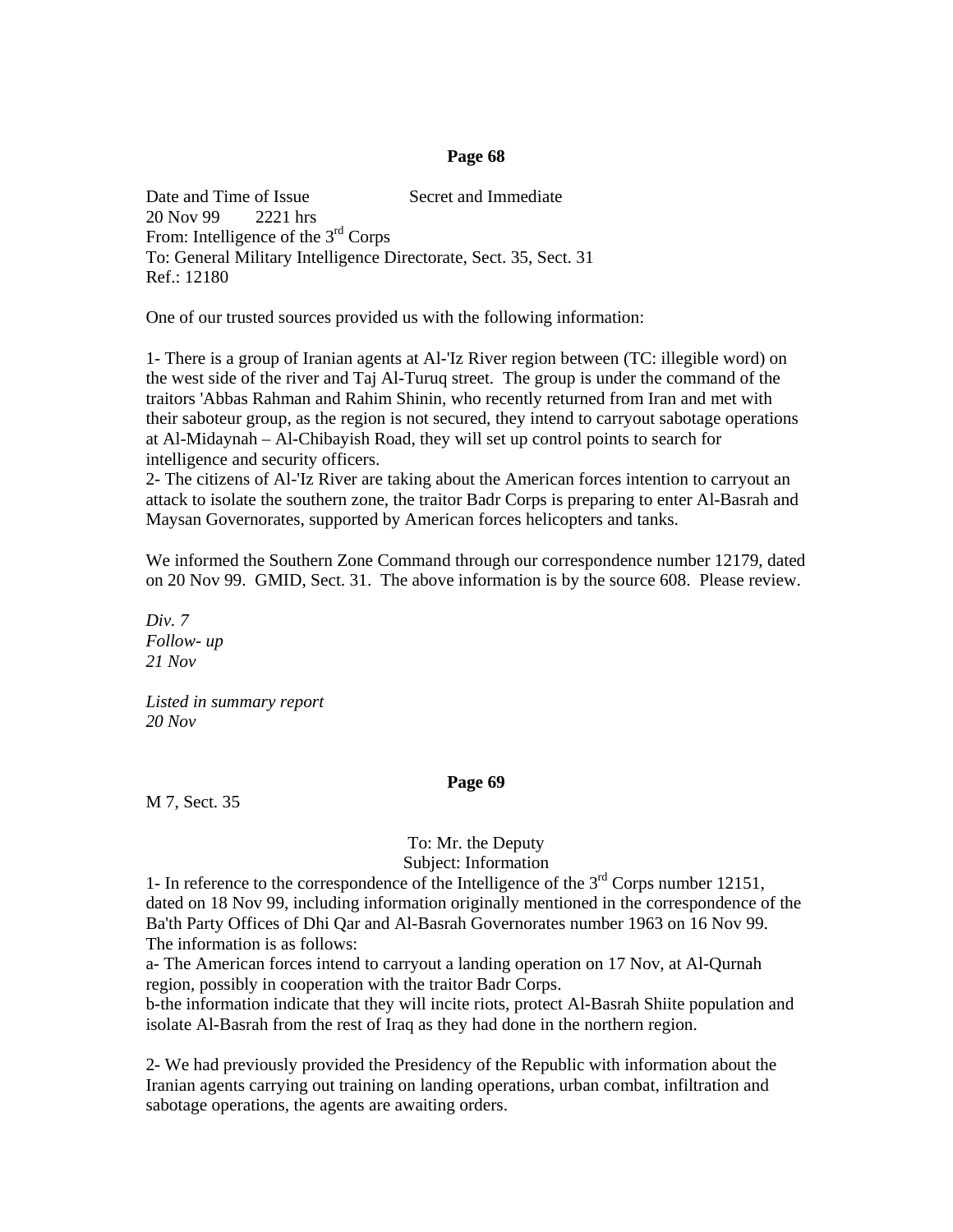(Our secret correspondence number 77355, dated on 18 Nov 99, attached herein) Please review and order, with respect.

Brigadier General Kazim Muhsin Kazim On behalf of the Head of Sect. 35 19 Nov 99

To the Senior Secretary Please review, we will follow-up with the units, with respect.

19 Nov

To the Director General Please review, with respect.

20 Nov

Div. 7 Follow-up and update the information

20 Nov

1-1

#### **Page 70**

Date and Time of Issue Secret and Immediate 21 Nov 99 2128 hrs From: Intelligence of the 3<sup>rd</sup> Corps To: General Military Intelligence Directorate, Sect. 35, Ref.: 12151

In reference to the correspondence of the Ba'th Party Offices of Dhi Qar and Al-Basrah Governorates number 1963 on 16 Nov 99, communicated to us by the Southern Zone Command correspondence number 335, dated on 16 Nov 99, the information indicate the following:

The American forces intend to carryout a landing operation, possibly on 17 Nov, at Al-Qurnah region, in cooperation with the traitor Badr Corps.

The information indicates that they will incite riots, protect Al-Basrah Shiite population and isolate Al-Basrah from the rest of Iraq as they had done in the northern region. End

Warrant Officer Riyad To be registered

21 Nov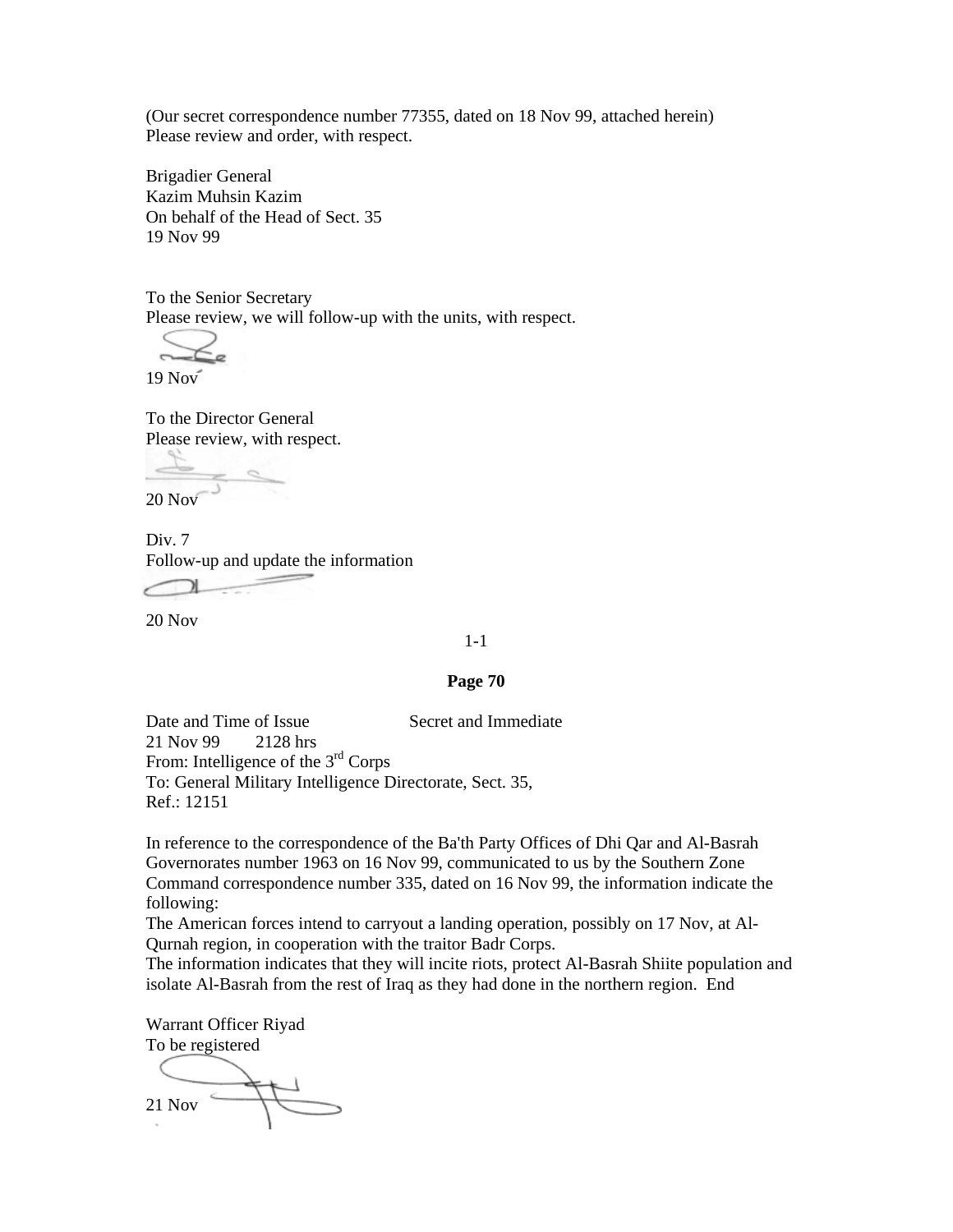General Military Intelligence Directorate Ref.: M7/ Sect. 35/ Div. 7 / 1633 Date 23 Nov 99

Secret

#### To: Sect. 31

Subject: Evaluation of Information The source of information mentioned in the  $4<sup>th</sup>$  Corps correspondence indicated in your Secret correspondence number 1933, dated on 25 Nov 99, is the Security Committee of the governorate

Please review.

Major General Head of Sect. 35 23 Nov 99

#### 1-1

#### **Page 72**

Republic of Iraq General Military Intelligence Directorate Ref.: M7/ Sect. 31/ Div. 1 / 1933 Date 23 Nov 99

#### Secret

# To: Sect. 31

Subject: Evaluation of Information In reference to the 4<sup>th</sup> Corps Secret correspondence number 1946, dated on 13 Nov 99, Please review, and evaluate the mentioned information.

Brigadier General Head of Sect. 31 25 Nov 99

*To: Div 7 Answer that the source of information mentioned in the 4th Corps correspondence is the Security Committee of the governorate* 

C  $\rightarrow$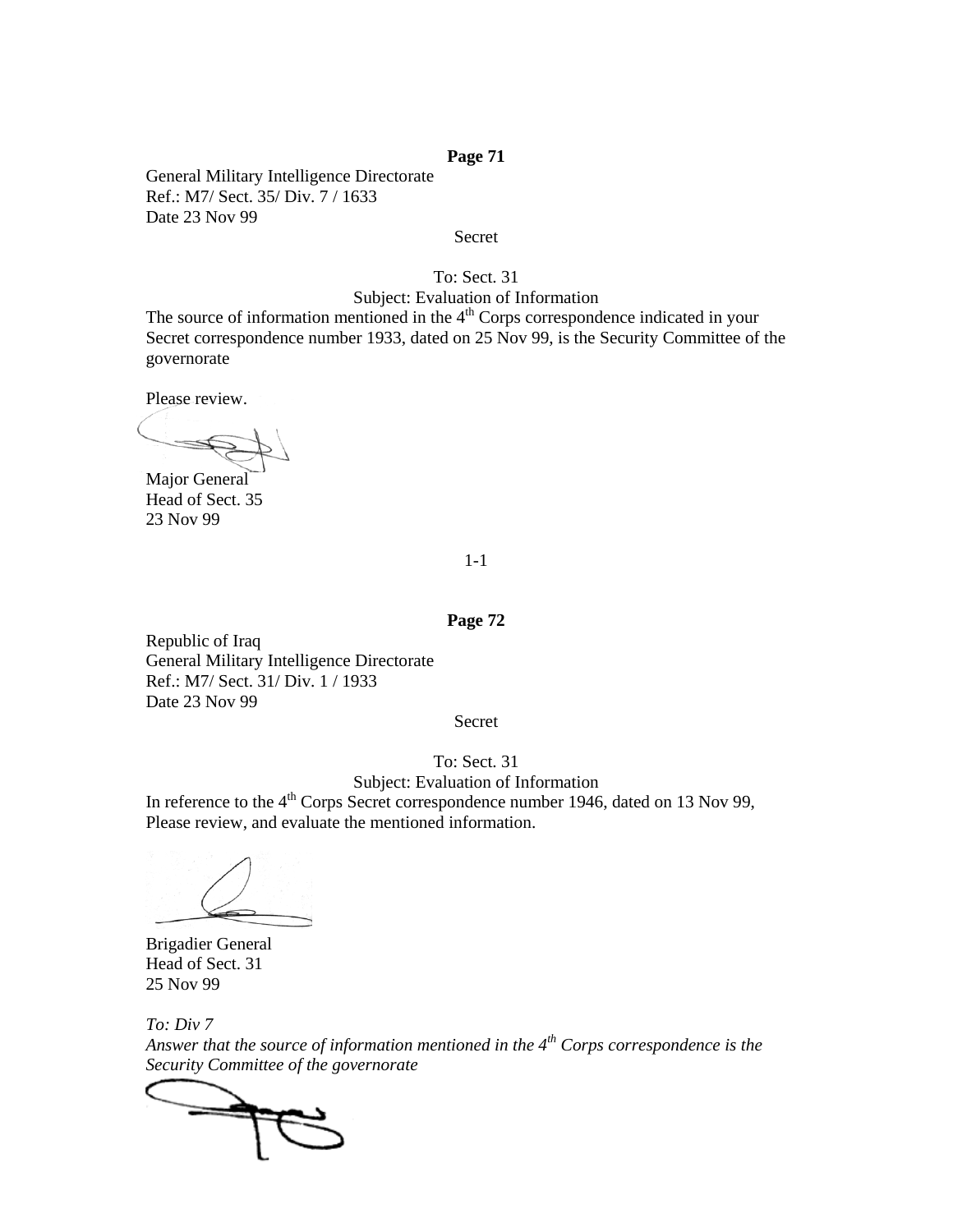*27 Nov To: Head of the Section* 

*Please review, concerning the information mentioned in the 4th Corps Secret correspondence number 1946, dated on 13 Nov 99, communicated to us by the Southern Zone Command correspondence number 7387, dated on 22 Nov 99, the information source is the Security Committee of the governorate* 

*27 Nov* 

1-1

#### **Page 73**

Date and Time of Issue Secret and Immediate Nov 99

From: General Military Intelligence Directorate To: the Intelligence of the  $3<sup>rd</sup>$  and 4th Corps Ref.: M7/ Sect. 35/ Div. 7

We received the following information:

1- A group of Iranian agents entered Iraq by way of Al-Nisaymi Road, located two kilometers north of Duwayrij River, they headed to Al-Mashrah region with the intention to conduct an ambush on the old Al-Ta'awuni Road that connect Al-Ship and Al-Tayyib regions.

2- There is a road used by Iranian agents near Al-Sharhani Frontier Post within the sector of the  $1<sup>st</sup>$  Regiment of the  $15<sup>th</sup>$  Border Brigade, the path of the road is in the direction of Al-Bij village then turns in the direction of 'Ali-Al-Gharbi.

3- There is a group of Iranian agents at the southern dam of Al-'Iz River in Salaf Al-Frijat, they are: Subayh Dakhil Al-Bazuni, Abu-Muntazir Al-Shaghanibi, Abu-Majid Al-Fartusi, Muhammad 'Udah Al-Sa'idi, Falih Maridi Al-Furayji, 'Udah Muhammad Salman Al-Sa'idi. The aforementioned reopened the dam of the second canal after being closed by the engineering squad of the reclamation of land.

4- On 11 Nov 99, a group of about seven Iranian agents carrying various weapons, entered Iraq by way of the road in Abu-Dhakir region and headed to Al-Zijiyyah region. The group met the agent Salim Jakhuyr Al-Nawfali and the agent Rawhi Al-Nawfali, residents of Al-Zijiyyah region, these two facilitate the passage of Iranian agents into Al-Ahwar western sector.

5- The Iranian agents Jasim Kabashi and Mizhir Yasin Al-Shaghanibi, affiliated with Khat Al-Wazarah, returned from Iran using the road in Al-Sardahiyyah region, in the direction of Al-Nujayrah village and headed to Al-'Iz River, they settled at Al-bu-Bakhit village. The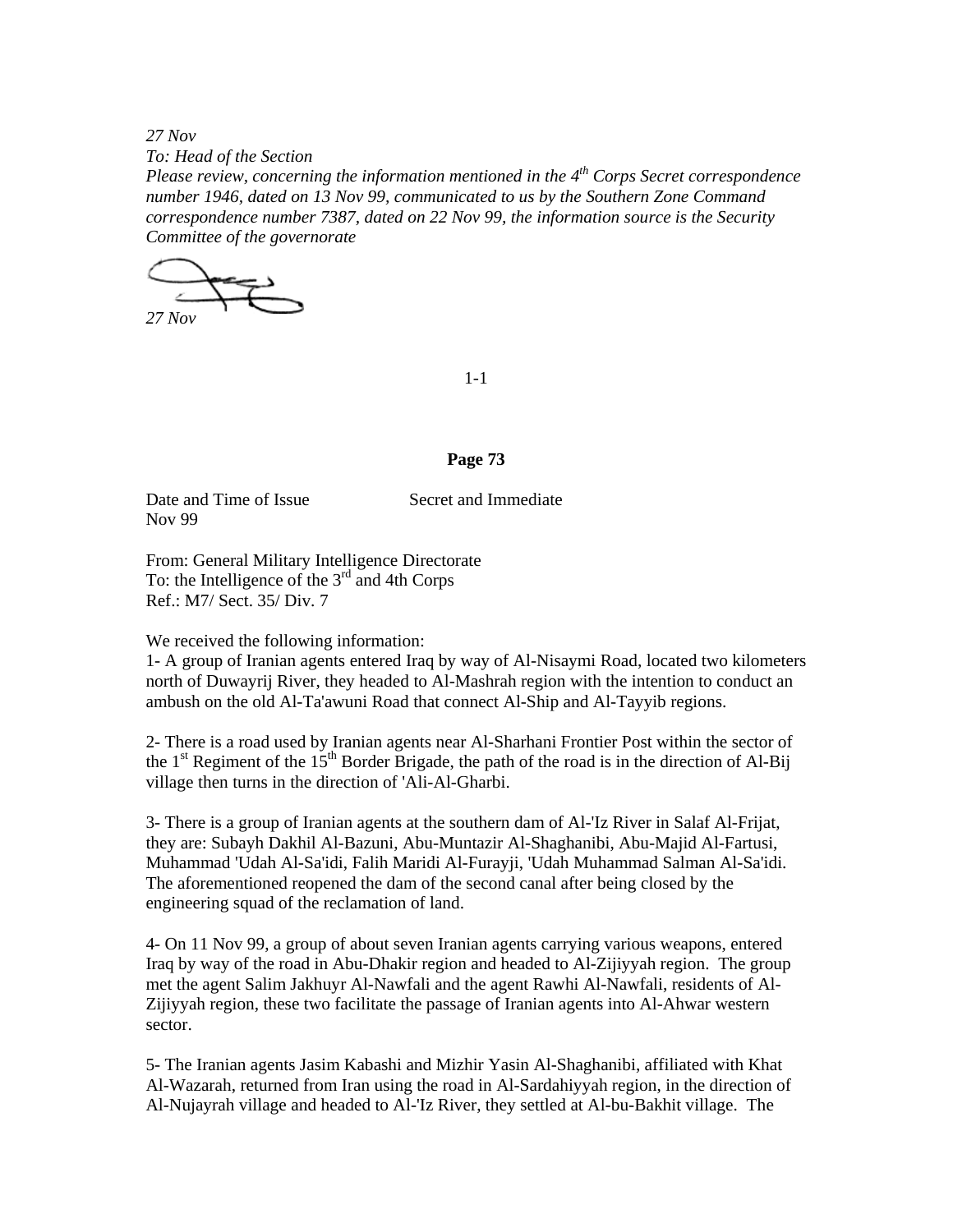Iranian Intelligence assigned both of them to collect detailed information about the Iranian Mujahedin-e Khalq Organization (MEK) within your Corps sector.

6- The Iranian agents intend to carryout suicidal sabotage operations against the security and Ba'th Party headquarters, in addition, some of them settled near Maysan–Al-Basrah Road to attack the vehicles of the Iranian Mujahedin-e Khalq Organization, as well as the commanders and officers' vehicles.

Please verify the information and inform us.

Major General On behalf of the GMID Director Nov 99

*To: Head of the Section* 

*Please review, is communicated to us through the Southern Zone Command, the information source is the Security Committee of the governorate and mentioned in the 4th Corps Secret correspondence number 1946, dated on 13 Nov 99,* 

*23 Nov* 

**Page 74** 

Contains a copy of page 73

**Page 75** 

Date and Time of Issue Secret and Immediate 22 Nov 99 1346 From: Intelligence System of the Southern Zone To: General Military Intelligence Directorate/ Sect. 36 Ref: 1/4/2387: The Maysan Governorate Security Committee informed us of the following: We received the following information: 1- A group of Iranian agents entered Iraq by way of Al-Nisaymi Road, located two kilometers

north of Duwayrij River, they headed to Al-Mashrah region with the intention to conduct an ambush on the old Al-Ta'awuni Road that connect Al-Ship and Al-Tayyib regions.

2- There is a road used by Iranian agents near Al-Sharhani Frontier Post within the sector of the 1<sup>st</sup> Regiment of the 15<sup>th</sup> Border Brigade, the path of the road is in the direction of Al-Bij village then turns in the direction of 'Ali-Al-Gharbi.

3- There is a group of Iranian agents at the southern dam of Al-'Iz River in Salaf Al-Frijat, they are: Subayh Dakhil Al-Bazuni, Abu-Muntazir Al-Shaghanibi, Abu-Majid Al-Fartusi, Muhammad 'Udah Al-Sa'idi, Falih Maridi Al-Furayji, 'Udah Muhammad Salman Al-Sa'idi. The aforementioned reopened the dam of the second canal after being closed by the engineering squad of the reclamation of land.

4- On 11 Nov 99, a group of about seven Iranian agents carrying various weapons, entered Iraq by way of the road in Abu-Dhakir region and headed to Al-Zijiyyah region. The group